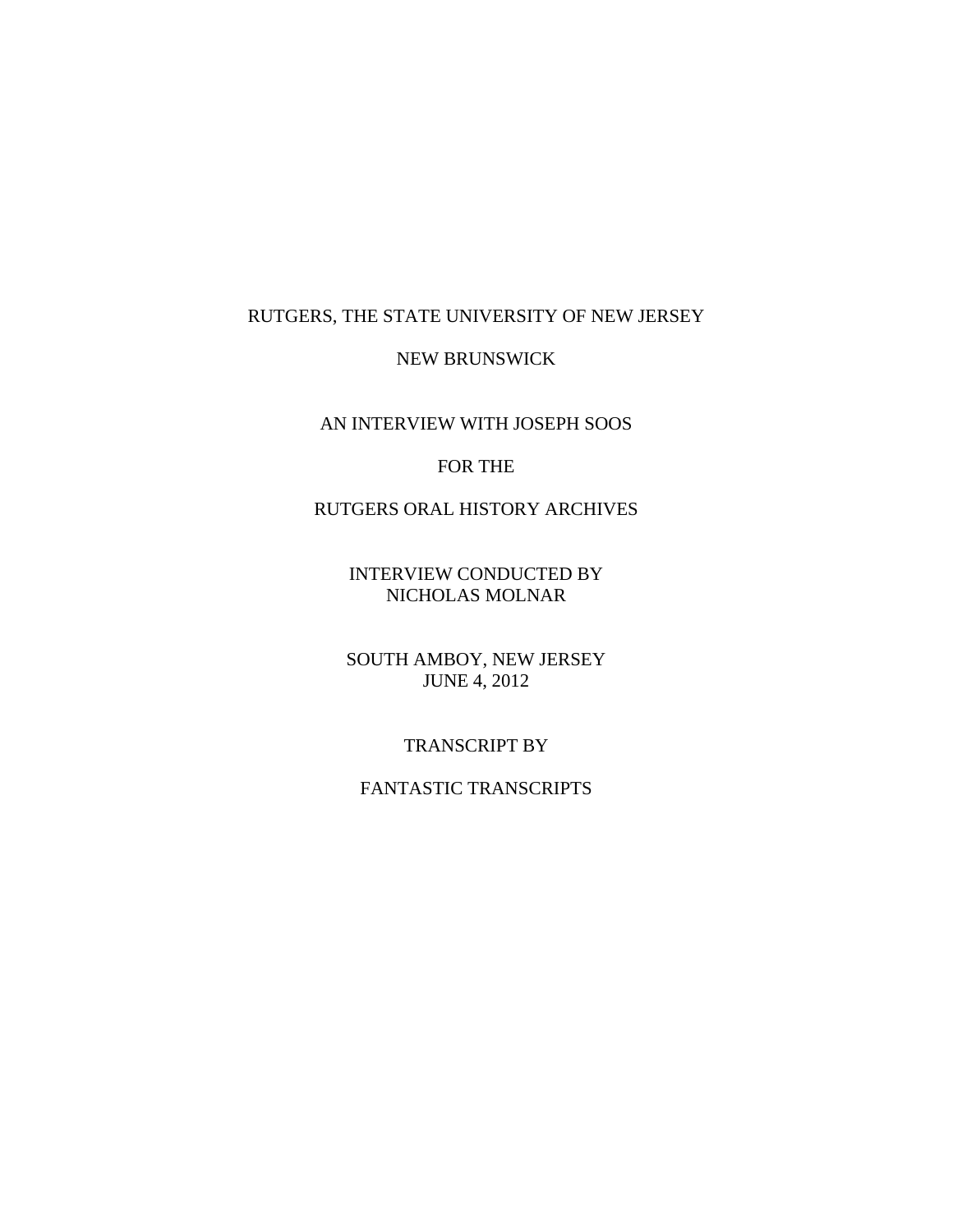Nicholas Molnar: So, this begins an interview with Mr. Joseph Soos on June 4, 2012 in South Amboy, New Jersey with Nicholas Molnar. Thank you for having me here today.

Joseph Soos: All right. Good.

NM: Just for the record, could you tell us when and where you were born?

JS: I was born in Keasbey, New Jersey, April 18, 1928. Today, I'm a little over 84 years old.

NM: Now, to start the interview, I just want to go a little bit into your family background. Could you tell me about your father?

JS: My father originally came over here--as a young man, he came over from Zeplan … from Hungary. I don't know if some relatives in Ohio sponsored him or who, but he came over as a young man and he finally came back to New Jersey and married my mother around 1920, around that area. He had one sister that came over, but she located in Allentown, Pennsylvania. So, that was the only relatives from my father's side, but my mother was born--My father was born around 1890 and my mother was born in 1900. My mother died. She was in New Jersey here. Her maiden [name] was Kouacs, Julia Kouacs. She had four brothers and two sisters, one sister who was a stepsister.

NM: Did your father ever talk about why he came to the United States?

JS: Not really. He never told me why he left that country. No, he never told me that, no.

NM: Did he ever tell you about why he came to New Jersey?

JS: Tell you the truth, I really don't know. But some of the things I can remember. He was doing some schooling and learned to get his citizenship. He went to night school so he could get his citizenship right away, so he could talk English and everything like that. When he was in Ohio--the reason why I say Ohio is that one of the relatives, when I was a kid yet, somebody died and my mother and him in the '40s, they went on a train to pay their respect for this gentleman whoever it was. Must have been close to my mother and him. I think maybe my older sister, maybe, but both of my--I didn't' go; I was too small. They went to the funeral that day.

NM: For the record, how many brothers and sisters do you have?

JS: Do I have? I have two sisters. One sister, the oldest one is still living yet. She's around eighty-nine. Another sister that would have been--she would have been around eighty-six because I'm eighty-four. But that one there, my first sister, she had one boy and a girl, and my other sister had a baby boy. I'm blessed with two daughters. Two daughters and I have four grandchildren.

NM: Your father, what was his trade? What did he do?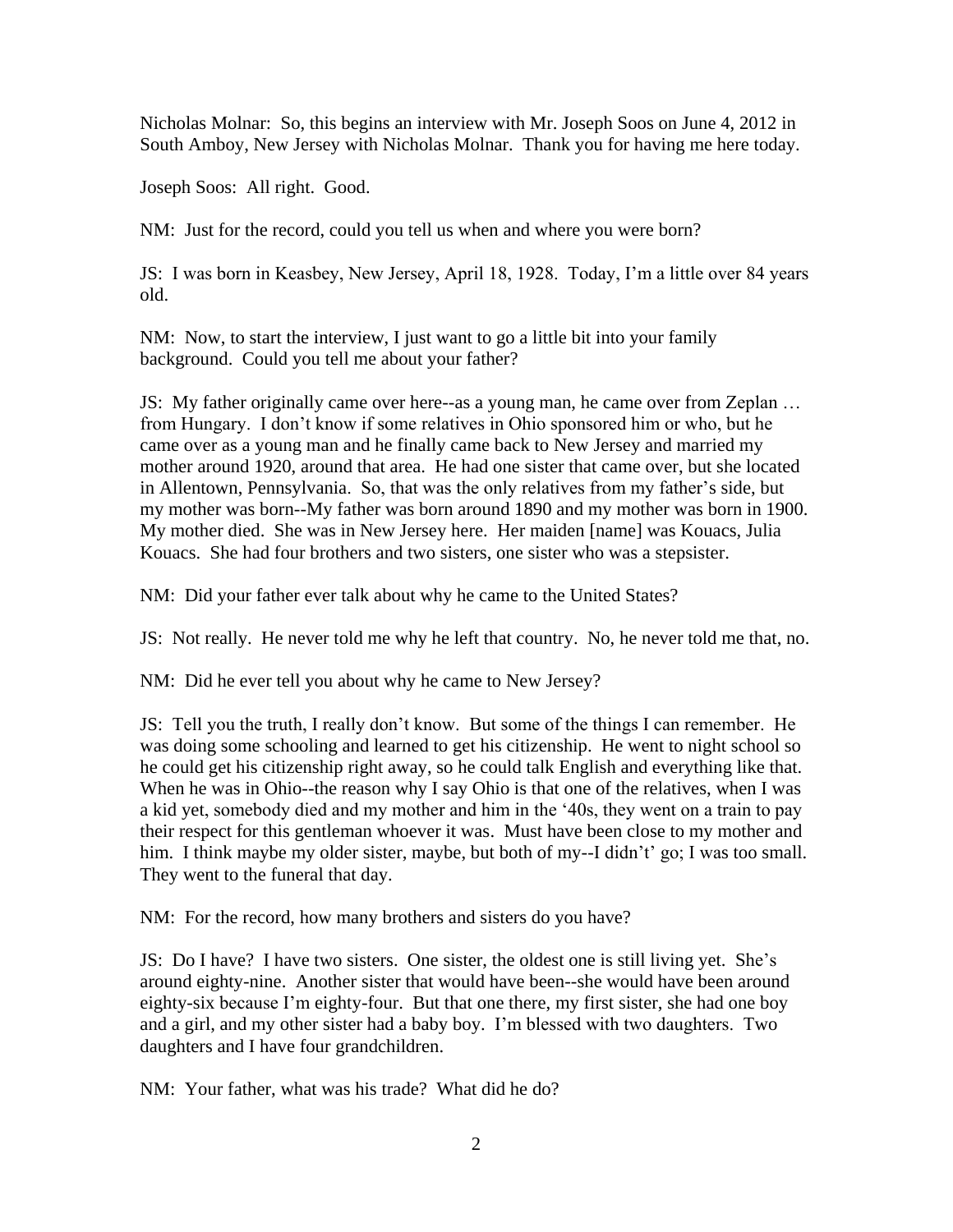JS: Oh, I was going to tell you about the trade. When he was younger, I think he was learning to be a tool and die maker for a while, but I guess when he came to New Jersey. One of the things I could remember about--things are bad in '30s. We were never really on relief and my mother always managed to be working the cigar factory and he was working in what they call--in Perth Amboy, the Holbrook Hat Factory. Up until the war broke out, that's when the government, at that time, [what was popular] everybody was wearing derby hats and everything like that. That was a big thing at that time, but when the war broke out, he had to go get a defense job, so he wound up working in the Hayden Chemical Plant. I remember they had the Hayden Chemical Plant over there, when I was going to high school and all this stuff like that. I remember his clothes. He used to come and he'd stink it used to be the [formaldehyde] or whatever it was. It would just eat--the acid on his body, would be eating his clothes and very smell, too, a bad smell.

NM: After the war, did he continue to work there?

JS: No, no. Like anything else, when the war ended he got knocked off and then like everything else, like the economy, he went from this job to that job. I remember him working in the … factory, wherever he could try to get a job. The last place that he worked was--for a while he was working in the general cigar factory as a floor man, because my mother was over there working with the machines. Even when you talk about the cigar business, going back in the '30s and '40s. They were all making cigars by hand and like anything else, because of the rent or what, one time she's working in South, next time she's working up in Fords, or something like that, but she wound up working in Perth Amboy. Over here in Perth Amboy, as the machines start coming in- first of all, they came up with a machine that they'd have four men on one machine. I mean, four ladies up … everybody was making it by hand. So, all these nice beautiful cigars. Then, later on, they came out the machine, only two ladies. Eventually, they came out that the machines start making the cigars automatically, so that was the end of making cigars by hand, unless with the so-called--now, the Cubans claim to making some with special ..., but my mother used to make beautiful cigars.

NM: Can you talk about what you recall about your mother and your mother's side of the family?

JS: Well, let's see. My grandmother, they used to have a farm, but even in Keasbey, I don't know exactly when it was, but in between there, my grandmother owned a farm in Demott Lane in Somerset. It was still over there, yet. I mean, as far as it's right next to the Jewish Center place around that place there. She has a farm there, but then with boys, it was so hard. The thing I remember all the uncles--let's see. There's a Bill, uncle Bill. John. Bill, John, (Johnny?), and Mike. That's the four boys. Then, the Aunt Mary and Aunt … and my mother. So, there was around six or seven of them, but they used to go ahead--this I remember, like you see in the history books. They used to cut the corn by hand and they would go ahead and stack it up in the center fields just like you see in the history books, tie it around and stack it up like that for the corn stack to dry like that. Later on, they would take the corn husk. Later on, when it would dry, they'd put it in the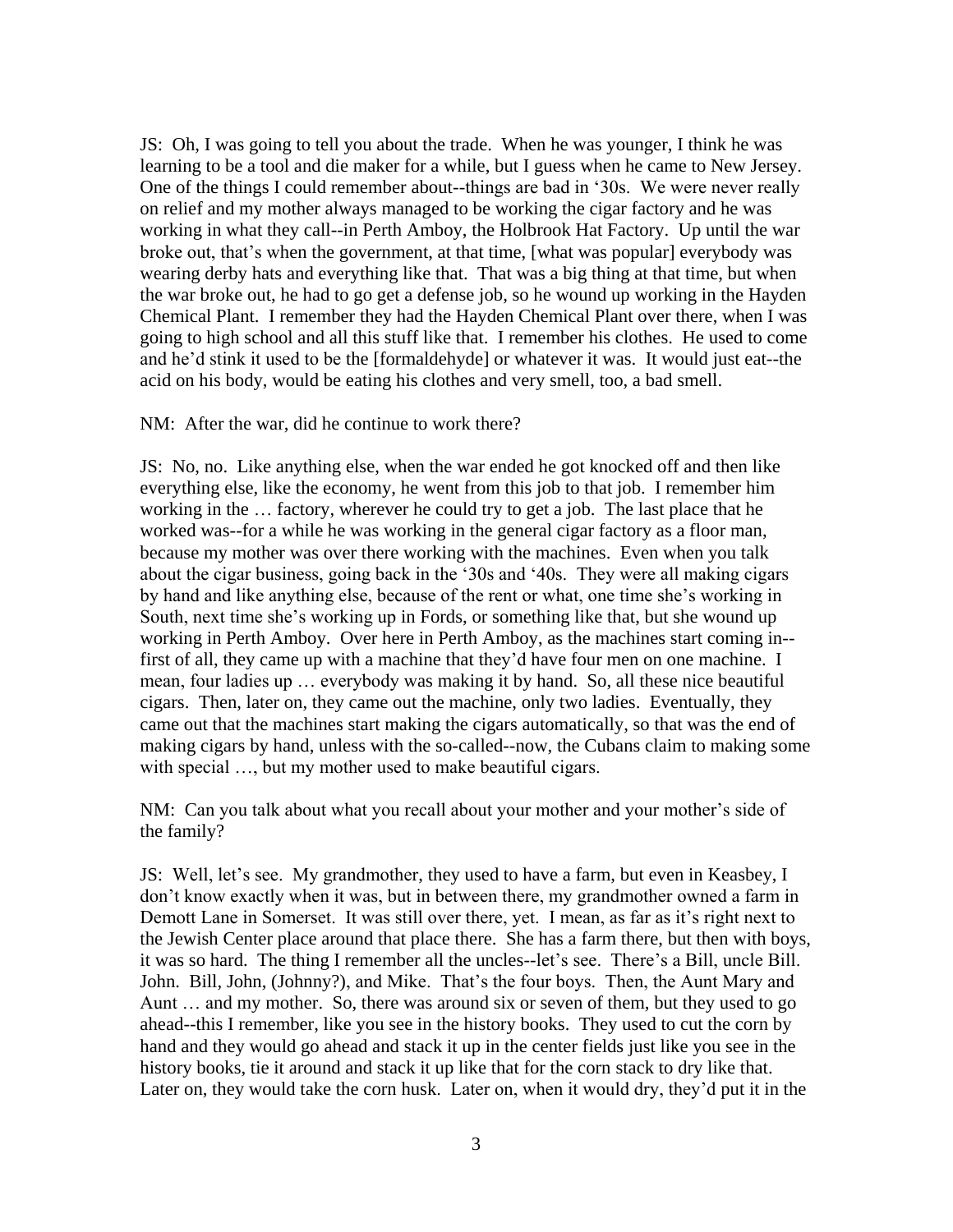husk in the hand machine and so they could make food for the animals, especially like chickens or pig or something like that. This I remember. But later on, getting back to Keasbey, my mother was--I remember my grandmother dying right in Keasbey. The thing about that, my grandmother and grandfather--I never saw my grandfather, but when they both died, they were both fifty-seven years old, at different times, but my grandmother died from cancer because I remember them trying to--didn't have no hot water in the house to bring it in to try to steam or trying to relieve her pain. In Keasbey, sometime there, they had a couple of cows in the back shed and [it] must have been before--so, they got married in 1920. So, it had to be in the '30s, sometime early '30s. They used to even deliver--they didn't pasteurize the milk, but it was regular milk from the cow. In the neighborhood, they had certain customers. They would deliver milk to the local people and that's with the Kouacs family over there. I mean, … my one uncle, he wound up in …. He was working in Copper Works in …. My uncle John, he always had a farm, too, but he was really a handyman. My uncle Bill, he worked at the General Ceramics plant in Keasbey, but like anything, like companies that are ruthless, after so many years, they just kick them in the butt and they laid them off and they just do it ... but I've even seen general managers--I got hired in 1950. I worked thirty-five years in this plant I'm talking about in Keasbey, thirty-five years. Even after being--when they wanted you and later on when they downsize you, they gave my uncle Bill a job doing floor work and everything like that. Even the general managers, they did the same thing with--I remember (Doc Payne?) and he used to be a big manager and they did the same thing with him. They made him go, just get mail and stuff like that. But we're on the family?

#### NM: Yes.

JS: Yes. Bill, in fact, my uncle, he's the one that got me a job back in the '50s. When I came out of the service in '48, what do you call--? I worked with the Celotex plant in Metuchen. Then, later on, I got laid off from there. Then, my uncle got me a job--where I worked there for thirty-five years. Did every kind of a job. I won't go into detail into later.

NM: You talked about your mother's family had a farm. Did they always have a farm in this area? What generation did they come over from?

JS: I really don't know where my grandmother came from. I really don't know that much about them. My sister would know, but I remember as a kid, they had a nice big farmhouse. I remember they had the heat coming up to the bedrooms from the pot belly stove down stairs. There used to be a hole in the floor so that the heat would come up to heat up the bedrooms. I remember looking down there when I was a little kid. I was born in 1928, so I must have went there I was like, two, three years old on the farm over there. Later on, they talk about farms. My uncle John, before he got his farm, he was married and he was working as a handyman off Clark Street--I mean, what's that Plainfield Avenue main drag in South Plainfield there? Gee. But anyhow, he was working for this rich family and he was a handyman on a farm. I remember going there on vacation in the summertime with my cousin and my mother … there. Yes.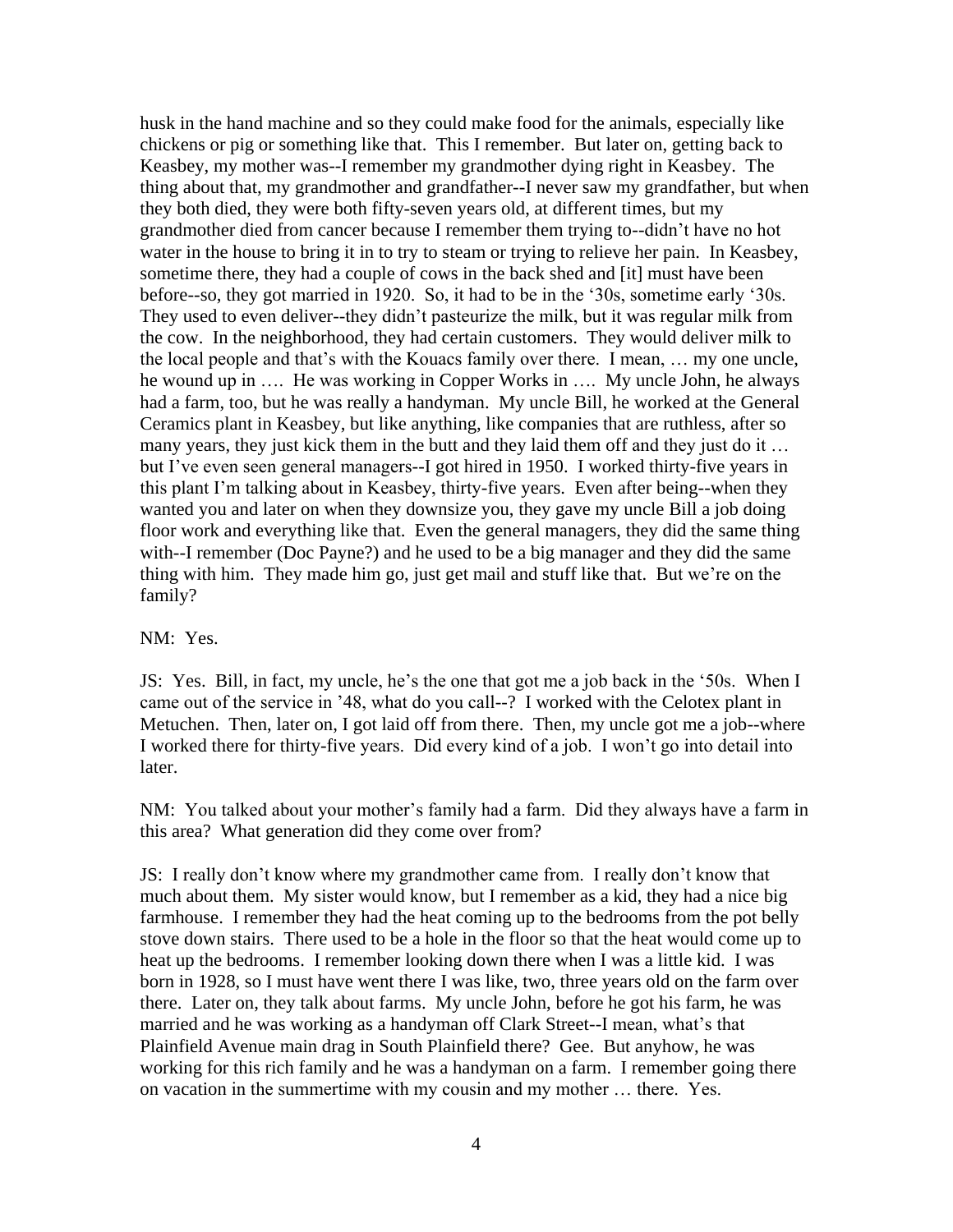NM: Did you ever work on this farm growing up?

JS: No, not me. Not me. No, no. By that time, times got bad. They sold the farm. Even, they got rid of the cows. But I remember in Keasbey, when I was a kid, a couple doors away, they used to go ahead and kill pigs. They used to have pigs in the neighborhood and they would go ahead and once they killed the pig, they would singe the pig with straw to burn all the hair off of it and then they would gut it down and scrub it down with hot water and soap before they open it up. They would go ahead and cut out the different parts of the pig. Later on, a lot of them, they would go ahead and smoke it right away. Talk about times being hard. During that, when my uncle--later on, he had a farm. I remember him giving a little piglet to my mother. So, when he killed it and we cut it all up for my mother. The way we did it to preserve it all winter long was that she would have a vat and she would partially cook the different parts of the pig and cover it over with lard. Whenever she wanted … make up some parts of pig feet, she'd go down the cellar, because we didn't have no refrigerator. Our first refrigerator came in 1946. It was a little Crosley refrigerator. The refrigerator was only like, a little cube, box. Just you could put maybe a pound of chop meat or something in it. But it was a little refrigerator. That was the refrigerator we had in our life.

NM: You mentioned that your grandparents lost a farm at some point.

JS: Like I told you, when the times were bad, they had to sell it. They couldn't keep up with the tax there. You know what I mean? Whatever. But eventually, my mother was with this home, this home that I'm talking about in Keasbey now. My grandfather helped build this house, around 1920s and all that stuff. That's where I was born and raised. Eventually, this house, the state bought it out because of the expansion of the Parkway bridges in Keasbey. The first expansion of the Parkway was around 1953, because I got married in 1953. Then, they were just the first … the bridge before that was built in 1941, 1940, what they called Edison Bridge going across. Before that, the only bridge that they had was the Victory Bridge in Perth Amboy, [New Jersey] that was going to down to [the Jersey] Shore. So, this was a expanding of highway 9 and 35. So, just before the [attack on] Pearl Harbor, they dedicated this bridge here. They called it the [Thomas] Edison Bridge. I think it was five lanes. The way we controlled the traffic going down the shore, they used to have two red lights going to the store, three green going. Coming back, they would reverse the lights. If traffic was going down the shore, they would make three lanes going down the shore. Then, only two going north. Then, when they're coming back, they would change the lights on the Edison Bridge. It'd be three lanes going north and going south, it would be only two lanes. Eventually, like I said, they expanded the Parkway. They started that first bridge on the Parkway. It was maybe only around a six-lane highway. They started that in 1953, because I remember I was getting married then. Over the different years, there was different phases of that Parkway Bridge to today. Now, it's like, over a twenty-lane highway. That's why eventually it was around maybe five or six years ago, that my sister, she had a home there. She had to give it up and she's relocated in Fords, because the state condemned all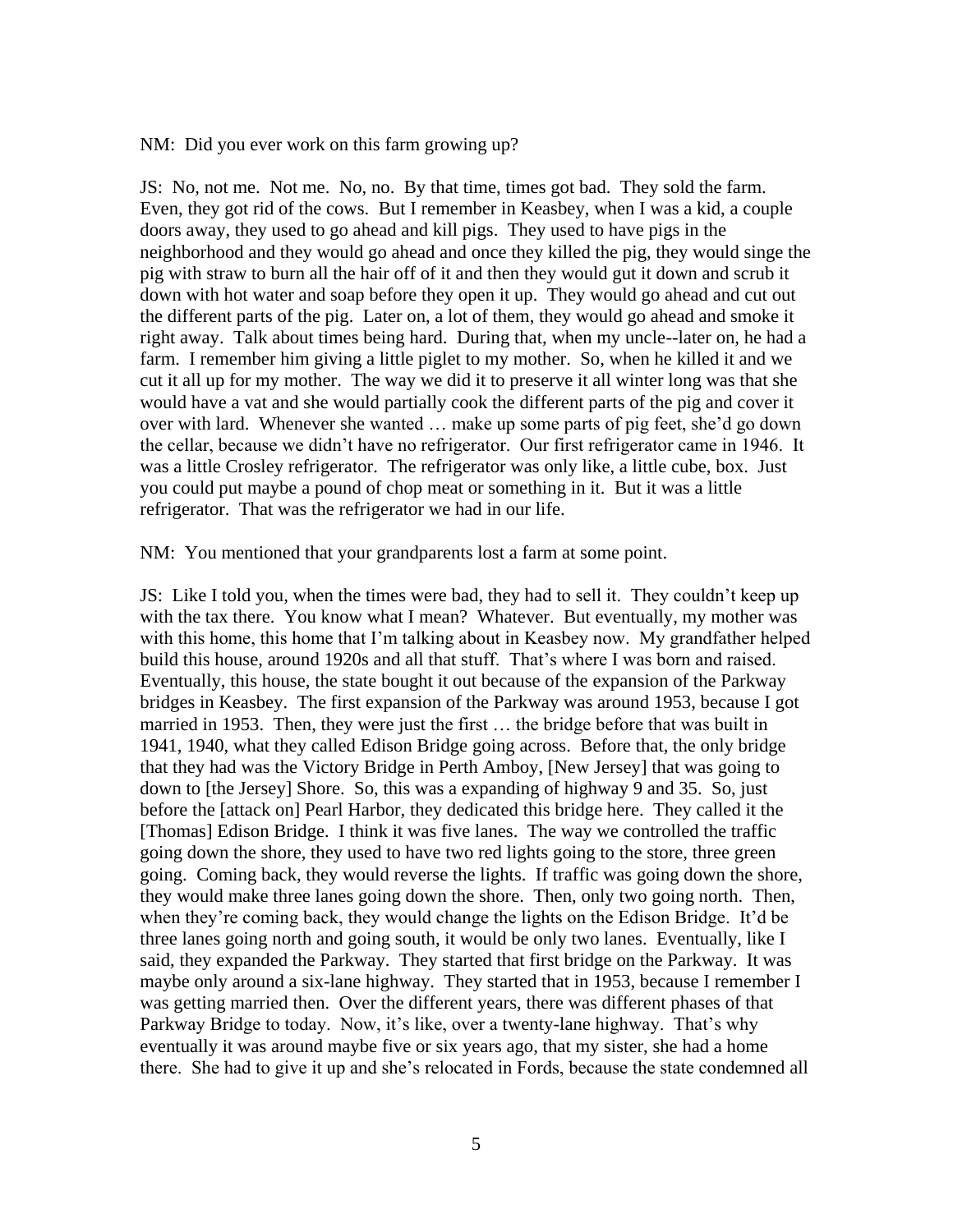the street--Dahl Avenue was wiped out with the last expansion on the Parkway Bridge in New Jersey.

NM: Tell me about what you remember about this home in Keasbey and growing up there.

JS: Well, I went to grade school. I went to Keasbey School. For some reason, I don't know why, they kept me back in first grade. They kept me back in first grade. So, in order to get out of eighth grade, I had to go nine years. I was always weak spelling words, but anyway, I finally got--I graduated eighth grade in 1941-1942. Then, I went to Woodbridge High; was the old Woodbridge High School on Barron Avenue. I graduated over there in 1946. I was there four years in Woodbridge High. After that, that was during the '40s, being that the economy and everything like that, we were on what they call a split session. The freshmen and the sophomores would be either going from one to five o'clock. When you were a junior and a senior, when you got older, then you had to get school bus around 6:30. Then, you'd be going to school like, seven until twelve o'clock. This I remember because while I was in school, I went ahead and I got my written test for getting a driver's license. The bus driver, his name was Johnny from Super Bus here in South Amboy. During the '40s, I worked part time delivering papers with my bicycle and everything like that, but in the '40s, there, when I was going to high school, I used to work in a local [mom and pop] grocery store. That's where I was- delivery truck, he let me, without my license, let me drive it a little bit, like down one or two houses. Then, down all through Keasbey there. At that time, everybody was buying food [on] credit. We would go in the morning. We'd go in the morning. So, if I'd be working in the morning, that'd mean I was going to school in the afternoon. We'd go in the morning. Go ahead and take orders from different members. Most of them was Hungarian and Polish people like that, but take a little order, like put a loaf of bread, some milk, some kind of canned food or something like that, because in the '40s, there was no supermarkets around here. The only thing I could remember, later on in the '50s, the closest thing was even in South Amboy, when they got married, there was a little A&P Store in South Amboy, but up around Keasbey, as far as anything--in Keasbey alone there used to be around four or five [mom and pop] stores, because I remember delivering papers. They used to be up there. Saint Stephen Cemetery, which is still there. There used to be a store over there, a … Then, they used to have down near the post office, there's Fee's Store. Then, where I was, on my street, Demeter Store and the Matusz Store. Up Keasbey Heights, they used to have the Kesco and another one, … Store and these are all [mom and pop] stores that were surviving. One of them was (Evan's?). That's it, as far as the stores.

NM: We also like to--

[Tape Paused]

JS: I want to tell you about Keasbey. Keasbey was divided into different sections of town. The part where I was, they used to call it Keasbey Loop. The Keasbey Loop was because there was two taverns and as you're coming from Perth Amboy, Keasbey's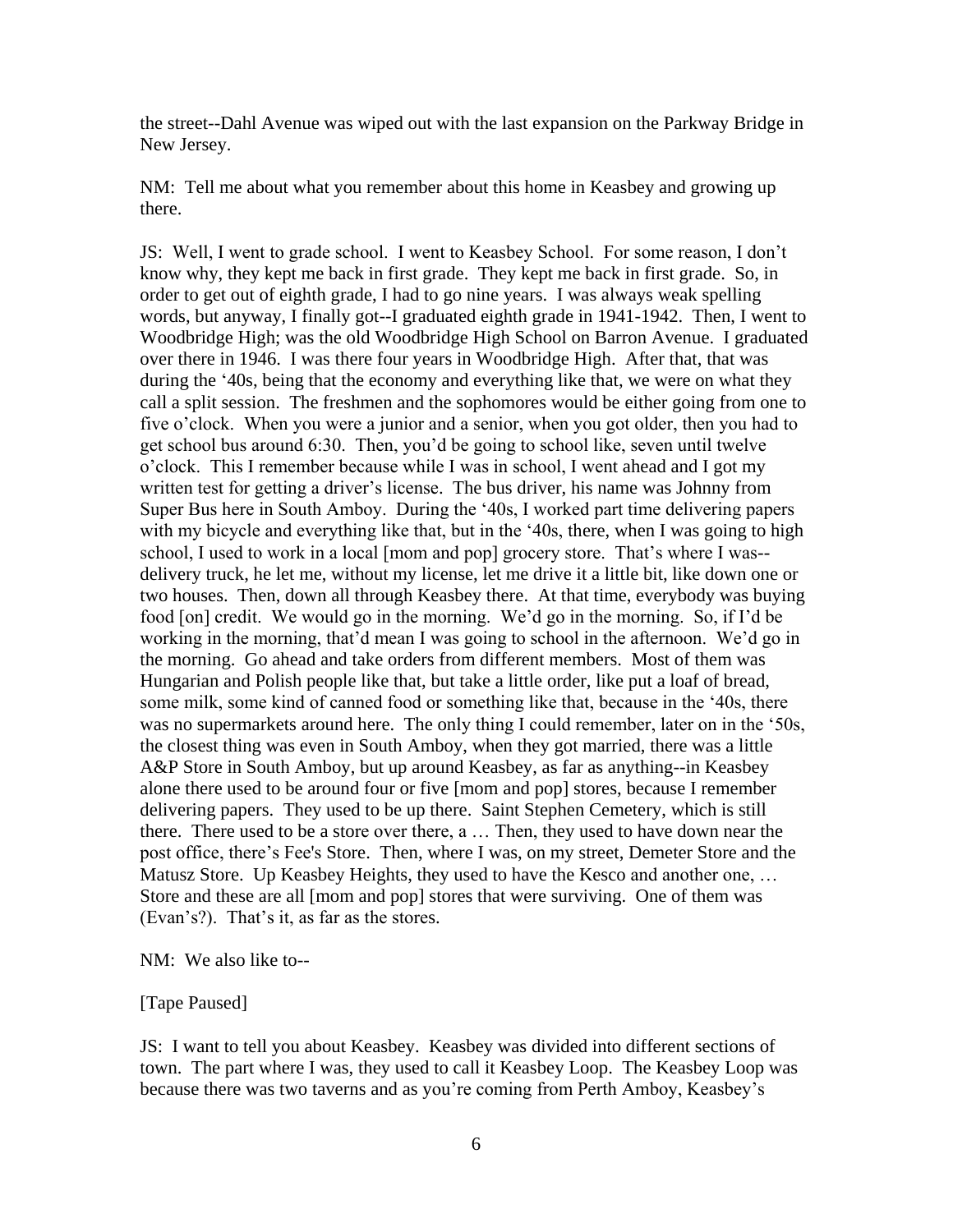located exactly between Perth Amboy and Fords. I think Keasbey was famous for--they used to have the national fireproofing companies, two or three big brick companies that they used to--even mined the clay in Keasbey. There used to be big clay pits over there. A lot of the bricks that were manufactured over here in this national fireproofing company was, they built the Yankee Stadium. There was always a lot of barges going out of Keasbey over of here. Even though … I mentioned that during the '40s. I remember the Raritan River frozen over, even though they used to have the icebreakers come over here. At that time, even during the war, they used to go ahead and have the barges, shipping ammunitions from the Raritan Center, which was right down Keasbey over there. But the Keasbey loop. Then they used to be--the big Keasbey--the school section where the firehouse used to be. Now, I mentioned the firehouse. Later on, when I get out of service, I did join the firehouse. At that time, there was such a demand for people volunteering that people were dying to try to do volunteer work. If they didn't like it, they would even blackball you until later on, they liked you. Then, they would let you join. Not like today; nobody don't want to volunteer for nothing, but one of the things bad about that time when I was very fortunate being a fireman for around three, four years. When I got married, they had the ruling; once you left the town, you had to give it up, but the same thing reversed now. Now, they have members that are in a volunteer fire company that they're all over different sections of--they could be living in Fords or even Perth Amboy, or even South Amboy. It's okay. This is funny how they change the rules and regulations about volunteering, being a fire company. Then, they used to have the one down in the part of Keasbey--used to be what they call around the carborundum section, that was going down towards the plant where I used to live right there. There was two big plants right down there. Carborundum was next door to the old General Ceramic plant. Now, you mentioned the General Ceramic plant. I got hired there in 1950. I worked there thirty-five years. While I was there, the company changed over to around--let me try to see if I can remember. First of all, there was a merger-- Electronic--no, Indiana Steel, was the first company. Eventually, while I was there, what was famous about the General Ceramic Plant during [World War II] was they used to make out of porcelain the electric socket for the radio and the insulator for the elector- the old plant down there; they used to have to plants. They used to make big chemical plots by hand for the chemical … out of clay and they used to mold by hand, but the plant where I was at, they used to make sockets for the radios and different things for it, even electronic, electrical, for wires, … wires, porcelain insulation, all the big white ones. You ever see them on tanks ...? They used to make all that. They also used to make-before the war, they used to make regular even ceramic stuff at Ceramic, but when it was wartime, then they start making the different parts for the thing. They used to make gas- the old type of gas stoves, where they used to make those--the gas was burning up, but then they would make a couple bricks like that. Even they'd make a lot of brick electric stove--parts for stoves that was out of porcelain. They used to make them at--until eventually, when porcelain, we eventually went to change our name. For Electronic Memories, we start making what they call ferrite. Ferrite is a material which used to be powder, would be mixed in together with iron, copper, magnesium, zinc, and everything like that, that would contain electronics and they started with the television business. We used to make yolks in the back of the old big TV sets, and also transformers. Even like, if you could remember going back when you had a little radio, you used to have a ferrite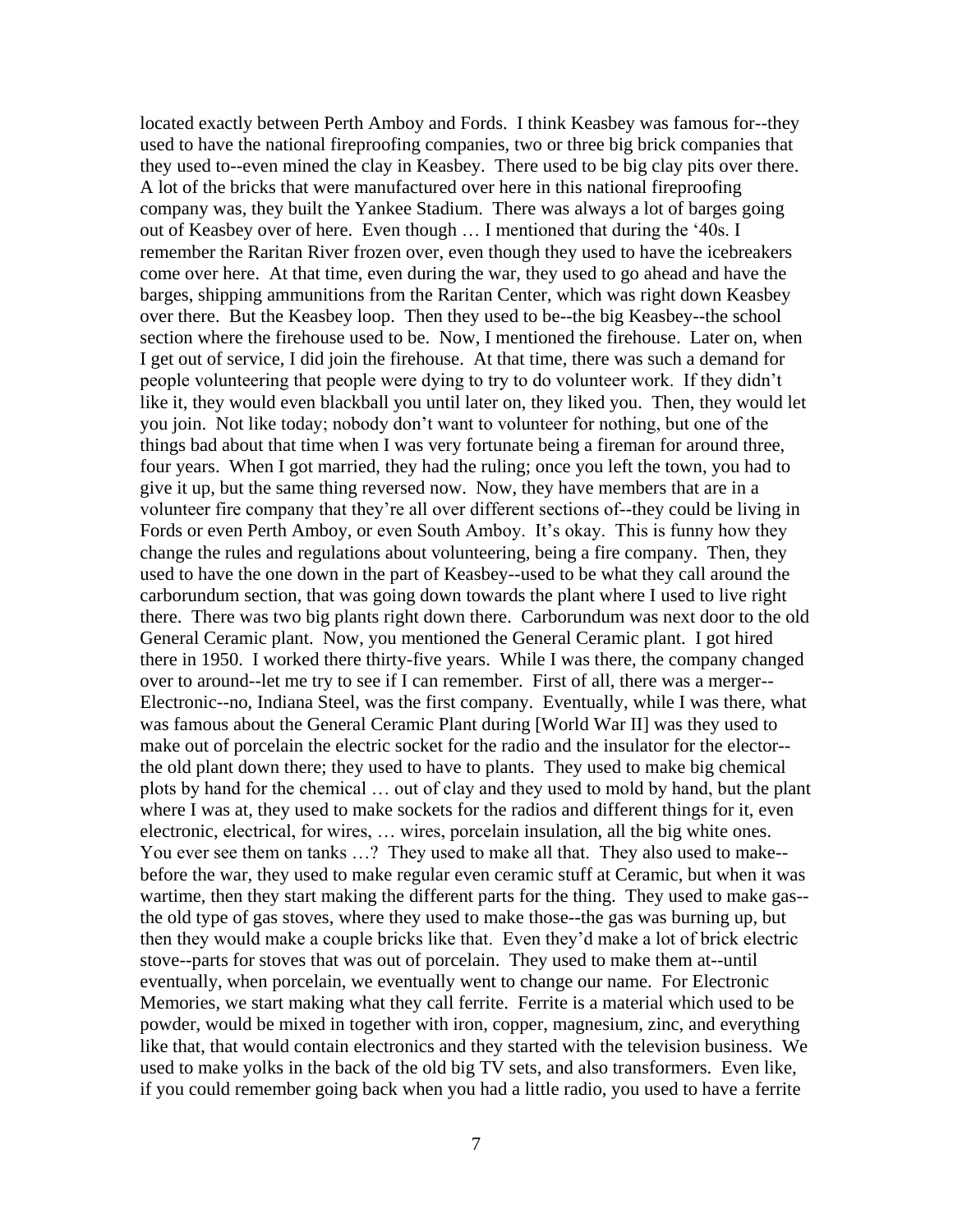rod in the handle. Sometimes, you turned the handle one way [or] another, and a little radio and you got a better signal because in there was a piece of ferrite, what they call, and that used to pick up the signal. Eventually, we went in to Electronic Memories. They used to have the ladies … on wire and it'd be like the new technology today. Your old movies are going obsolete. Their eight millimeter camera and everything. I look at how the … advanced. Same thing with the advanced … they got it down to chips, a little chip. I'll give you an example. My daughter just bought me a new camera for [Christmas]; I could take a thousand pictures on my little camera and it only costs fourteen dollars or something like that. I could take and see the beautiful pictures that- that's how it was at … with the increase with electronics. Now, then, there was the other … store, up there where you have to two cars up near Saint Stephens, over the old summertime--the Saint Stephen, I stayed at, that's the cemetery over there that belongs to the old church in Perth Amboy, the Polish Church in Perth [Amboy]. They still own that. A lot of Polish people get married there. That was another part of Keasbey. Now, another part of Keasbey, they called Keasbey Heights. This was as soon as you left Perth [Amboy] coming on Smith Street. Used to be like Highland Avenue and (Florence Road?). Going back, in the '30s, we used to walk, go to church down to the Lady of Hungary Church. We would walk right up Keasbey Heights, go through (Mannings?). We'd go through (Mannings?), walking through (Mannings?). Then, we walked Washington Park in Perth Amboy. Walk all the way down Hall Avenue. Hall Avenue, if you can remember, that used to be a steep road. Going back, they used to have for the kids--that was the highest high road in Perth Amboy. They used to have these derby wooden--for the kids who used to race down the hill there. We used to go down to the Lady of Hungary's Church there. That's where I got my first holy communion, but later on, they decided to make us start a new parish and we had to go to Fords. So, my mother, I wound up going to Our Lady of Peace Church in Fords. That's where I got my confirmation, in Fords there, because there was an order from the diocese, either from Trenton or [wherever], but now they start to be diocese in Metuchen. But anyhow, in this church, like I said, [Our Lady of] Peace, my sister, my brother in law--I was an usher. They got married there 1948, in September '48. That's about all for Keasbey.

NM: What did you do as a child and as a teenager for entertainment in Keasbey. Were there movie theaters? Hang out with friends?

JS: There was no movie theaters in Keasbey. What I did though, I went to join the Boy Scouts when I was a kid. That was the program that--his name was Mr. Larsen, the Boy Scout leader, and it was sponsored by Keasbey Fire Company. The number was 56, Troop 56. What I really enjoyed about that was that the Raritan Council, when it … Boy Scouts. Once a year we went camping up at Camp Cowaw. It was located on the Delaware River. One of the things I remember that we went there and they had Army tents and it was on wooden platforms. It was so nice to go there as kid. We'd go swimming in the Delaware River. They used to play a game by greasing a big watermelon and I remember doing that. I remember I went for my fourteen-mile badge because we went seven miles down and seven miles back to get that one badge. That was one of my badges that I earned there. Also, with the cot now. You think the cots today, they make them real light out of aluminum and everything or just air or anything. At that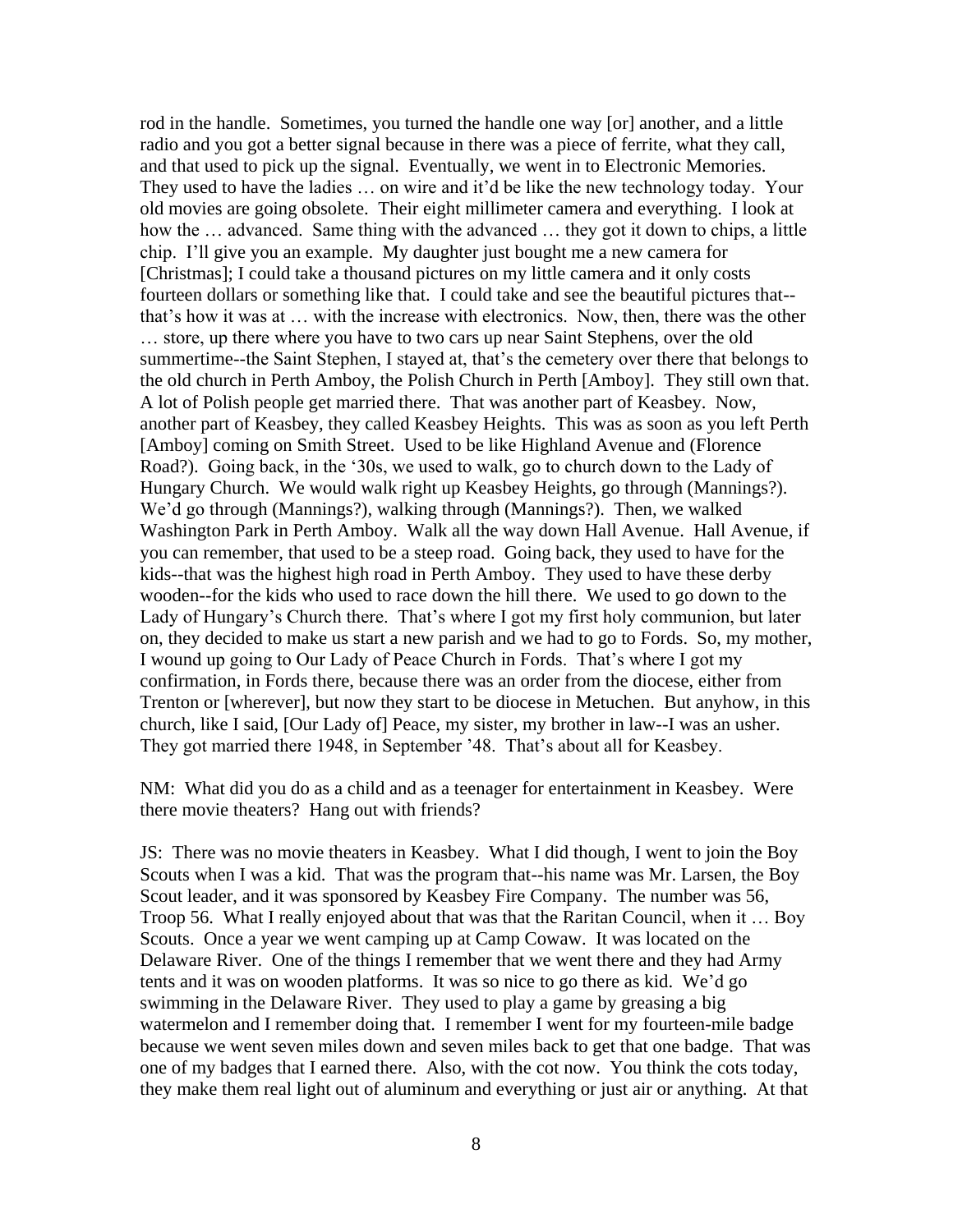time, they had the wooden. The damn cot used to be--even as a kid that was pretty damn heavy. It was all wood and canvas and folded up and put it together and put it in the bag. It was really--I mean, the technology, like anything else that used to be real heavy. But that was--I volunteered to be a Boy Scout. As far as that, we used to--when we were kids, as far as entertainment, once a year, always had a big bonfire from the grocery stores, we'd collect cardboard boxes, old tires, etc. from stores, and all that stuff. They saved all the cardboard, everything like that or anything that you could burn. It was some kind of big celebration. I remember running around in Keasbey [neighborhoods]. We used to have, with the girls and the boys that were running around in the neighborhood in the nighttime. Even like I told you, a couple doors away, they still had the cows there. I remember when the cows would make a cowflap out in the field, playing baseball. You'd be over base one, base two or three or something like that. That's how much there was no worrying about the dogs running around. Or even like that, you're talking about that, there was no such thing as … everybody had dogs and the dogs all ran free. Nobody said, "Oh, the dog is in there." Like as soon as got where I'm here now, when I got married, I had a dog here and even though I chained him and everything, he broke loose and then I had to give him up because he broke loose and the neighbors start going, "Oh, he wants to get in the swimming pool or he's pulling clothes on the clothes line." My wife was pregnant at that time, so I don't get her upset. I had to get rid of the dog, but the times were good. … Keasbey there. We didn't have no central heat. In my house, we used to have what you call a summer kitchen. It was down in the cellar. It was in the cellar. The other two floors, it used to be like, three rooms in a row. In other words, the house consisted--let's see. Twelve rooms. This was a brick house with a flat roof and a summer kitchen. In the summertime, we would look forward to--we didn't have no air conditioning. We had our meals in the cellar in the summertime and then when it got cold, we went back upstairs. Now, in reference to heating it, all summer long, me and my father, we'd always cut wood, get wood, even old railroad ties on Saturdays or something like that. Me and my father cut wood. That would be the job of my father. We would cut the wood, chop it, and put it in the shed, get it ready for the wintertime. Pile it up nice. Then we used to go pick soft coal from the National Fireproofing. Even when we dig some of the coal that came off the boxcars, we used to go back down to the plant, they would let us do that. Once soft coal burns out, it's coke and coke also makes heat. So, my mother only used to buy some blue coal for the kitchen. Up in the bedroom, she used to buy maybe a ton of (pea?) coal, which was a fine coal. We used to have a big potbelly stove up in the bedroom, in one bedroom there, and that was the way the heat was. When it was very cold, then they would warm up some bricks or something like that and then put it in the bedroom when we would go to bed and to warm it up underneath the covers. That's the story of that.

NM: What language was spoken in the home?

JS: We spoke English, but Hungarian. In fact, we used to go like this--some of the school for Catholic religion, but it was half English, half Hungarian. I never really went into the strictly Hungarian school. The little Hungarian that I picked up, I learned from my mother and father, but no, there was mostly--not like today. If you take notice, the different Spanish people and all that or any Orientals like that, if you go today, as a white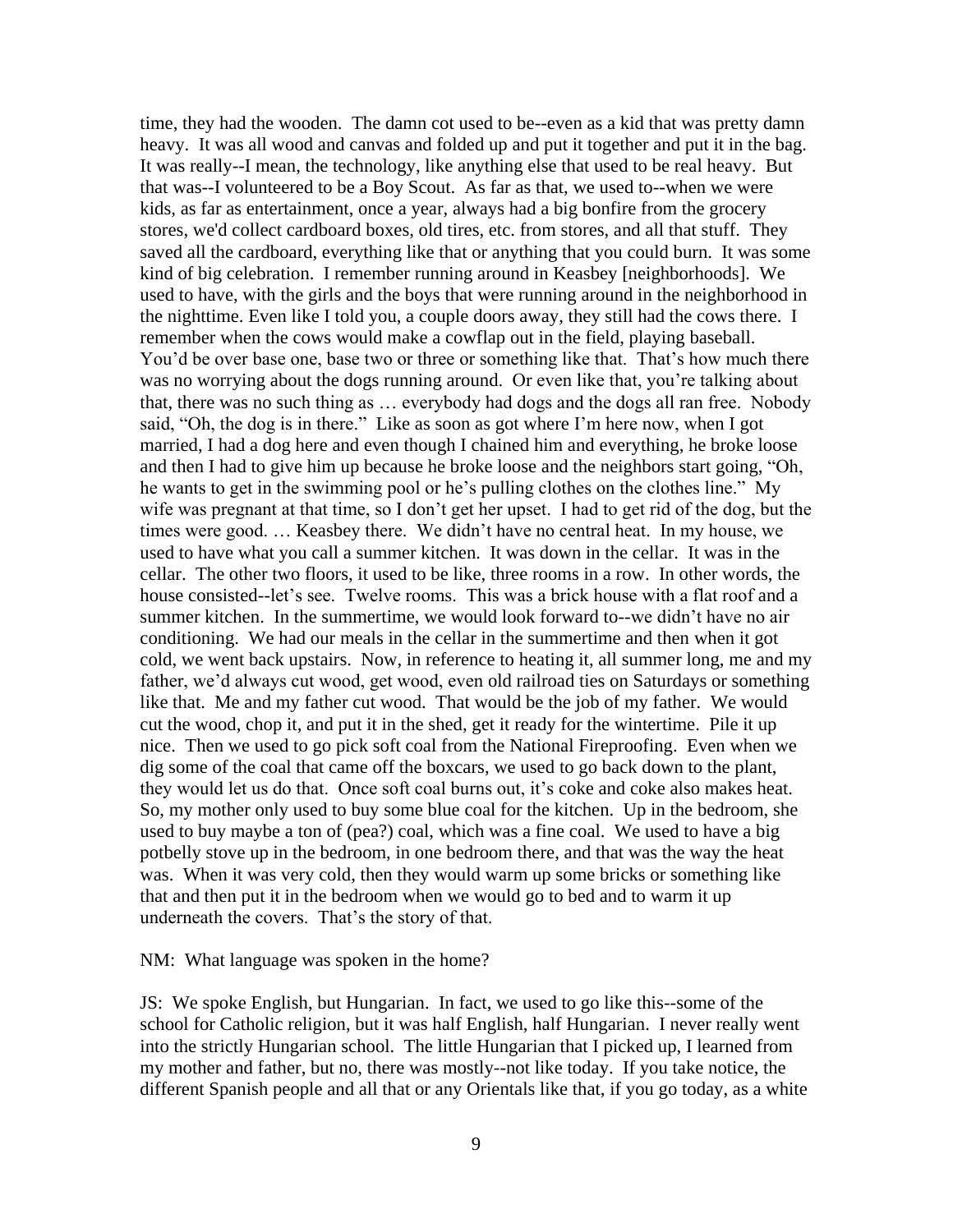person, we are minority, because everybody else--like, even when we go shopping now, they speak their own language even though they're here and I know they could speak English, they always--I don't know if it's Polish or whatever you want to call it, because that's not too much Hungarian. But different languages like that. Even the Orientals, they don't want to speak [English]. Even a lot of the Spanish, especially the Spanish people, instead of speaking English, they speak Spanish all the time. So, this I'm telling you, you're like--when I say to white people today, when they go to the supermarkets or even the farmer's market here, you're a minority, because you can hear them talking different languages, not English.

NM: Growing up, you mentioned some experiences and it sounds like you were involved with church. Was church a big part of growing up?

JS: Not really. Not really. I mean, we used to go to church once a week. Then, also, listen to this, when I was in public school, in order to go ahead, they used to--when I had to communion and everything--I mean, CD confirmation, they would have the CD program and on the weekend there, I think on a Friday or something like that, they would excuse me to go to the Lady of Peace School, over there to learn the catechism to prepare myself to get confirmation. That part, I remember that part. … But I was not--I used to go with--when I was a kid, my mother always used to go to novena. Even today, I go now to novena, once a week to novena at St. Mary's here in South Amboy, but it wasn't that--I volunteer now. I work what they call the St. Vincent de Paul Society. Once a month we give out food to the poor people here in South Amboy. My job is usually, I get the donuts and rolls from the local bakery to treat the workers and then when I'm over there and I cut up all the cardboard and tie up all the cardboard and stack it on the side for recycling. Usually, I'm up [at] quarter to six. I'll go pick up the first donuts and rolls around quarter to seven. Then, they let people pickup food in bags 8:30 and it's over by ten o'clock. So, you're back home around 10:30. This is once a month, but there's other more work. Whenever they have--just recently, they have what they call the postal donation. Then, they have a lot of food that got to be … a lot of people don't realize that they think that by donating food, if it's outdated, they're just wasting their time, because they have a lot of people, we have to screen every one of those foods. If it's outdated under law, it's not like you at home, you could buy something … date, and then you forget about it. Oh, the can … you eat it, but no, they try to go give it to the poor, something like anything else, there's a--"Oh, no. You can't give it." There's nothing wrong with the damn can, which you know if you take notice that how they … they got so damn smart. You pick up a can today and it's five years in advance. How could life preserve that long? Never had that before like that, but they wised up, the manufacturers and they predated all them … but like I told you, normally, when I buy something today, I put my date on, when I bought it, and then before you know it, a year went by. Oh, but you look at it's date, but then it might be out of date, but how would you use it?

NM: You would have been very young, but if you do recall, in the 1930s, did the economic downturn affect your family or the community in any way?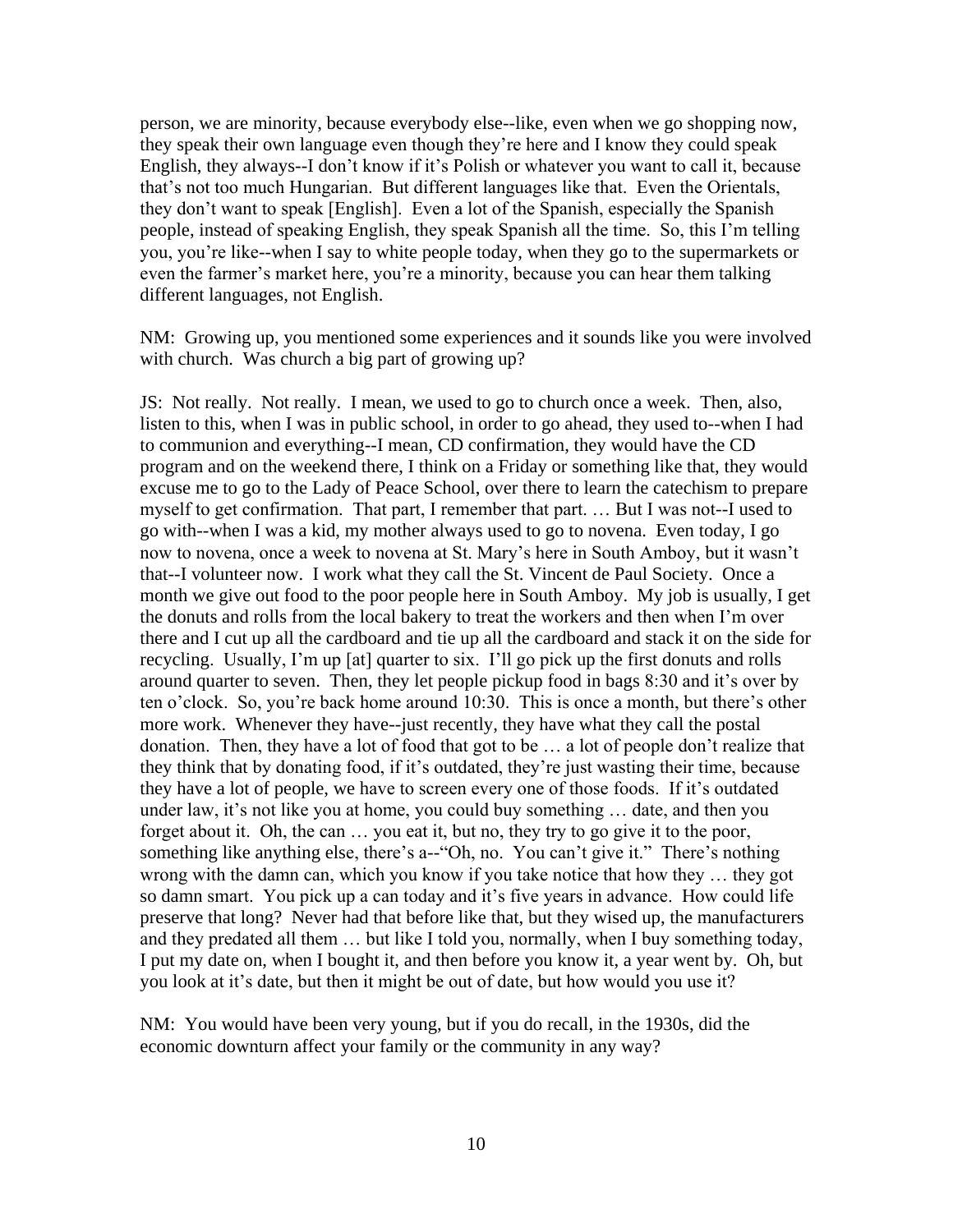JS: Well, I mean, things were bad that time. You understand what I mean? You could look in the history about how bad the '30s was. It only started out when Roosevelt started the CC program [Civilian Conservation Corps] and everything like that, to try to get the economy going. It seems like even what we're living in now, that seems like the economy isn't the greatest, that it's going back and forth with the president there. He's been trying to stimulate the economy. For some reason, in my opinion, the only time it seems like any of the countries get back is when they start a war, then they make--then the government got to go ahead and start manufacturing war stuff like that, but for some reason, I don't know, it was the same thing in the '30s. At that time, the government started the CC program and all the young guys went out, started up these national parks. A lot of the parks that I know of, they use, I remember, the CC guys. This was a program men would be gone. Young guys, before the war and everything like that, they would go away, leave home, and then build roads or something like that in different national parks and everything like that.

NM: Did the CCs build anything in the Keasbey area?

JS: No, no. But I remember, even one of the programs right here, me living here. I forget the name of the program was. We had some trees out here; we bought them from the borough. In fact, I still got one left right here. Neighbor got them still out there. At that time, I didn't have to do nothing. They had a program that they came and cut the trees down for me free of charge. I got married in '53, so I got here around '57, '58. So, it must have been in the '60s, something like that. There must have been a government program where they did have from the borough, supplement helping out, cut down trees … here in the neighborhood.

NM: Your mother and father, were they working steadily throughout the '30s?

JS: To my knowledge, yes. Like I said, they struggled, because … You mentioned that, in the '30s, I remember going back and where I was working, the grocery store before I was there. There too, they had some kind of a program. This was during the war or just before the war. They used to give away food if you qualified for it, like now we have … but it's not like today we go by your income and everything like that; we screen people to make sure that they're qualified income wise, but I remember the truck coming down with cheese or either fresh vegetables or something like that and pass it out to the food. They did have some kind of a government program, giving away food and stuff like that for some of the poor people that weren't working, but like I told you, my mother was always working in the cigar factor [or] some damn place. My father was able to work some damn place, too, but then after the war, they couldn't get a decent job though.

NM: In Keasbey, was there a large Hungarian community?

JS: There was a lot of--but, Keasbey, at that time, in '28 and '30s up to '40s, even later on, it was mostly, I would say--Keasbey was, at that particular time, I would say eighty percent was Hungarian. Eighty percent were Hungarian. Like anything else, even like Perth Amboy and everything like that, it used to be a lot of Hungarians in Perth Amboy.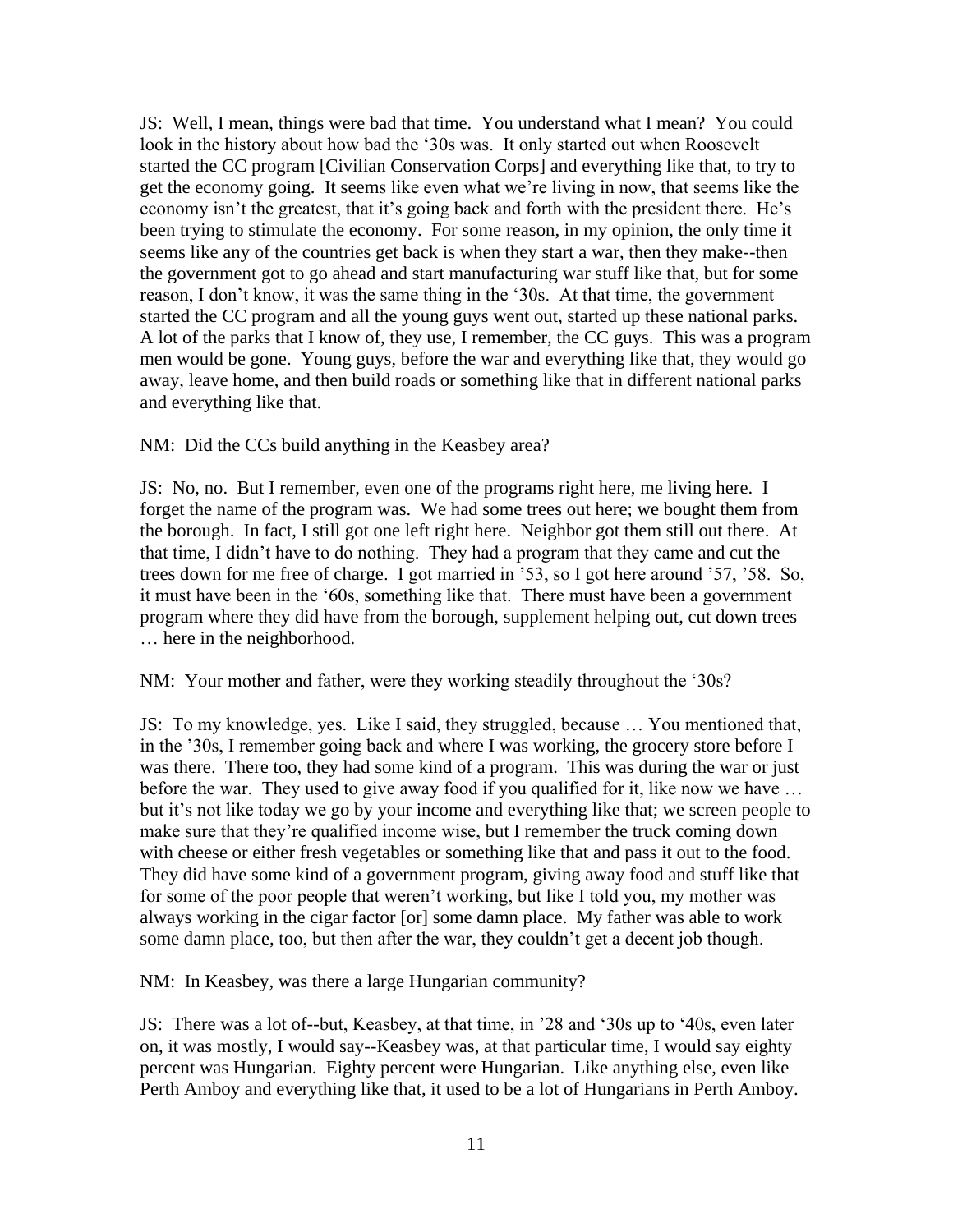Then, eventually, either a different clientele of people, but the latest ones I remember- one time they turned Perth Amboy into a little Puerto Rico, but now … even like, New Brunswick now. New Brunswick's starting to turn into Mexico. There's a lot of Mexicans. Different times, immigration, different people, Oriental people. Different parts of New Jersey, all turned over to different Koreans. They come … now, take Iselin, Woodbridge, New Jersey. What is predominant there, they have little India, right? They took over that one section of--when I say Woodbridge Township, this is what I belong to, Woodbridge Township. Woodbridge Township used to be divided into Keasbey, Fords, Hopelawn, Sewaren, Avenal, Iselin, Colonia, and now, all of a sudden, there was such a big influx in the past ten years, if not more than ten years--they call it "Little India" and you should see the stores over there, all loaded with--they took over Oak Tree Road and [Route] 27 over there. It's all loaded with Indian people. I'm talking about Indian people, not the American Indians that were born [here]. I'm talking about from India, from down near the Indian Ocean.

### NM: Do you remember when Pearl Harbor happened?

JS: I remember [Pearl Harbor]. I was coming home from over here when it happened here. My mother took me to the movies. In Perth Amboy, there used to be around five movies. They used to have the Roxy, the Crescent, the Majestic, and Ditmas, and the Strand. Those were the five big movies in Perth Amboy during the '40s. I remember--or even in the '30, during the '30s. We used to go see the newsreel, but anyhow, that particular day, about Pearl Harbor, it was Sunday and we were coming home--then we were coming home. We heard on the radio or when we got out of the movies that the Pearl Harbor--that the Japanese bombed Pearl Harbor and I was walking home. We didn't have [a] car then. We were walking home and that's [what] I remember. Like you said, if I remember Pearl Harbor, yes.

NM: What was the reaction in the community?

JS: Well, to my knowledge, it didn't--being it was so far away, it didn't faze us like what happened in New York on 9/11. As a kid, where's Pearl Harbor? Way the hell over there. So, it didn't faze me or what. What happened was bad, though, was what it was. Eventually, when the war started, a lot of our young guys that I knew went in to the service. Some of my friends that went right away, they used to have what they call "Gold Star Mothers," whenever they got word that the government came, "Oh, your son died," or "Your son died, missing in action," they used to put a little flag in the window, gold star, gold star mother, that one of your sons gave up their lives for service. Or even during the war there, they used to have air raid practicing with that--I remember my father volunteering in the neighborhood [to] make sure that no lights were showing or anything like that, but they used to have practicing at the air raid shelters and stuff like that. Even in school, you did it for bombing and everything like that; used to have a drill, duck underneath the chairs and stuff like that.

NM: Did you follow what was going on with the war in Germany and in Japan after Pearl Harbor?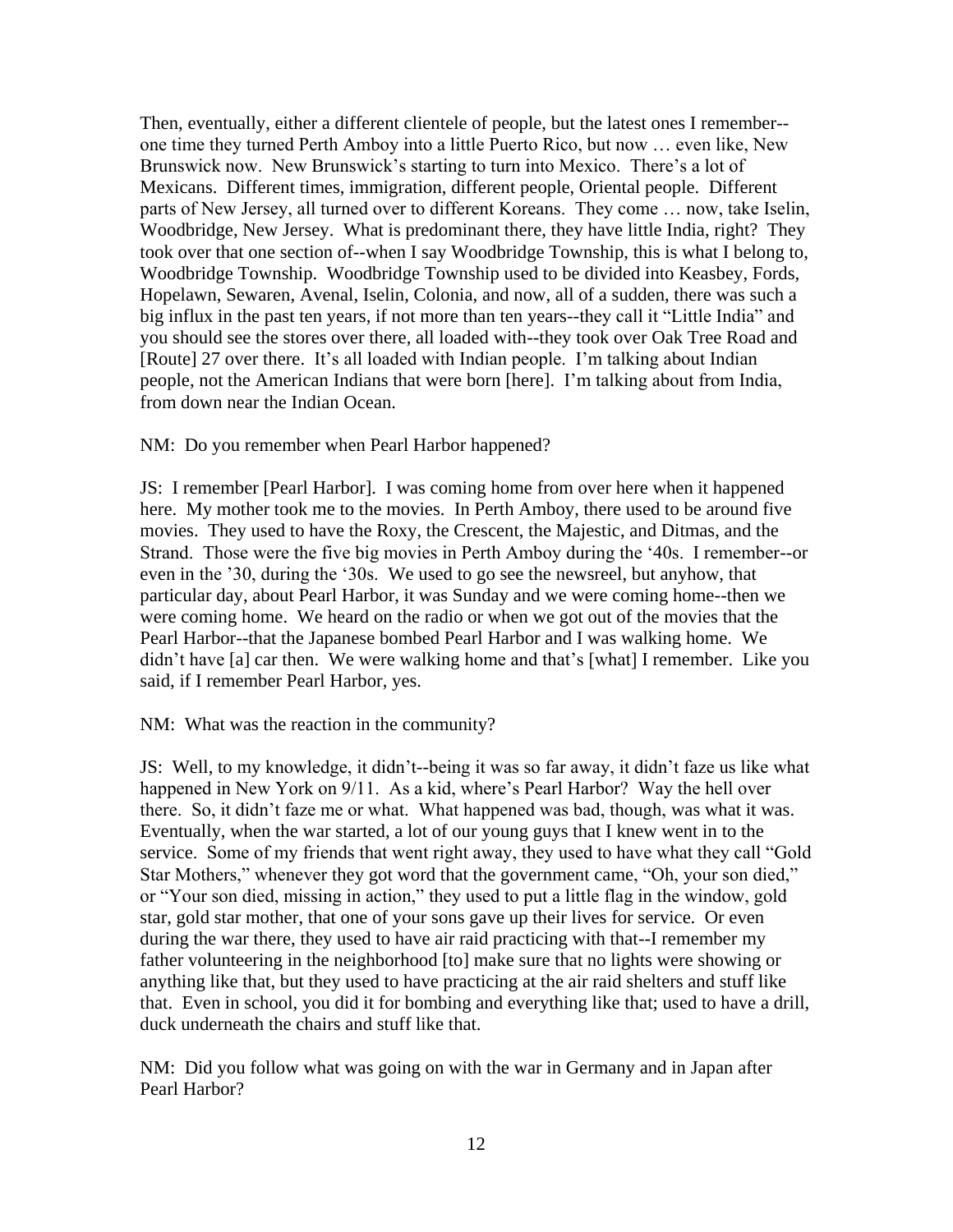JS: Well, let me put it this way. We didn't have no TV or anything like that. We did have radio. We used to listen to the radio to see what's going on, everything like that. Every so often, they would have--when you did go to the movies, they always used to have the movie up that you would see a film. It was mostly in the movie theater that you were able to see some real things about the war. Later on, after the war though, there used to be beautiful--on TV, our first TV we got--let's see. I think we got our first TV at home in Keasbey before I even got married. I think one of my brother in laws, brothers went [and] got one. At that time, this is after the war; they used to have--what's the name of that series? *The War at Sea*, black and white, or something like that, but then it would show the Merchant Marines going over, bringing stuff to England and stuff like that and the submarines shooting, bombarding, sinking the ships and stuff like that. That was the only contact as far as seeing something after the war, but during the war, the only time we saw something about the war was in the movie.

### NM: Now, how did--?

JS: Or even in the newspaper. In the local newspaper, every so often, because I used to deliver newspapers all during the war. I remember when the war ended or something, they always have a special "extra, extra," running around, "the war ended," or even when Dewey lost the president. [Editor's Note: Thomas E. Dewey was the 1940 Republican Presidential nominee. President Roosevelt won the election and served an unprecedented third term.] He thought he was going to Truman, but … with the politicians like that, at different times, they used to have the--I used to deliver papers, be a helper first and later on, I had my own route. My mother bought me a bike and everything like that. I used to deliver papers all during the war for *Perth Amboy News*. I remember at that time, the paper for the week only cost--in the '40s, let's see, used to be say, maybe eighteen cents or something like that. Then, they increased it maybe twenty-one, twenty-two cents, something like that. Sometimes, used to make a penny or something like that. Penny tip or something like that. That used to a big tip when you're getting a penny, when you didn't have the right change or something like that.

NM: You mentioned that the factory that your father had worked at as a tool and die maker.

JS: I don't remember nothing about that.

NM: Okay. You mentioned that during the war, the factory changed over and he started working.

JS: He left the Holbrook Hat Factory.

NM: Okay. The hat factory.

JS: The hat factory. Holbrook [Hat] Factory. Perth Amboy, used to be on Sheridan Street. When the war … the government made everybody to help the war effort. So, he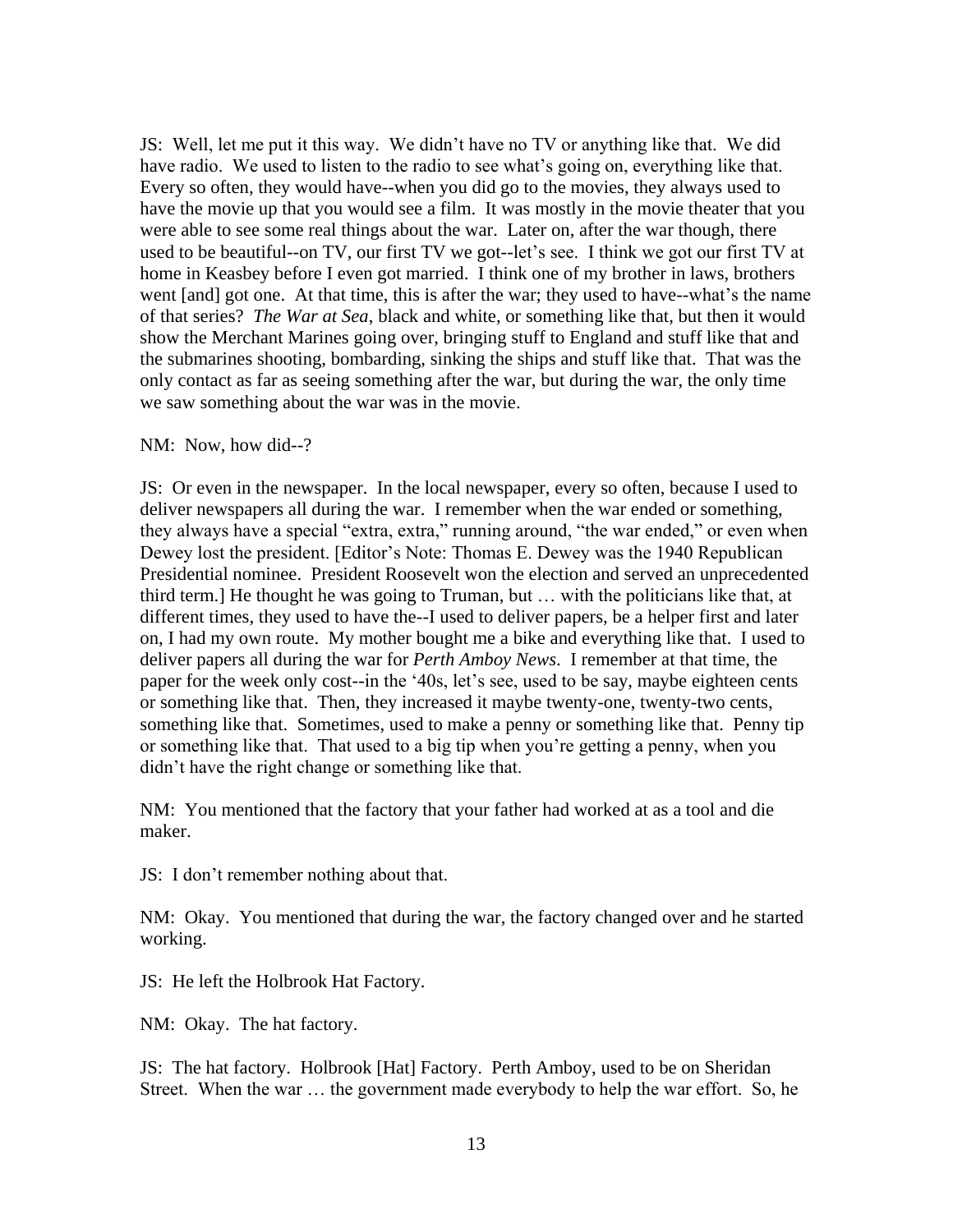had to go ahead and take a defense job. So, one of the defense job was this Hayden Chemical Plant in Fords there. They used to make some kind of chemicals there.

NM: Did any other industries in Keasbey change?

JS: The brick factory, different ones shut down different times and everything. That used to be the carborundum plant there in Keasbey and my plant there, like I explained to you different things that I did in my plant. The carborundum, they used to make different kind of brick. They used to make fire brick, carborundum, and grindstones. That was the big plant. Grindstones and everything like that. Big carborundum plant. But the National Fireproofing Companies, they were making bricks, like hollow tile and everything like that. Later on, they start to build homes for … like my house there is what they call cinderblock home. Later on, they changed the cinderblock into concrete blocks. It's a different technology. Later on, they even start building homes where they would pour foundations and walls with solid concrete, but when I was having my home built here in 1957, '56, I put the foundation down and then they had twelve-inch cinderblocks. Then I had a brick … home built here, a ranch.

NM: Did rationing affect Keasbey at all?

JS: It affected everybody. One thing I will say, you mentioned rationing. Even with the local guys that had cars, like I told you … business, they used to give away stamps and even if you had a car, something like that--like I said, we didn't have no car. Even with [his] store keeper business, being he had a grocer business, he probably was able to get a little more gasoline because he had a little business, but then he could only go for gas certain times. They used to give out A, B, C, D, stamps or something like that. Even about the war effort, in the schools and everything like that, we used to have what they called savings bonds. They used to have a program in school like that. Maybe a quarter or twenty cents or fifty cents a week or how often. We'd buy for the war effort. We'd buy stamps and then once we accumulated 18.75, then you cashed it in. Then you got a twenty-five dollar war bond, some many years later. But during the war, it affected different people because not everything was--the sugar wasn't the greatest and different things. The food was rationed. You know what I mean? Everything wasn't all available.

### [TAPE PAUSED]

JS: --the war. I was going to tell you about the war now.

NM: Yes. First, what was the most vivid memory of Keasbey during the war? What's the most vivid memory you have of the war affecting the community?

JS: Well, as far as the war affecting Keasbey? Like I told you, a lot of the--especially, this plant where I got hired and for the war effort, they start making different parts for the Army and all that, for the government, as far as that, but I didn't get hired there until after the war. I only got hired there [in] 1950. As far as the brick factory, they weren't affected with the war, but of course, they were making different kind of bricks.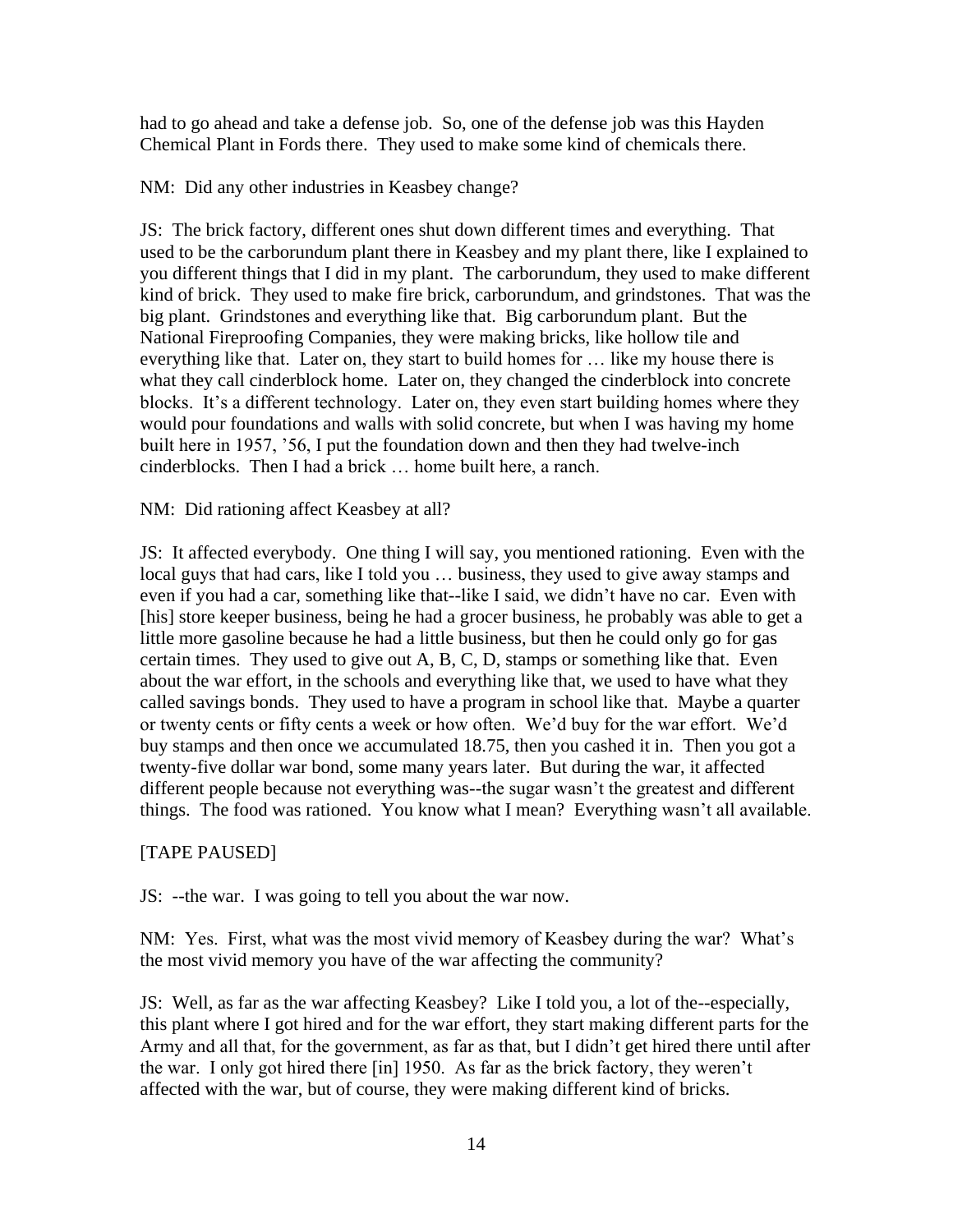Eventually, when the economy broke down, they shut one or two, a couple of plants down. As far as the war, what affect Keasbey? Like I said, I went to high school. It was double session. There was no time to--no money to build another high school. So, I explained that before about going to school. So, anyhow, going back to school, that's when I got out of school in '46 and it was hard getting a job, but I did get a job, getting eighty-five cents an hour. I did get a job in General Cable Works in Perth Amboy. That used to be a copper mill, different kind of copper. What I did, I didn't go there after I got back, out of service, because I took advantage of the GI Bill for a while. Went to school after … but I went to service in September of 1946. I got out of service in March of 1948.

NM: I just want to back up a little bit before we get in there.

JS: Okay. I'm sorry. All right.

NM: I want to ask, do you remember when the war ended in Keasbey?

JS: Wow. Let me think. Let me think now for a minute. Well, I remember, first of all, that the war--World War II in Europe ended first and the Nazis gave up. That was sometime in '45 or something like that. Then, I don't know how many months after that, after Truman, they dropped [an] atomic bomb on Japan at Nagasaki. It went into Hiroshima over there. Then, later on, General MacArthur, they had the signing of the peace treaty in '45, around in June or something, '45 on the Missouri Battleship, to my knowledge. [Editor's Note: V-J Day was declared on August 14, 1945, in the United States. Japan formally surrendered on September 2, 1945, in a ceremony held onboard the USS *Missouri* (BB-63) in Tokyo Bay.] Around that area.

NM: Were there any celebrations in Keasbey?

JS: Not really. The only celebrations they used to have in Keasbey, every so often, they used to have a parade for the fire company, but I mean, it was no celebration for the war or anything like that, no. Of course, like any town, take New York City, you say, oh, the war is over, the guys are coming home and the troops are coming up. The few men that did come out, there was--like even now, they say was the war going on. I don't know if the guy up the street is in the service or what, but they got they wives with them or anything. I feel sorry for this war. This war sucks, because now they think that they're National Guard guys, in my opinion. I don't know nothing about them too much, but that they go ahead and they do their duty for six months or something like that. Give them a week home or something. They ship them back again. That sucks. No, no. I mean, of course, we don't have no volunteers. When I went in, it was volunteering. I went in '46 to more or less, get the GIs, the regular GIs to come home, so they could start their life over. So, my primary occupation was I was in what they called the GI occupation of Japan between '46 and '48.

NM: After high school, what did you think you were going to do?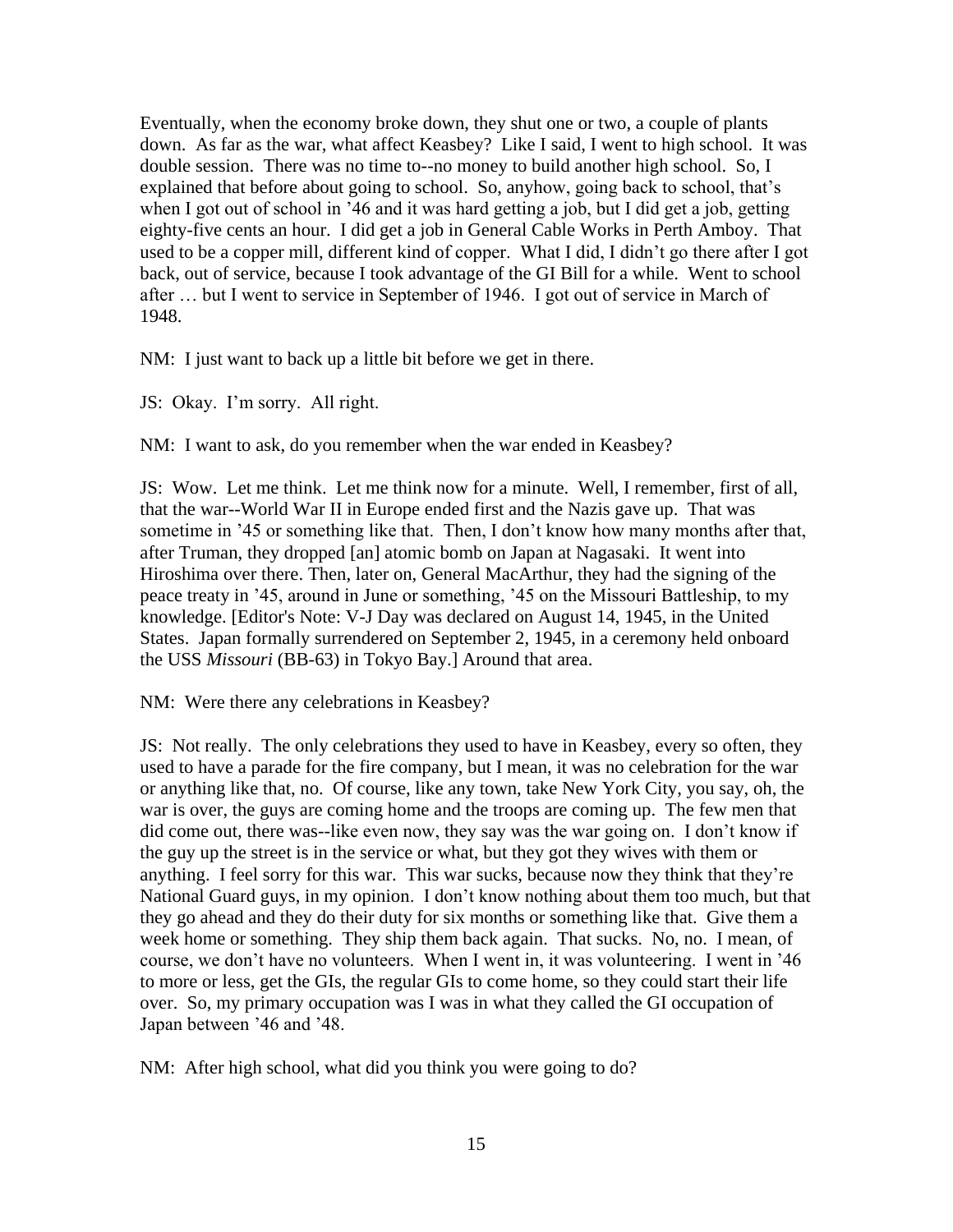JS: Well, like I told you, I got out of high school in 1946. I had the business course in high school and the jobs weren't that great, trying to get a job here and there, like that. So, I got disgusted and then the government had signs out at that time, '46, they want you to volunteer, we want you to volunteer to get the regular GIs to come home. So, that's when I decided to join the service in September '48. I went down from New York or Newark. Went down to Fort Dix for a while. Then, from Fort Dix, I went--did my basic training in [Fort] Lee, Virginia. Even went to basic training. I didn't have eight weeks. I only had seven weeks because of the holiday and everything like that. The last week would have been like a bivouac about the sky and stuff like that, that you'd go out night training. So, anyhow, what is that? They let me have my Christmas vacation to come home before Christmas. Then, when it was Christmas time, I was already being shipped from Oakland, Camp Stoneman in Oakland in California. I was on the Pacific Ocean going underneath the Golden Gates, just about when it was Christmas. Of course, I had to be home. I was on my way going to the port that we pulled into. We pulled into Yokohama, Japan. One thing [that] was fascinating about it, these troop ships, was not like today. I just got through a cruise now. Me and my girlfriend, we were on a royal Caribbean cruise. The ships today, compared to the troop ships, they were like tin cans. I remember going over we had a storm and this is no lie. Even as soon as we got on to water, everybody on the troop ship and there was hardly any waves or anything. It wasn't that bad. Everybody started to vomit. All the young GI guys started to vomit. The whole troop ship stunk like hell. Even going down to get something to eat and stuff like that, holding on to the trays, but first I want to tell you about this. I don't know if you ever heard of this, and this is no lie. We had ran into a big storm. With these troop ships--I forget the name of the ship. (General Langford?) or something like that was the name of the ship that we were on going to… When the waves were so big, we were down in the hole for three days. When the waves and the ship was rolling the waves, when the propeller would come out of the water, the whole ship vibrated. [Imitates vibration] Like that. Every time the ship shook and vibrated. Then, when they did leave us, come out of the hole, we went--all us young guys held onto the railing and said, the waves--I'm not imagining this. Ain't no lie. The waves were just like you--how tall the Edison Bridge is. That's how I remember as a young guy. Was only around nineteen or twenty years old. The waves were as big as the Edison Bridge. Big giants ones. This was after the storm was over and just imagine how there's such big different--nature's very funny. So, this I remember going over to Japan.

NM: Before we go into your time in Japan, I want to go into your time training in the States. Did you find anything challenging, either physically or mentally, about the training?

JS: Not really. No. When it came to basic training, it's like anything else; you take it as it is. I mean, you ain't going to rebel about it, as far as, if you got punished or whatever. You try to do your best to try to be a good boy, stay in line, and everything like that. One training there we learned how to shoot the carbines, M1 rifles, in range. Also, what they call a grease gun [M3 submachine gun]. It used to be an automatic one. That was the basic training. Like I says, I didn't get--eight weeks is supposed to be basic. What happened was--let me tell you what happened here now. When I went to Japan, there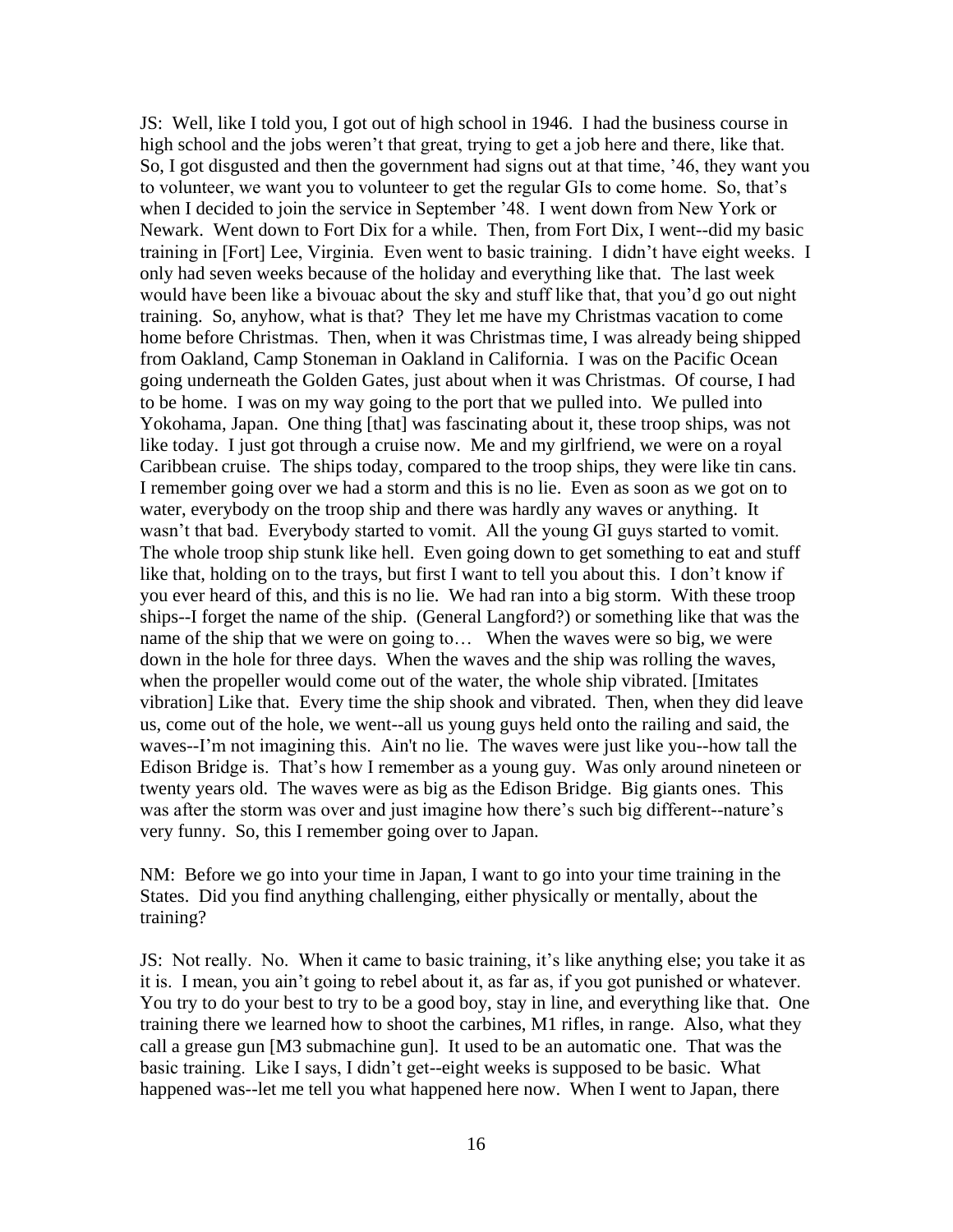was thousands of guys. We went to a repo depot [replacement depot] just like what the call Camp … or Camp Stoneman here, on the West Coast. We went there. We were there one night. Everybody's sleeping. I woke up in the morning. Everybody had to go down to another thirteen weeks basic training down in one of the infantry division … but I was one of the ten guys that being that I had the business course in high school, and I had a little bit of typing and I had the business course, I was one of the very fortunate guys that we went on--did what they call the detach service to the 3rd Engineers in the island of Kyushu [Japan]. From Yokohama, I went on special orders down to the island of Kyushu, (Fukuoka?). In this place, where 3rd Engineer, believe it or not, a friend of mine--I didn't talk to him at that time. Later on, I reminisced with him. He used to be with them. His name was (Tony Naggi?). He was originally from Keasbey, but we were on detach service over there, where our primary job, what I had to do was we set up a stateside laundry. We got the equipment coming in. With us, there was only a major, a lieutenant, around five or six GIs and the rest of it was workers with the Japanese. We set up a stateside laundry. What we did was, we were responsible for washing clothes for all the GIs in that division, the 24th Division. That was my primary job. Eventually, I turned out to be a clerk. I came up a Corporal T5 [Technician Fifth Grade].

NM: You told us how you got into this duty. What I wanted to ask is were there a lot of World War II veterans who were still sergeants and officers?

JS: Didn't see them. Didn't see none of them. The guys that were getting discharged, I didn't see none of them. I didn't see them. Like I said, we were on our own. We were going over there to replace them and our primary … '46 … '48 and I don't know how long it was up before the Korean War, but we had what you called a buddy system. Whenever we did go to town with them, even though they were friendly, but sometimes, like anybody, because it's human nature, some people used to resent the Japanese. Sometimes, I knew they used to be very nasty. Sometimes for no reason at all, sometimes they'd go to town or something like or an alley, something like that, and they would abuse another human body. In that same token that we used go to the local barbershop or something like that, for a cigarette, something, they would give a massage, and shave you and everything like that for a couple cigarettes, like that. But we were always with the buddy system, because you couldn't trust them or turn your back on nobody, but not like--my personal opinion, and I'm not ashamed to say it, I was just very fortunate. To me, it was one of the best vacations in my life, being in the service from 1946 until 1948.

NM: Did you ever go sightseeing when you were in Japan?

JS: What?

NM: Did you ever go sightseeing when you were in Japan?

JS: The only thing that we had, what you saw, after a while you were there, is like anything else, they called--I forget the name of the word, but you're out to a week's vacation or something like that or even sometime like that--I don't know if I paid for it or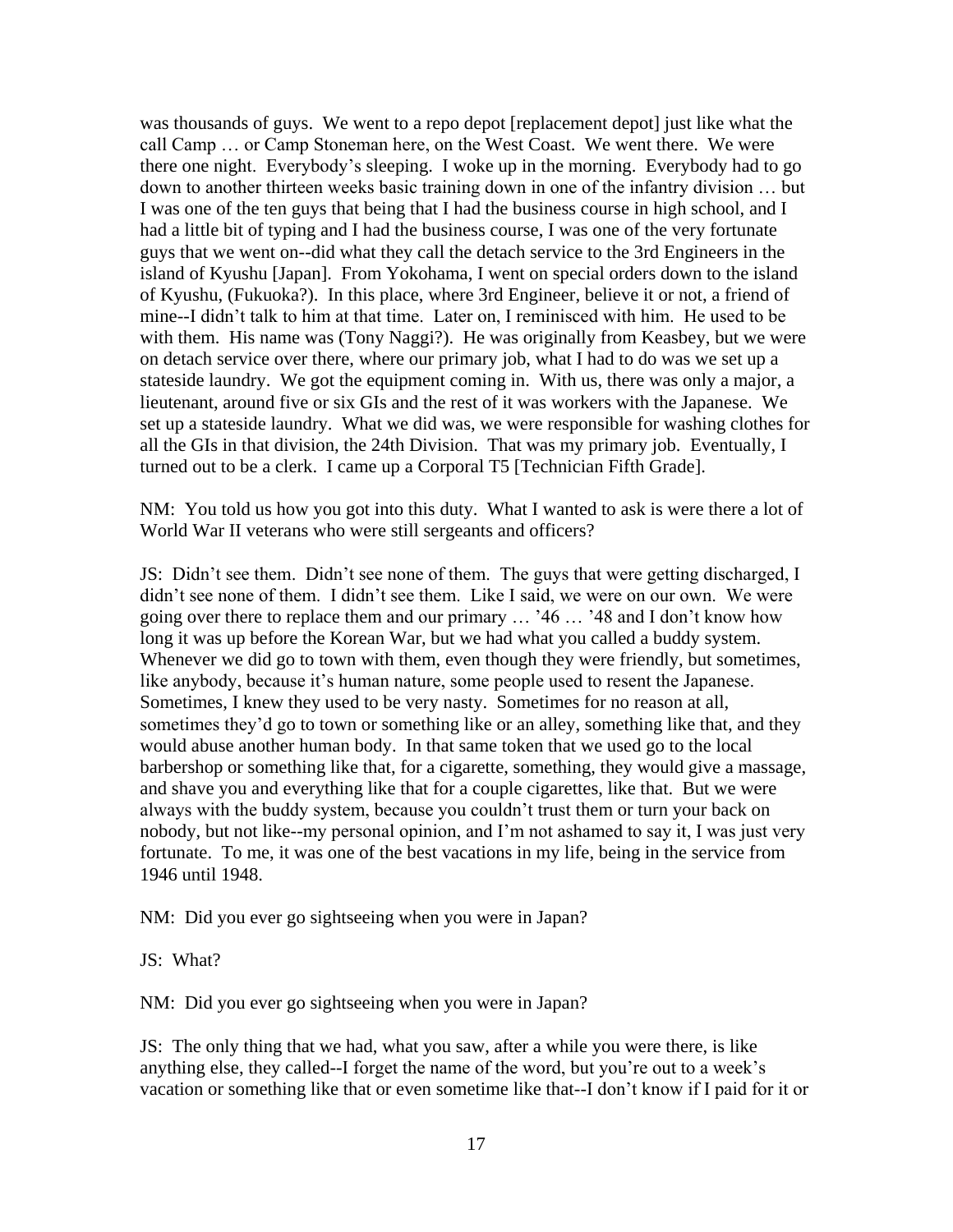not. During the holiday, we were to call up home to speak to my parents. I don't know how we did it. Did I have to pay it or what? But at that time, I was in service, I signed up and the money that I used to get paid, I don't know, it's seventy-five dollars a month or something like that. I would go ahead and send it home to my mother and my mother would go ahead and open up a bank account and accumulated that money. That was how I was able to get my first car when I got out of service in 1948. The first car I bought was a 1941 Chevy. I paid a thousand dollars for it. The thousand dollars that I paid in 1948 was the price of the car when it was brand new, but my mother saved the money for me. That's how I was able to buy my first car. What else did I want to say? That was it?

NM: I was asking about sightseeing.

JS: Oh, sightseeing. So, getting back to sightseeing. Over there, you're entitled to vacation. So, I went to what I call a resort. I got to tell you, at that time, too, it was run by the Japanese and the government like that, but it was like a week's vacation and I went swimming in the South China Sea. It was on the other side of the island of Kyushu. It was near another Air Force Base, what used to be a beautiful resort. Over there like that, they pampered you, in reference to--you had … food and everything like that. Even taking a bath, they had special baths in that resort where you could sit down, like they have these new type of tubs now coming out that you can--but this was all tiled down. You just went, sitting down and you could soak your whole body right in the nice hot water. Like I told you, when I first got there, they used to have a lot of GIs before I got there, but they did away with them. The Japanese used to have a caddy or one of the younger Japanese boys would clean their barracks and everything or shine their shoes for them, and everything like that, but when I got there, they did away with that. We had to do our own--like I told you, I was fortunate. I was on detach service, which means I didn't have to pull no guard duty. I didn't have to no KP [kitchen patrol] or anything like that. We were exclusive on that. In fact, one of the things I remember, going about that, dry cleaning or washing clothes, especially when it came to the officers like that, they would be in, they would say, "Hey, do us a favor. … day or two, would you please rush through these clothes through. Have it clean and have it there." We used to that for the- they used to have a patch, a black and white patch. I don't know if it was the CIO or what they were. They were special officers. So, the bottom line, one hand pays the other hand, was that sometimes they liked us so damn much that when it came to one of the big Christmas parties, me and (Freddie Frye?) we went to nice Christmas Party or a New Year's Eve and boy, did we tie one on that time. I remember getting drunk at that party.

NM: [laughter] During your time in Japan, you mentioned that you had a buddy system established. So, was there frequent contact between members in your unit and civilians?

JS: Yes. That's the way you went into town. In fact, we had a lot of civilians working for the government and you really knew them close. You knew their families. You understand what I mean? Brothers or sisters or later on, sometimes, we would see them off the job. In fact, while I was over there, I had a girlfriend over there. I met her and she was a widower. I guess she lost her husband during the war, but I was with her all the while I was over there. I think she had a son, but I used to go sometime off the buddy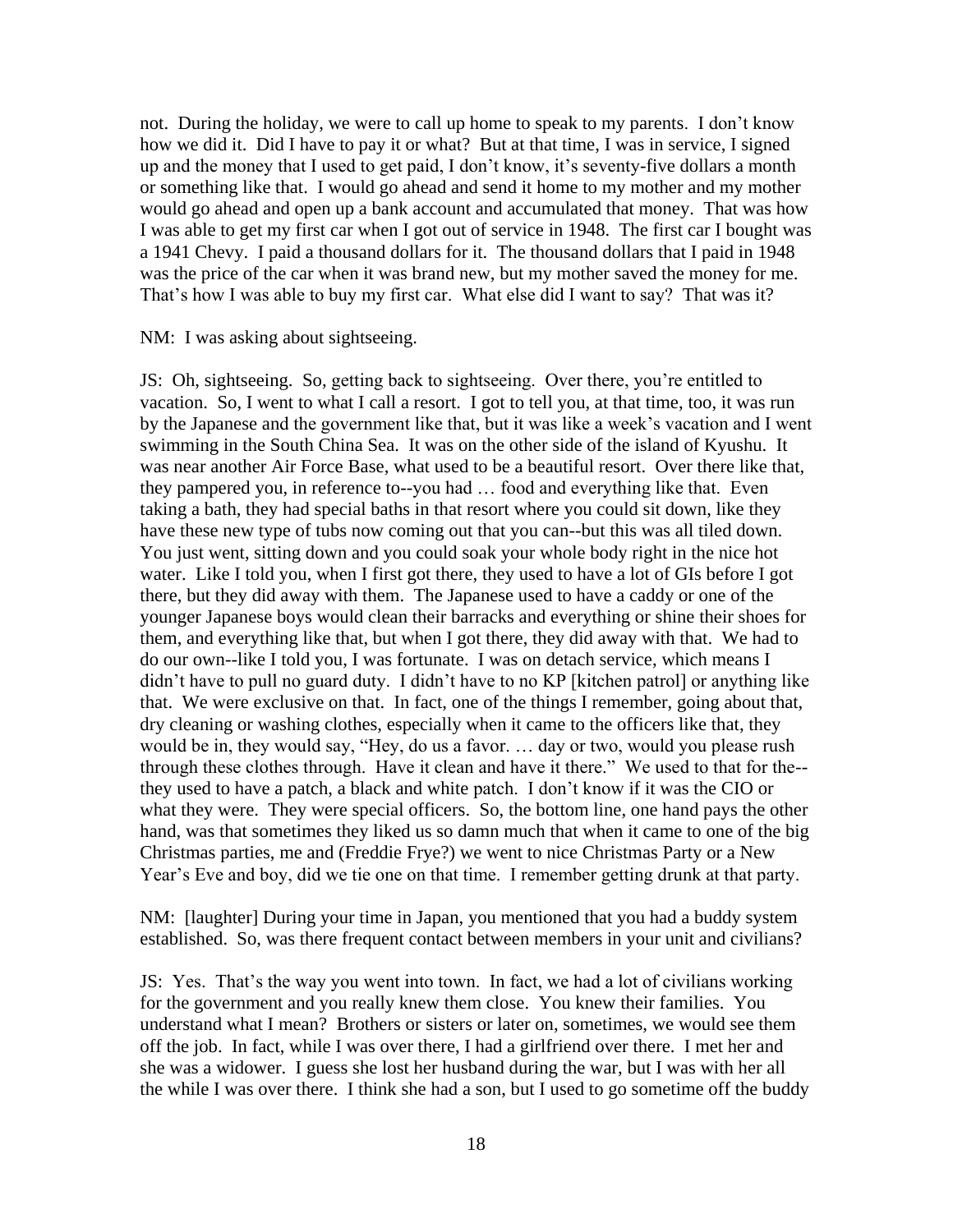system, sneak over her house on the weekends or something like that, but there was always contact with the family on the outside, on the weekends or something like that when you're off base. Because while we there--here's one other thing we want to tell you about. Let me tell you about the operation. The operation was, like I told you, all the immediate areas, we would be servicing as far as washing all the GI clothes. So, one of the jobs that had--we didn't have money. We had what they call paper money, script, at that time. Every so often, maybe you'd wake up a month later or something like that, and they would say--they would come in, "How much money you got on you?" If it's blue, all right. Turn it all in. Let's say, if you had fifty dollars in blue money, because sometimes, the Japanese somehow, they used to start forging the damn money. So, this is what they did to try cut down on the forging of the Japanese people making fake money. They would turn it in and change the color of the money, but because lots of times, some of the work was getting money or something like that, where either they'd trade and then give you some money for it and you get a carton of cigarettes for our money, cheap. You understand what I mean? At that time, I forget what the hell--a carton of cigarettes was so damn cheap. It would get you in and everything like that, but that's about that on that stuff there.

NM: What are some of the moments that stand out in your time? You were there for quite a while. What were some of the most vivid memories you have of your time in Japan?

JS: Well, I remember one of the highlights was that--I remember Truman coming through and picked up pictures, but I don't where the hell they're at, showing the picture of … Nagasaki, where the first atomic bomb was dropped on, how the city looked before and how the city looked after. I had postcards someplace. I can't find it right now. But that was one of my highlights. Here's another thing. I remember this, different countries celebrating. In the month of May, they used to have a big holiday sometime in May. They would go walking in the woods and we joined them, on a festival, like going out to have a little party with them. You want to hear a crazy story about me? I don't where the hell we rented--we went to one place where we rented horses and for some reason- this is the truth. I was young at that time. The horse started to run away. I said, "How the hell am I going to get off the damn horse?" So, anyhow, we're going to start running wild, something. We left the other guys. So, also, we're running and there was a tree coming up and a big branch … So, what I did was to get off the horse, I put my hands up in the air and I let the horse run away without me in the saddle. So, that's my experience about riding a horse on a vacation there.

NM: Are there any other memories that stand out?

JS: About the May walk, about this horse thing, about driving to the … Oh, one of the things, like I told you before, and how it's so fascinating when you're out at sea and then all of a sudden, you see what they call Mount Fujiyama. In the morning when the sun is coming up and all of sudden you see this first snow and as we closer to Yokohama, then you see this big mountain. That's what I was really fascinated by, to see Mount Fujiyama. It was very pretty.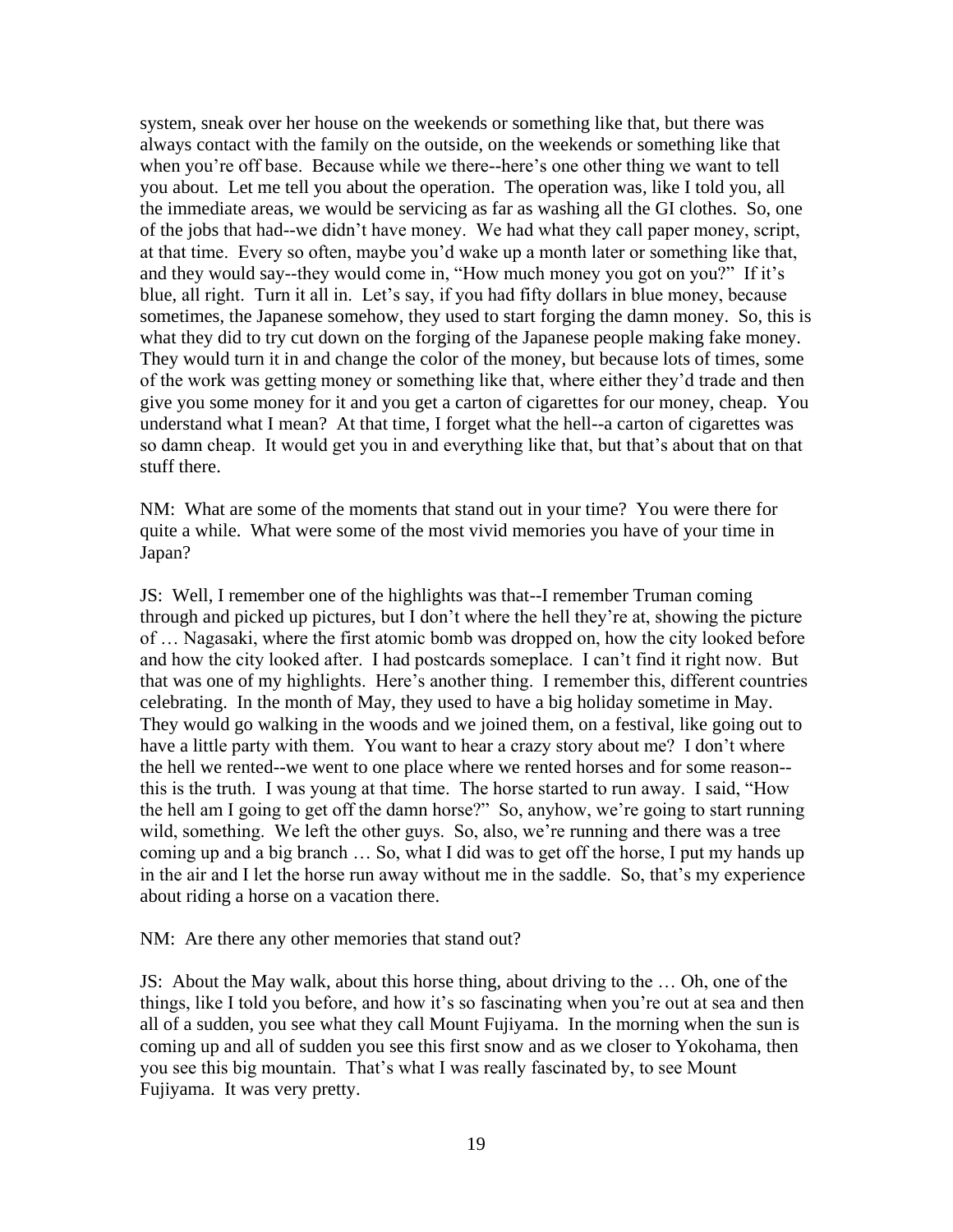NM: How close was the town in relation to where you were stationed on the base?

JS: I would say the town, the main town--the name of the town where we were, it's name was Fukuyama. Fukuoka or something. Fukuoka. It's a pretty big city. If you look at the island of Kyushu, it's on the northern part of the island, not like--now, what recently what happened with this here big storm, we were on the southern part of the island over there. While I was there, there was no big storms as far as no earthquake or anything like that. Not like whatever happened to the poor Japanese people on the northern part of the islands, but it was pretty nice over there. But from town, maybe it was maybe fifteenminute ride. Let me tell you this, about going into town to try to remember the thing. You ever hear of the word honey buckets? Listen to this now about the Japanese at that time. They did not have no sewer system and what they call … they used to have these [oxen] and they used to have these big buckets and they used to go ahead and call them honey buckets. Here's what they did, the Japanese did at that time. Every house instead of you having an outhouse that used to have--even when I was in Keasbey, they used to have outhouses. But the way they built the house, they had a pit in the cellar or in your closet or something like that and if you had to go get … or your stool or something like that, you went into this room or a closet. The way the house was built, they could come along with big buckets--not big buckets, like a big dipper, a big dipper. What they would do, once it gets filled up, they would put this here waste from human waste, they would put it in buckets and when they're coming down the street, they'd stink like hell. But here's the bottom line. They would go ahead and put all this human waste in the rice patties for fertilizer. This is the truth. That's the story on the honey buckets.

NM: Could you describe this town? What I'm wondering is, that being that it's 1946, and '47. '48, were there signs of rebuilding from World War II?

JS: Not while I was there, there was no--because here's what it is now. Keep this in mind. The only cities that they really, really built up really bad, is the ones that were damaged from the atomic bombs or even maybe part of Tokyo. One time, this here about [the] Doolittle [Raid] before the war, '44, when they bombed parts of Tokyo. [Editor's Note: In April of 1942, the United States bombed Tokyo in an air raid that became known as the Doolittle Raid or Tokyo Raid after James Harold "Jimmy" Doolittle.] Outside of that, where I was at, there was no major building up anything in the area I was at, because nobody was damaged. You understand what I mean? Here's the things I wanted to mention about. Now, these Geisha girls. So, I don't know if there were professional entertainers. I myself, maybe I was only a commoner, but I don't know who they really entertained. Maybe they entertained the higher--but they used to have special clothes, special hairdos, special face. You know what I mean? Maybe they used to go entertain a different class of people or something, but they used to have the Geisha girls. I remember the beautiful clothes that they used to have at that time, but like I said, we were right mixed with the common people, just like us. Then, we used to think--they used to wear regular clothes like that. They used to eat a lot of rice. In fact, I'm in the hat factory with the irons and everything. They used to warm up their fish and their rice from the electric irons that we had in the shop there, steam and all.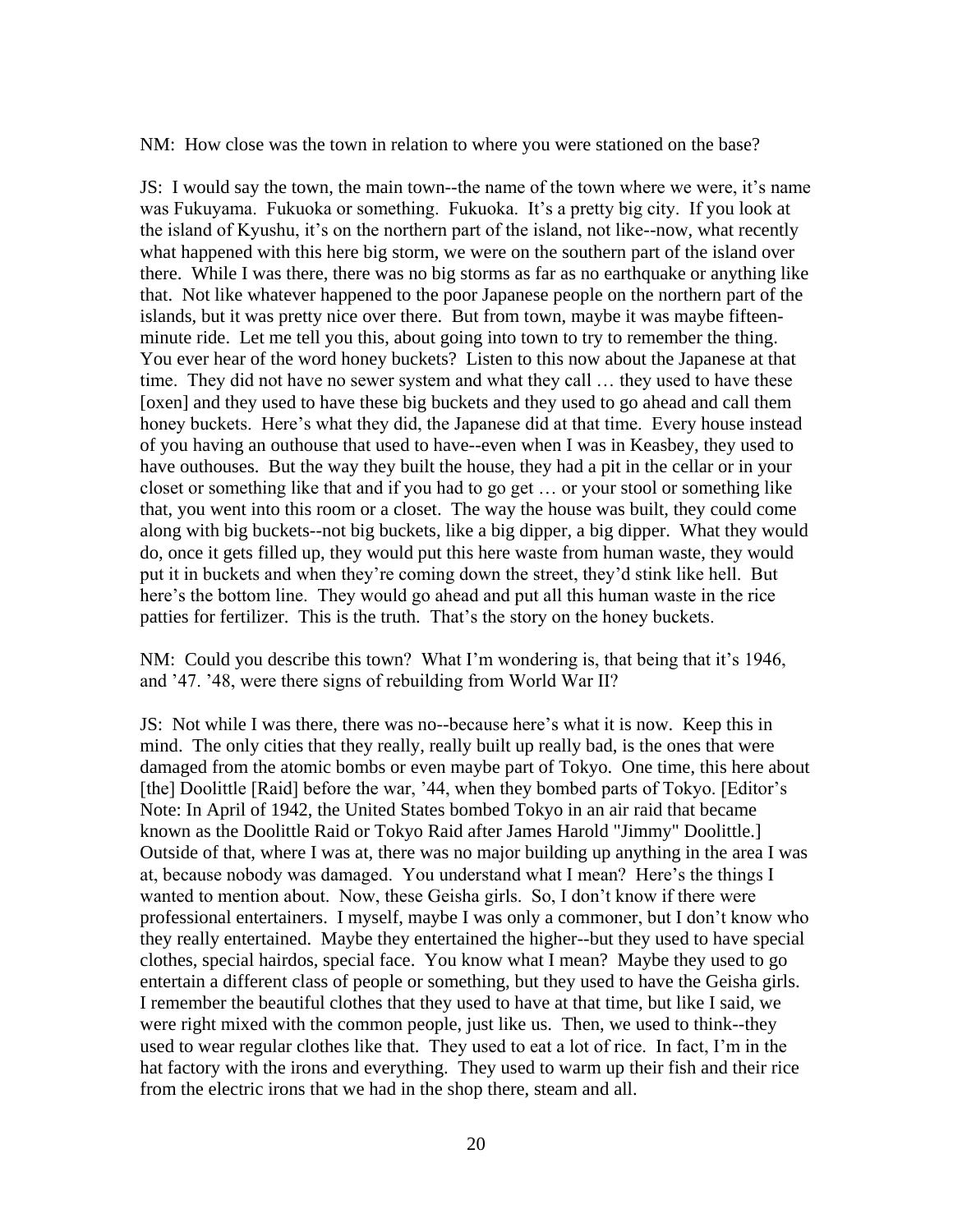NM: Did you know when your service was going to end in Japan?

JS: Yes, I knew when that was. Then, they prepared me to go ahead and get ready to ride back. I can't remember. Vaguely, I remember going, but coming back, I eventually wound up in what they call Camp Stoneman in California. Camp Stoneman was right on the outskirts of San Francisco in Oakland. That was the repo depot. Like on the New Jersey Coast, we used to be Camp Kilmer here in New Jersey. That's where I got discharged in Camp Stoneman. At that time, I had muster out pay around three hundred dollars or something, but that was supposed to pay for my transportation and some money that I didn't get vacation for. It's all on my discharge, with the money that I'm talking about. I'll give you a copy of that or something if you want. Anyhow, what I say is that, at that time, I had an opportunity to fly and what went through my mind, I said, "Oh, my god. I'm here on the West Coast. I don't know when I'm ever going to have the opportunity." This is 1940. "When am I going to get a chance to come back to California?" So, I drove across the country in a Greyhound bus. It was one of the nicest experiences coming across--the Greyhound bus, the driver would drive four hours one way, stop, and then he'd go another bus back the other [way], where he started from. On the way, we were going, we'd stop. We'd come through the whole central part of the United States, which was very enjoyable. We used to sleep on the bus. The bus would stop, like for breakfast and you'd get half hour layovers. Get a bite to eat, cup of coffee or something at any of these rest areas, just like now. Like anything else, even going back in the '50s or something, they all changed. They used to have different bus stops, different to every … people. You know what I mean? … But I really enjoyed it.

#### NM: What'd you think that you were going to do after your time in the service?

JS: I didn't think … it's just that I got home. I don't know what I was going to do, so what I did was I tried to increase my education. Like I said, I'm very weak in reference to--even with the English and the thing, but I took advantage of the GI Bill. I went to school up to Newark, New Jersey. What they call Commerce Avenue. What they call the Washington School for Secretaries. So, I went for one year. That was when I got my car. In reference to the car, the car was burning oil so bad, I remember going up to Newark and back in one quart of oil. That cost a lot of money. At that time, money was- -you know what I'm talking about. A quart of oil, gee. But I was very fortunate, which my brother is still living there. He's around ninety-two. He tore the engine down and replaced all the burning, the rings on the cylinder and it was a six cylinder Chevy. That same car went ahead--me and my buddy, we took a ride down to Florida with it. We come back, but anyhow, I used to pick up some of the people from Perth Amboy going to the same school, but I went there for one year. I had--this was typing and shorthand, what they were pushing at that time, which was popular at that time, shorthand, but I never pursued it because after that, I got a job. I was working in the Celotex Plant in Metuchen there, knocking around. Then, I got laid off from there for a while. But then, later on, like I told you, in 1950, my uncle got me a job at the old General Ceramics Plant, which I worked there for thirty-five years.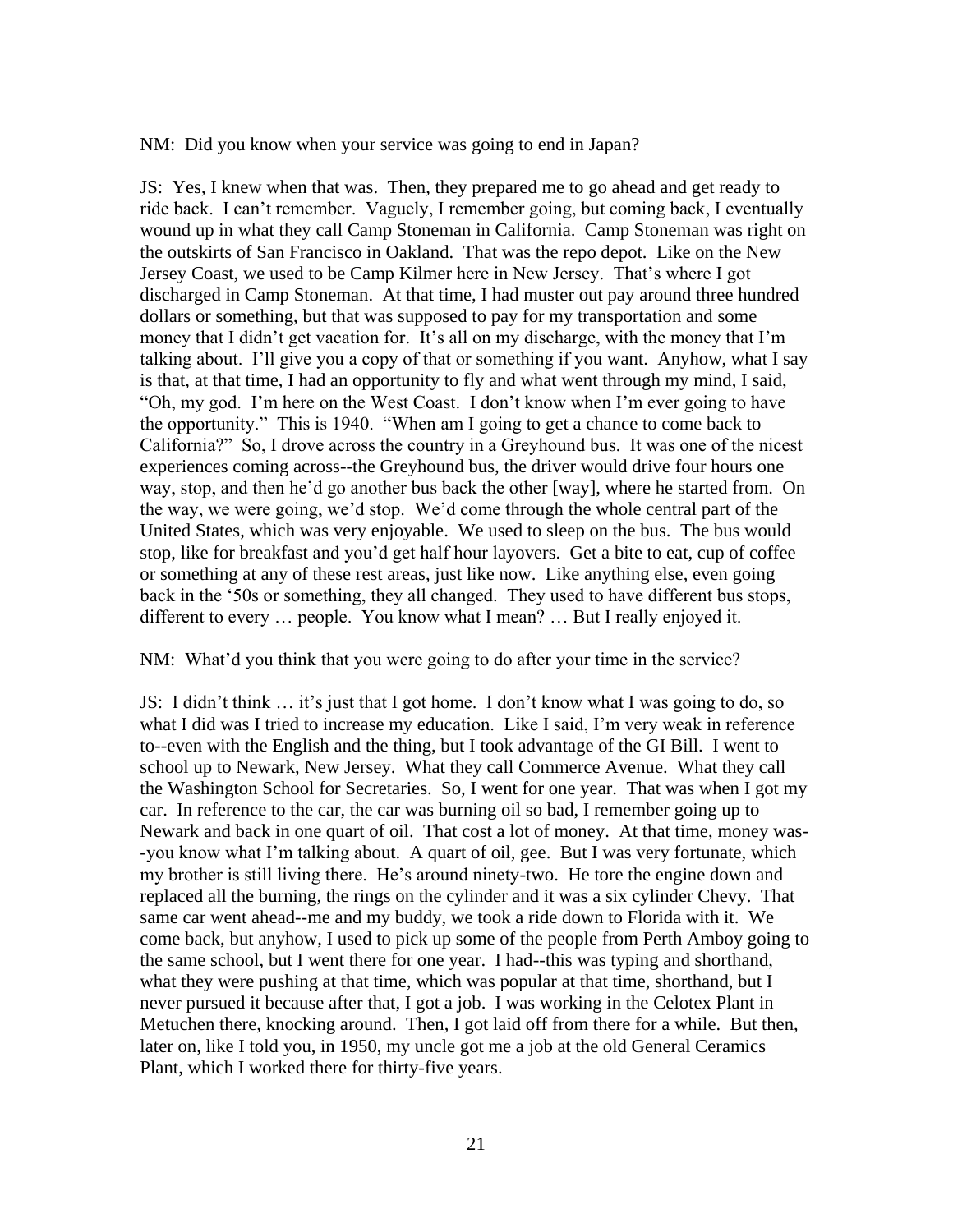NM: So, before we get into your career there, you mentioned that when you were in the Army, at a point you became a clerk.

JS: Clerk, yes.

NM: Could you talk about that experience and just give us a timeframe of when that was and what your duties were?

JS: Well, that period started, like I told you, once we got to Japan and we went on detach service and we met with these officers and he told us what we have to do. So, he got the right forms and everything, because you had to keep records of that. In fact, I even have a record someplace of where I got a recommendation from this major. The unit that we was with was just a major and a lieutenant and then a staff sergeant, a couple corporals, a couple private guys. There was only around, all together, with the officers, there was maybe around eight of us. What our responsibility was with the Japanese government. We used their labor. The Japanese used their labor. We got stateside, like the big dryers. They set them up. Big commercial washing machines. Then, of course, as far as--there used to be some special for pressing clothes, but a lot of the clothes was pressed by hand with the irons, you understand, different kind of steam irons. But that was eventually- and like I told you, we used to go ahead this troop so many, check off the clothes, like I told you. Getting back with the clothes now, with the money, we had paper money. So, every so often, one part of the Japanese … we had to make sure they checked every pocket to see if there's any money. A lot of GIs when they got drunk, they left a lot of money in their pocket. What we did with that money, there used to be a Coca Cola plant. There used to be a Coca Cola plant on this base, with bottles, not like plastic … you still bought the original Coca Cola plant. We would treat them. When we … so much money, we'll send somebody over there with the amount of money, pay for one or two cases, treat everybody in Japanese in the laundry plant to Coca Cola. That's what we did with that money.

NM: So, it was within this unit that you became a clerk? Okay. I get it now.

 $JS:$  Got it?

NM: Yes.

JS: So, that's  $\dots$ 

NM: That's good. How many Japanese were working with you?

JS: Believe it or not, forty. Maybe forty, forty-five. I don't know if I could get some pictures or show you something. Here's another thing I didn't mention there, what I was fascinated by in that city. You ever see these big three, four hundred pound Japanese wrestlers? In town, I really enjoyed seeing some of them wrestling like that. These guys, they're really heavyweight. Three, four hundred pound. They walk around and different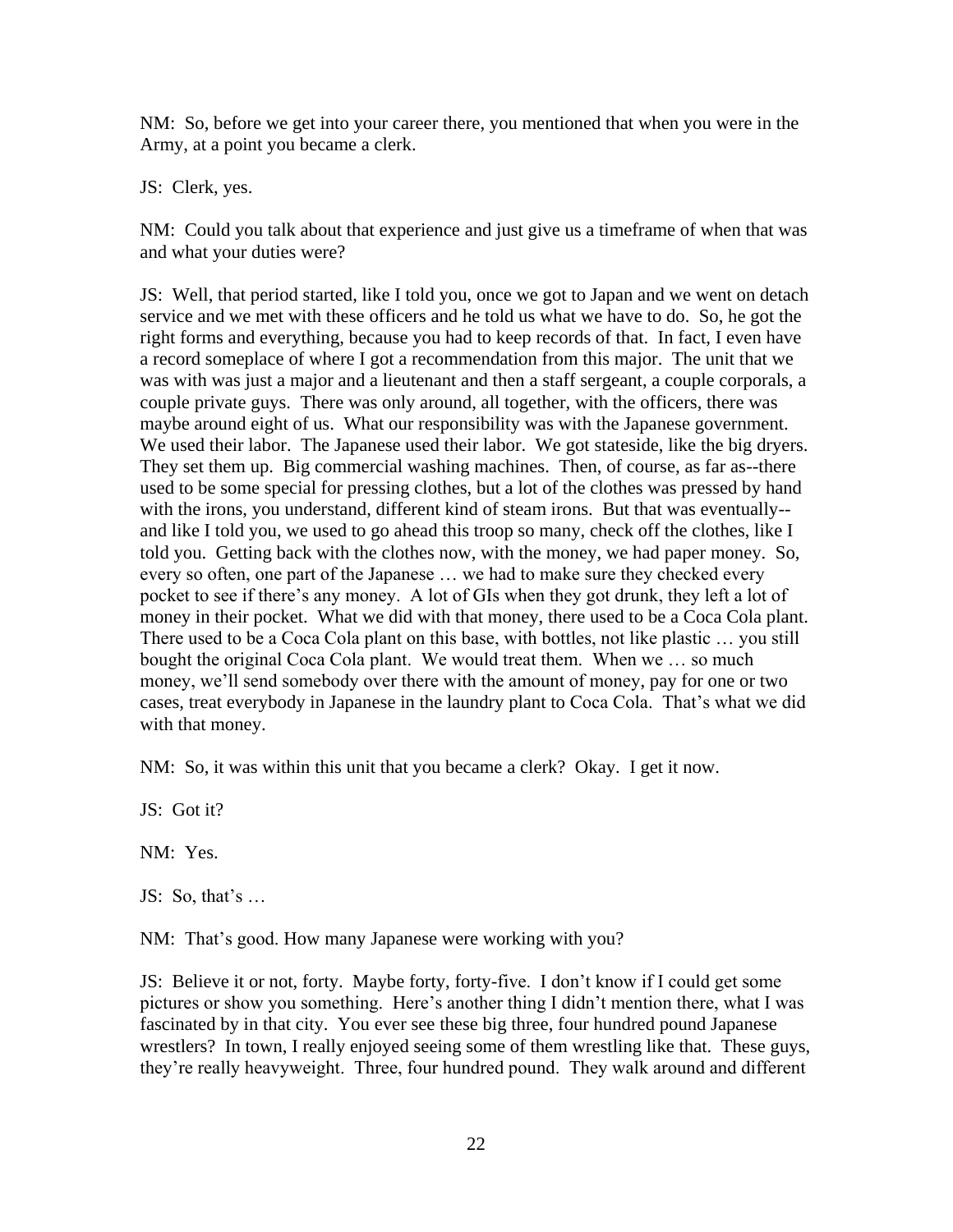kind of wrestling. I saw a couple of those shows. It was very nice, you know what I mean.

NM: How often would you go for entertainment in the town?

JS: Well, I mean, like I told you, I had a girlfriend there. So, I was out every week. Every week. Once a while. After a while, I was going to town or something like that that. You know what I mean? Yes, while I was there. Once I was established, yes.

NM: Did other GIs have girlfriends in the city as well?

JS: Yes, my buddy (Frye?) he has his girlfriend there … but like I told you, some of the guys that I know I was with, because they resented that they lost a son or a brother or something or someone during the war, so that they resented them and if they'd go into town, if nobody was around, and beat the piss out of some of them. I never saw it, but I've heard of it. They would really abuse the Japanese.

NM: Did you go out to a lot of restaurants when you were in town?

JS: No, no. In fact, even when I would bring--oh, it's raining out. It's raining out. Shit, it's raining. … Sometimes, I would bring stuff from home--I mean, from the camp home, but sometimes, my girlfriend, she used to go shopping like that and she used to a little cooking in the kitchen. They used to have these hot charcoal stoves, a little something like that. … Some beef, not too much beef, but then they used to have a little sake, a white wine, a thing, and with rice or something like that. Supplement it maybe with potato chips or something like that. But I didn't eat much in restaurants. No, no. There was no big restaurants, say like we go there today. No. Not to my knowledge. No, no. It was not--the only thing that was open--you got to excuse me.

NM: Go ahead.

[Tape Paused]

JS: All right.

NM: So, I'm just going to continue.

JS: All right.

NM: Was it hard to get around to get around this town, in terms of language?

JS: No, because they used to have a trolley. They used to have what they call electric trolleys or something, right from the base, go right into town. Either walking, but mostly it was--there were a Japanese trolley.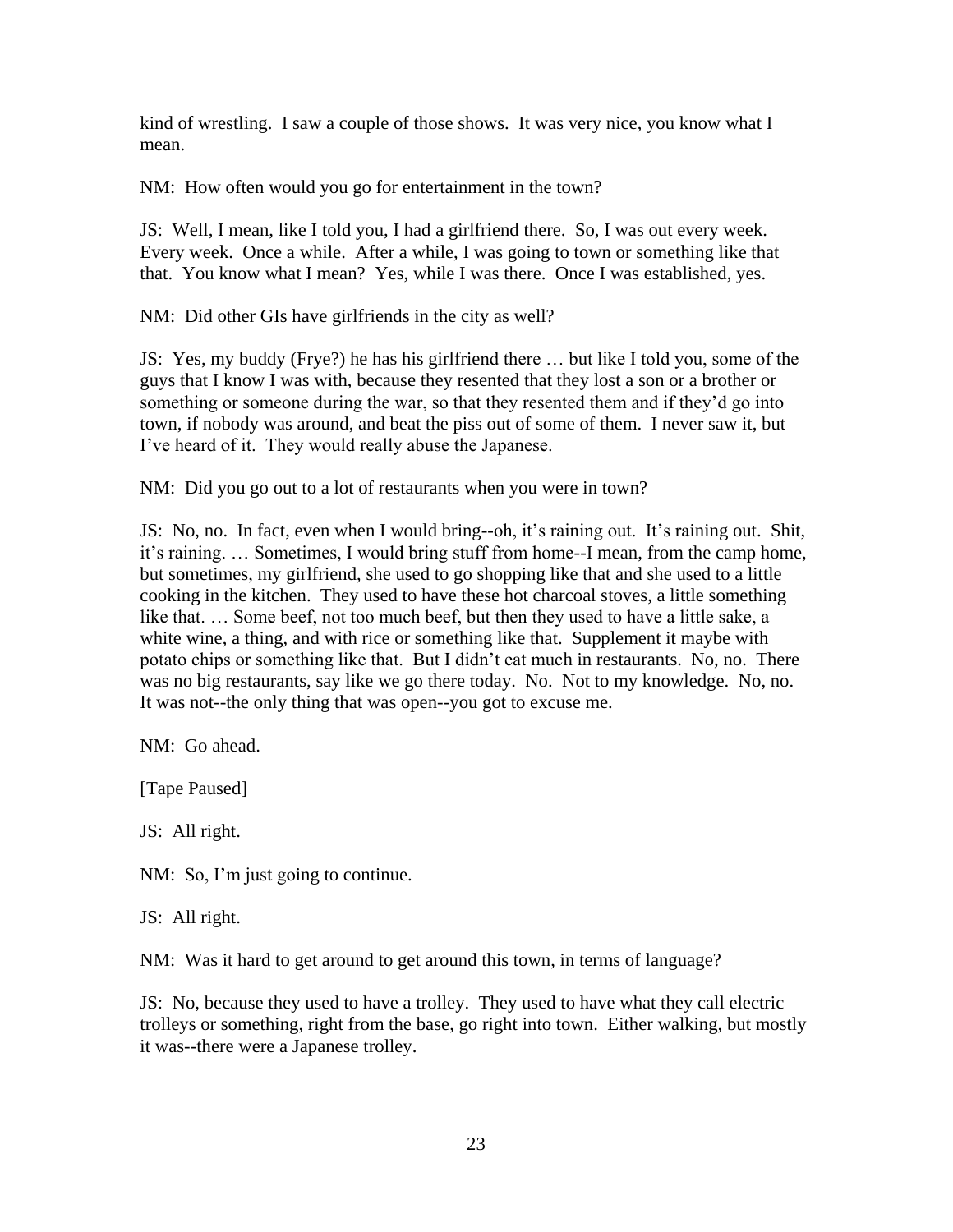NM: Was it hard to communicate? Did the Japanese speak English? Did you learn Japanese?

JS: Oh, you learned to speak some Japanese, yes. Oh, yes. I was … I still remember some Japanese words. I kid around. Even on the cruise there. Ohayō … Sayōnara. Good morning, goodbye. [Speaks Japanese] What time is it? [Speaks Japanese] What's going on right now? It's raining outside. I'll sing you a song in Japanese. [Sings in Japanese] That was a song about rain in Japan; I learned a bit about it. But the basic ones, I think--in fact, while you were there, you learned how to write. So, they would teach you how to write I love you with making the things, but you forget about all that stuff. One thing you mentioned that--let me refresh that thing. Anything like us, if you don't do it all the time, you forget. So, here's what I want to tell you. … Because talking about writing, during the war, you learned to even write a little Hungarian when I used to go to pick up orders from working in the grocery story. Bread, I used to write down one kenyér. Tej, a bottle of milk or something like. Or hús for meat. Different things. But like anything else, when you come back from [service], you forget you even know how to even write that or start talking about that, you forget about it.

NM: Did Japanese in the town learn to speak some English?

JS: I guess so. I guess so. In fact, now that we were on that cruise there. One of the mandatory--with any of these cruise lines, one of the mandatory, with anybody they hire from the islands or anyplace out in the world, they have to still be able to speak English. Of course, they just had that question asked on the cruise ship. Any of these guys that they hire, whatever they're doing, even if they're doing just labor or painting, they have to know how to speak English, otherwise they won't hire them.

NM: You mentioned that in your unit you had about forty or so Japanese who worked with you. How did you communicate with them?

JS: All right. It was nice. Yes. It's just like anything else. When you're working in a small factory or something like that, you're more or less remembering their names after a period. Especially after a year and a half, you start to know them well. This is how I met this one girl and then her sister worked there … later on. But they used to have a foreman, that he was responsible for them. Make sure that they're doing--he was the key man between us … and he used to give out the orders to them, what was expected of them. You know what I mean? His name was … I forget what the hell his name was. It was nice. Like I told you, I enjoyed it very much.

NM: So, if there isn't anything else, we can move forward. Back in the States, you mentioned you used the GI Bill to go to business school for a year.

JS: Right.

NM: Then, you started going to work.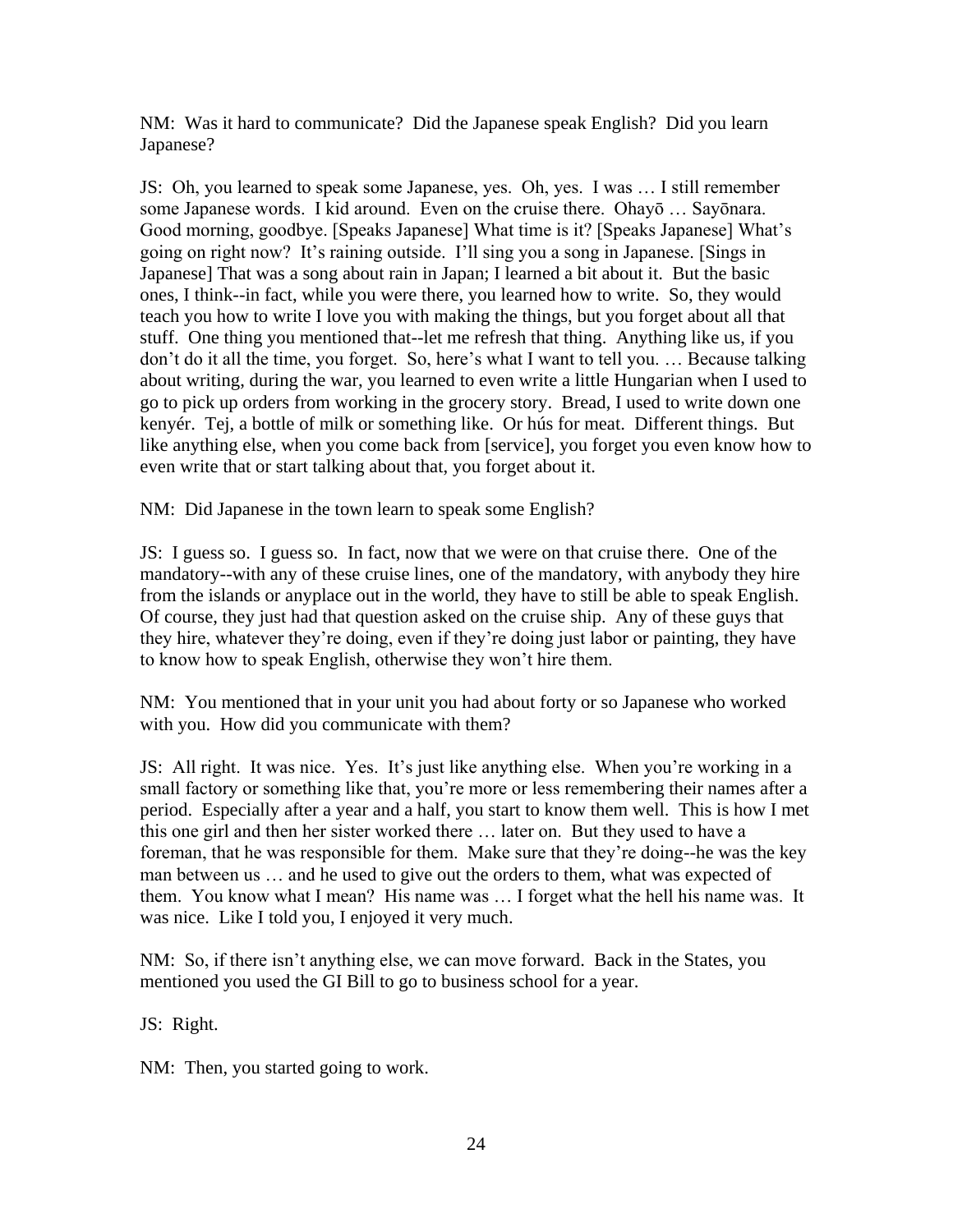### JS: Right.

#### NM: Please talk about that.

JS: Well, I got out of service [in] '48. I didn't go to school right away; I had a job. Then, I said, I want to go to school for a while. I went to school, to this here Washington School. Then, after that, I did try to get a clerk job. I did go get an interview from Hess Oil Company. I'm sorry I didn't pursue that one more, to try to be a little better, but I was not--to be truthful, I was not topnotch. I was not topnotch, which I forgot to mention to you. My time. I played guitar. Even in the service, even in basic training, we always picked up a guitar someplace, have a little sing-a-long with the guys. Even in basic training we would go on--if I could dig some pictures up and show you some of pictures, but that's all. I got a picture of the whole platoon from Camp Lee, Virginia downstairs. I'll show you. It's got names, all the guys, officers. But talk about the guitars. So, even until today, in all my lifetime, to supplement my income, I did play a guitar, especially when I was getting married. My brother-in-law, he let me join him. He used to have a little band. Then, we started out playing in Perth Amboy, (Manny's?) Tavern. This is going back to 1952, because I got married in April of 1953. My brother in law, the name of the group, Eddie Lock Trio and we were playing two nights a week over there. At that time, it was money under the table. Anyhow, at that time, we was getting twelve dollars a night, which was a lot of big money, because in the plant I was getting two dollars an hour, only working in the plant at that time. Eventually, he liked us so much in this local tavern there that we wound up even working four nights there. We start working there Wednesday and Sunday nights over there, working at (Manny's?) Tavern there. While we there--it used to be a shady joint. When I say shady joint, they used to have the dark booths in the back there, the couples would come in and try to make love with one of their girlfriends or something. We'd be playing in a corner there. But while we were there, he went ahead and built a bar where we start playing in the middle of the bar. He never shut down while they were building this bar, nice bar. They called it (Manny's?) Tavern in Perth Amboy, right on Smith Street. The building is still there, but after the Tavern gig with Eddie Lock Trio, we went ahead and I wound up … I met my friend (Jack Olsen?). He's a good singer. We used to play throughout the whole county. He used to be with the American Legion and we were playing all the American Legion clubs and everything, like the three-piece, four-piece. It all depends. Sometimes, pick up weddings from the plant and stuff like that. They wanted to hire a five-piece, we've got a five piece. … used to be three or four piece, but we used to play a lot. Then, later on, right here … they used to have the dinner theater here. (Joe Bonato?), he used to be the boss guy and he was [a] friend of my friend Jack. We used to play there after the dinner show and encourage the people to stay there after the show. They used to have professional actors. It was a dinner theater and they used to have dinner shows from Broadway. Later on, it was students that put the plays on, not me. But one of their big … that did come down here. Margaret Truman, President Truman's daughter, she was in one of the shows that she came down here and performed here. In fact, in that time, in the '60s, even up until around the early '70s--I forget what his name is. He's a big comedian. They used to televise from Club Bene over here in Morgan on TV sometime. Yes.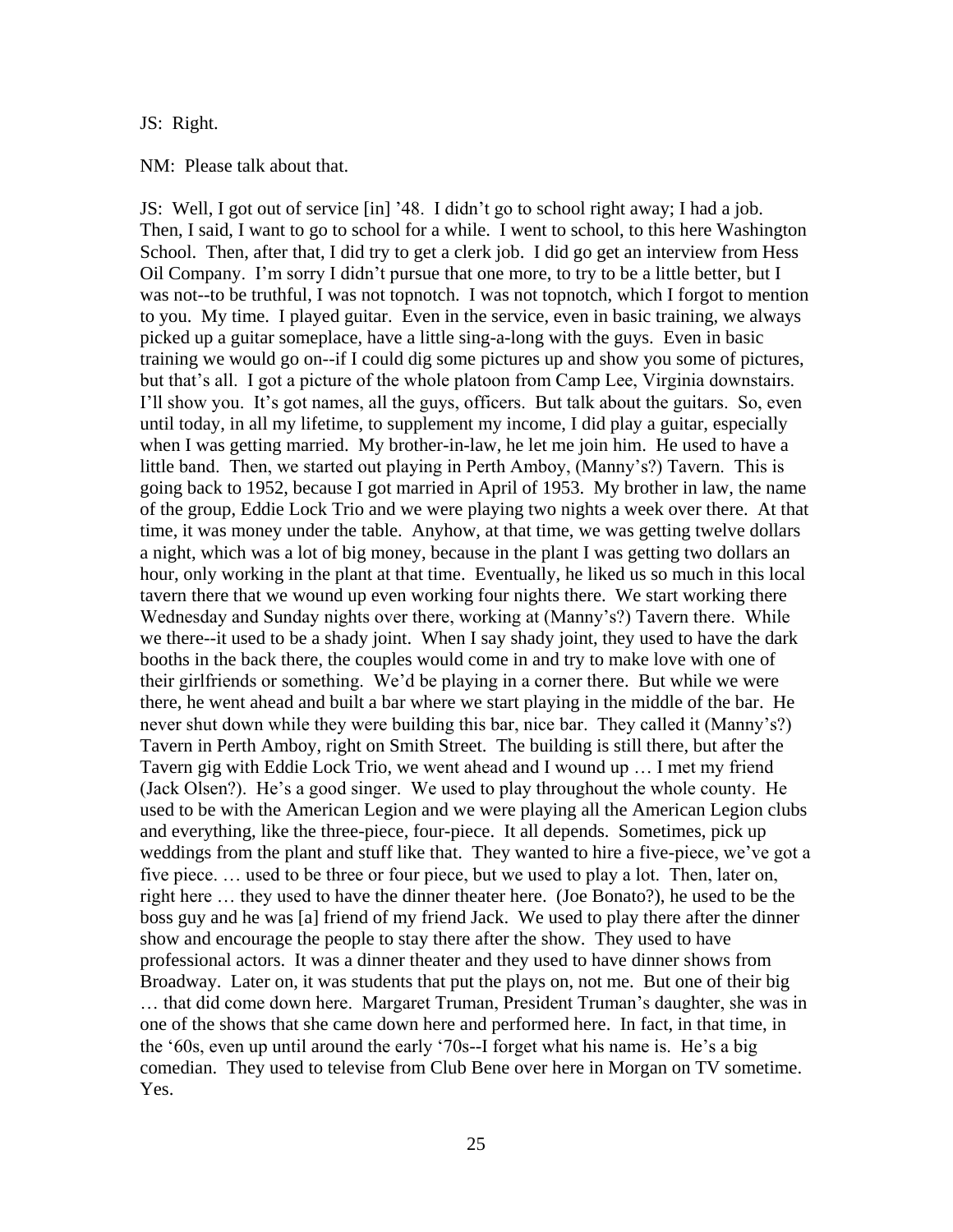NM: One of the questions I had is you used the GI Bill for education. When you had your first home, did you use the GI Bill at all?

JS: No, no.

NM: Okay.

JS: No, no. I didn't take no mortgage, no. I just took a loan on my own. At that time, I figure what the hell was the GI Bill? … One of the things I want to tell you about that. I think maybe I was only getting seventy-five, a hundred dollars a month or something like that. First I want to tell you, this sticks in my mind. I was coming from where I met my wife at the dance hall in the South River, on Whitehead Avenue. We were coming home, through Sayreville. I live right here, Sayreville. A cop stopped me. He tried to bribe me to buy some tickets for a dance. "I want to be a goody, goody guy." Says, "Give me the ticket instead." So, this son of a bitch, he gives me the ticket. At that time, I went to the judge. I had to pay a dollar for every mile over the speed limit, which at that time, being I was getting … money from the GI Bill, I think, it was fifty-five miles over the speed limit--thirty-five, thirty-six dollars at that time, forget a fine at that time. That was big money for me because--well, how much money I was getting going to school? I was only getting like seventy-five or a hundred dollars a month; that's all. So, that was a big fine for me.

NM: What I wanted to ask is the Korean War, when that breaks out, were you--?

JS: See--

NM: Go ahead.

JS: Now you mention that, being I was an enlisted man. Here's what I'm talking about now, what they're doing with the guys now. Being that I did my term, whatever I had to do, they didn't bother me. I didn't join what the call--oh, you want to enlist into the National Guard to get some more money, supplement you and everything like that, to induce you. A lot of the people that signed up like that, they were indirectly off being out of service, but on alert. They were the first ones to drag back. Because I remember my friend in Keasbey, (Jimmy Hedley?). He was with some kind of a armored division. As soon as the Korean War broke out, they grabbed his ass and he dragged him right back into service. They didn't let me--they didn't bother me. They didn't bother me because I didn't try to induce more income by doing National Guard or anything like that. One of the biggest mistakes I made. What a stupid jerk I was. I didn't keep up my GI insurance. They had GI insurance and like a stupid ass, times were bad, so you figured the hell with it. Who the hell wants insurance? But later on, a lot of these guys, like anything else, there came a point where the government figured that this was a big burden. They called in all the insurance and a lot of the guys that kept paying the insurance off and they're still living, they still got a big dividend on that insurance. Like me, like a dummy, I dropped it. As soon as I got out of service, I said, well, I can't afford the insurance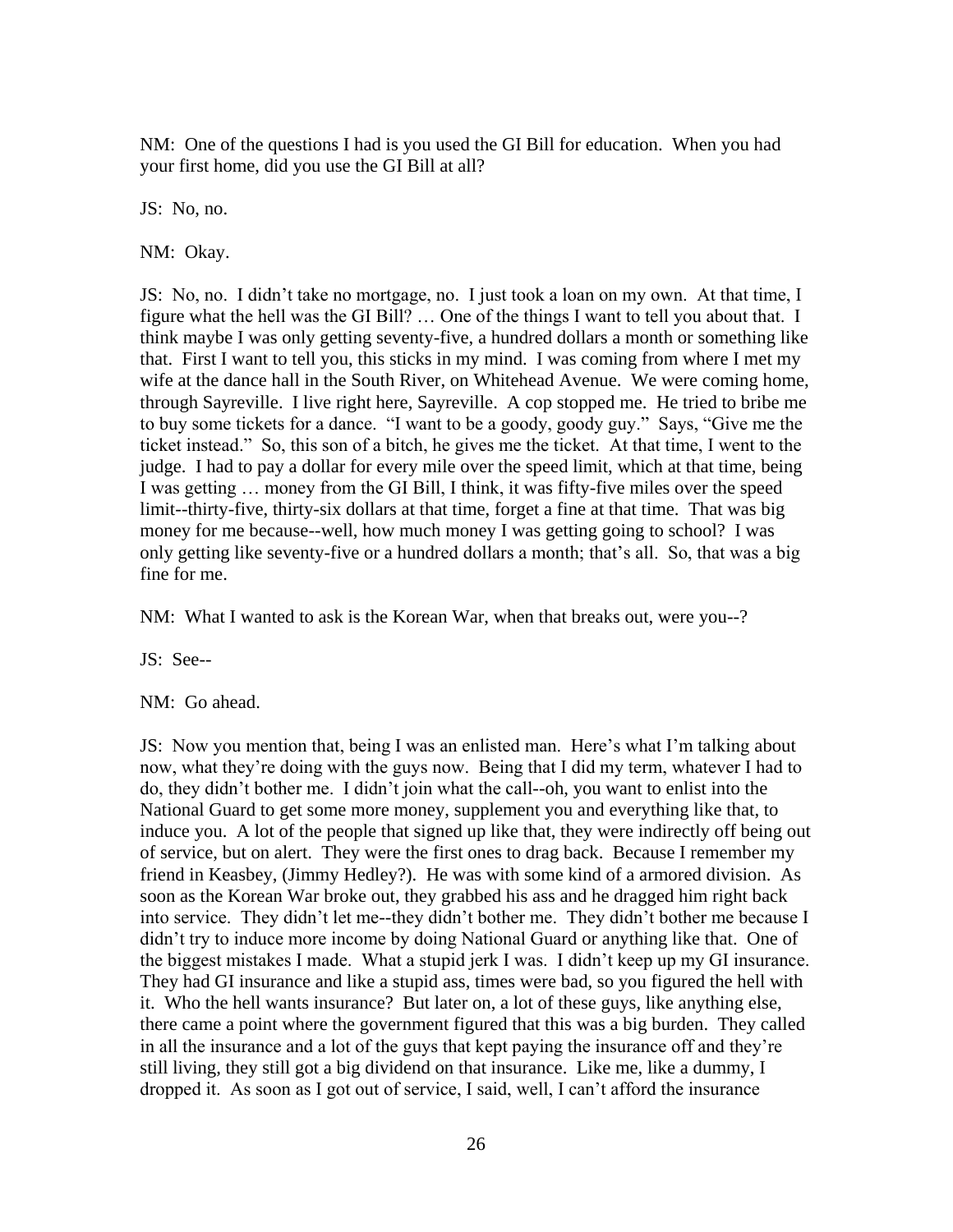payment … even though it was like a ten thousand dollar policy at that time. That was good, but what I'm saying, while I was in service, the government paid for it, but when I got out, you could take it out as a civilian and it was real cheap. But even though it was real cheap … but eventually, the government did away with the program.

NM: Although you weren't called up, when you heard that the war broke out, was there a concern that you might be?

JS: What's that? Oh, no. It didn't bother me, no. No, no. No.

NM: You talked about that you always played guitar, you have a band. I'm trying to recall the name of the company where you worked for thirty-five years. General Ceramics.

JS: General Ceramics was the original name, right.

NM: Could you talk about getting that job and also some of the duties you had when you were there?

JS: Okay. All right. Like I told you, I got hired there in 1950, I guess. I worked there. The plant shut down in '85. In that period of time, I had whatever kind of job you want to mention that was going on at [the] plant. I'll start off. When you first got a job, you start doing floor work. The floor work involved was moving material from this place to that place with a hand truck like that. Then eventually, they had an opening maybe for a garbage truck driver. They used to have the local garbage thing. So, I signed up for that. Then I would take the garbage around in the plant and drive that. Get tired of that. Later on, there was maybe a … driver in a plant. Even that, it only … if you got the seniority, you qualify for it, you sign [up], they put bids up. … used to drive a tow fork truck. Later on, I got into what they call the machining with the machine shop work in a tool and die- not with steel or anything, but this was with ceramics and with … and drill bits and everything. You learn how to do stuff like that. Used to set up plates, where the girls used to make the pieces by hand and would make up different pieces. Later on, I liked that work. I started to be called what you call a setup man with this here particular work while I was there. Also, another part of the job I did was I had what you call quality control. Used to read … and veneers and stuff like that. When the product was finished before baking and after baking, to double check and keep records of that, everything like that, I was quality control, but one of the better jobs I used to do was--used to call the die setter when they started to come up with the ferrite. The die setter, we used to have these big presses that they imported from Germany and we set up dies in the big presses for making parts out of ferrite. Like I told you, the material was Ferrite. What do you call--?

NM: I can pause.

JS: No, no. It's all right. No, I'm just showing--I'm going to show you something. Here's what you call ferrite. These are some of the products, the electric--I don't know. This is ferrite. This is still … in the garage there, I got what you got in the garage there, a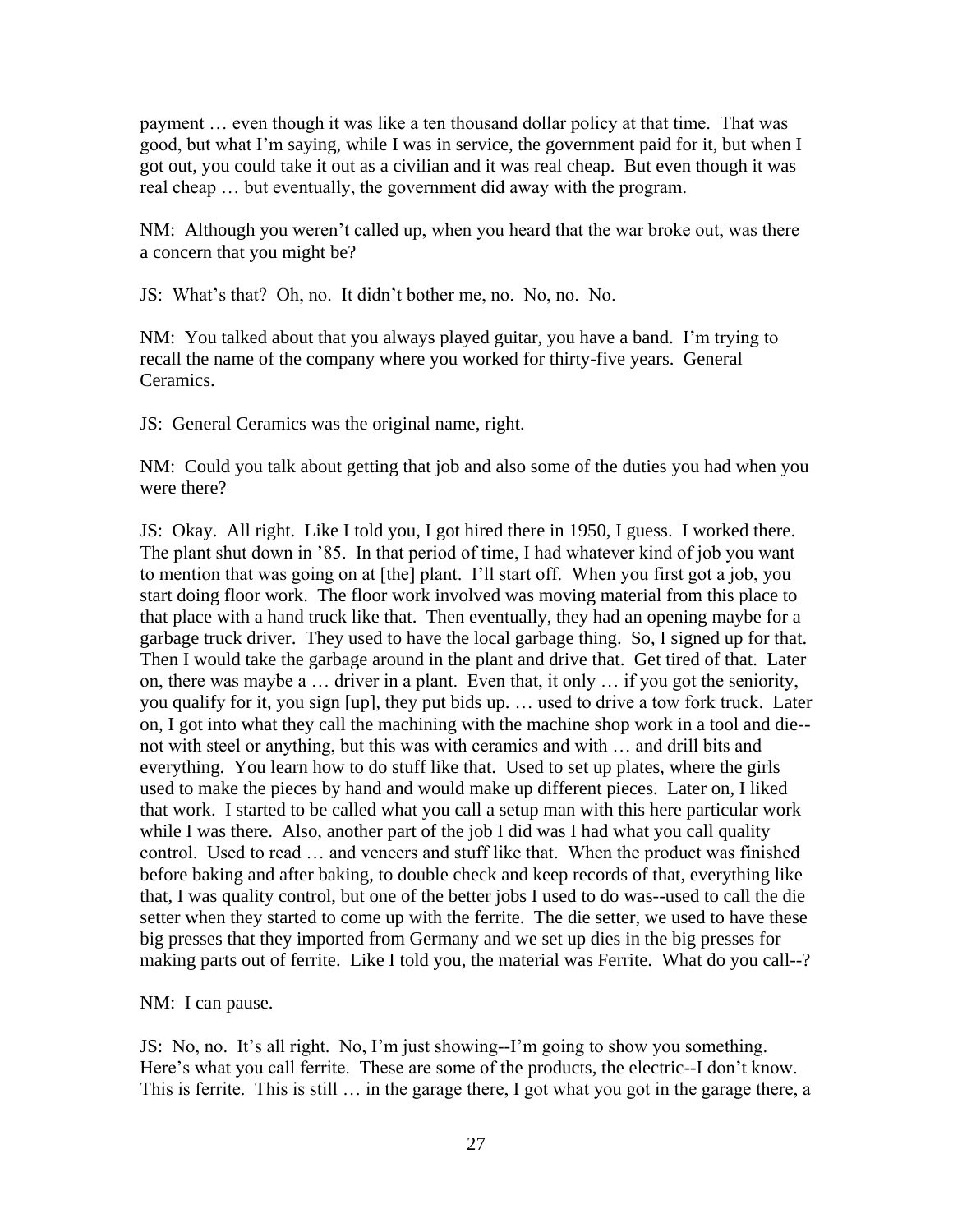yolk that they used to put in [the] back [of] TVs. But this is what they call ferrite. In fact, I used to be a sample maker. I used to make a sample before they made a die out of iron and tool and die makers. You know what I mean? I used to run this here press where they used to have a water ... I forget the name of it, but we would the material in big rubber vats and then we'd put it and seal and put it in water. We'd put it in water. Then, we'd go ahead with the water. I forget the name of this process, but it was like a pump … and everything like that, but it would compress the material under so much pressure that it would shrink and suck--suck the air out of it to suck out all the air out of it first. You put it down there and then under the pressure with the big rubber vats, you make big blocks of material. That's where I used the machine. Cut it. You could cut it with a saw, like a carbine saw and all that stuff and make out pieces like that. They're magnetized. This here, it sticks on metal, but this is like [what] I told you about, the original radios. They used to have a rod skinnier than this. Like I said, in the handle of little radios, they have a signal. They'd pick up the signal on the radio from the air waves. Then, later on, they used to make--tying the little … before they start this here. What's the word? They got now on the computer … Shit. Semiconductors. Yes. You know what I mean? All these different advanced technologies, plus memory cores.

#### NM: Was there a union in this plant?

JS: Oh, yes. We were union. In fact, for the union I was also secretary for the union. You write checks out. In fact, when I had a stroke, I remember I had to write check and I had a slight stroke that they came up here. I couldn't even sign one of the checks. They had to come to Robert Wood Johnson Hospital. I had the shakes and everything, but I was treasurer for the union. Later on, we had what you call a credit union. I also was the president of the credit union. We had the Ceramic Credit Union. Then, what happened with the credit union, like anything else, like the banking business, you always had a cushion. A certain amount of money was always building up for emergencies. So, when it came time--I'll tell you a little story about this here credit unions. Like us, we didn't have a time to go ahead and stay and try to get rid of all our loans. So, instead of making everything--whatever we had was--everybody that was involved--I was president at that time. We went ahead and treated everybody with their spouse for a big party. We used this money, this cushion money. We went up to North Jersey to the famous, "The Manor" in East Orange. Anyhow, we took our wives. Anybody that had … credit union, we treated them at that time. I went ahead. I bought a gold chain or something for Paul Rusin who was treasurer of it. Paul Rusin had a wooden leg. Chip, his nickname, let him rest in peace. I bought him a gold chain. Even lots of times, the other one--she was a secretary or something like that. They treated her. Her husband used to be Steve (Pinsman?) in Perth Amboy. No, it was a nice experience in the plant there, but getting back here, I want to tell you about this story. Eventually, under government rules and regulations, another big credit union took us over and we had money. They also took over our loans and everything, but this is when they come and check you and everything like that, but anyhow, this is when that was coming down. This is when we start spending some of our money on that. Compared to what my--indirectly, a relative of mine, … Perth Amboy, New Jersey. What they did, they had their credit union when the plant was shutting down. They kept their office open for even a year or two after the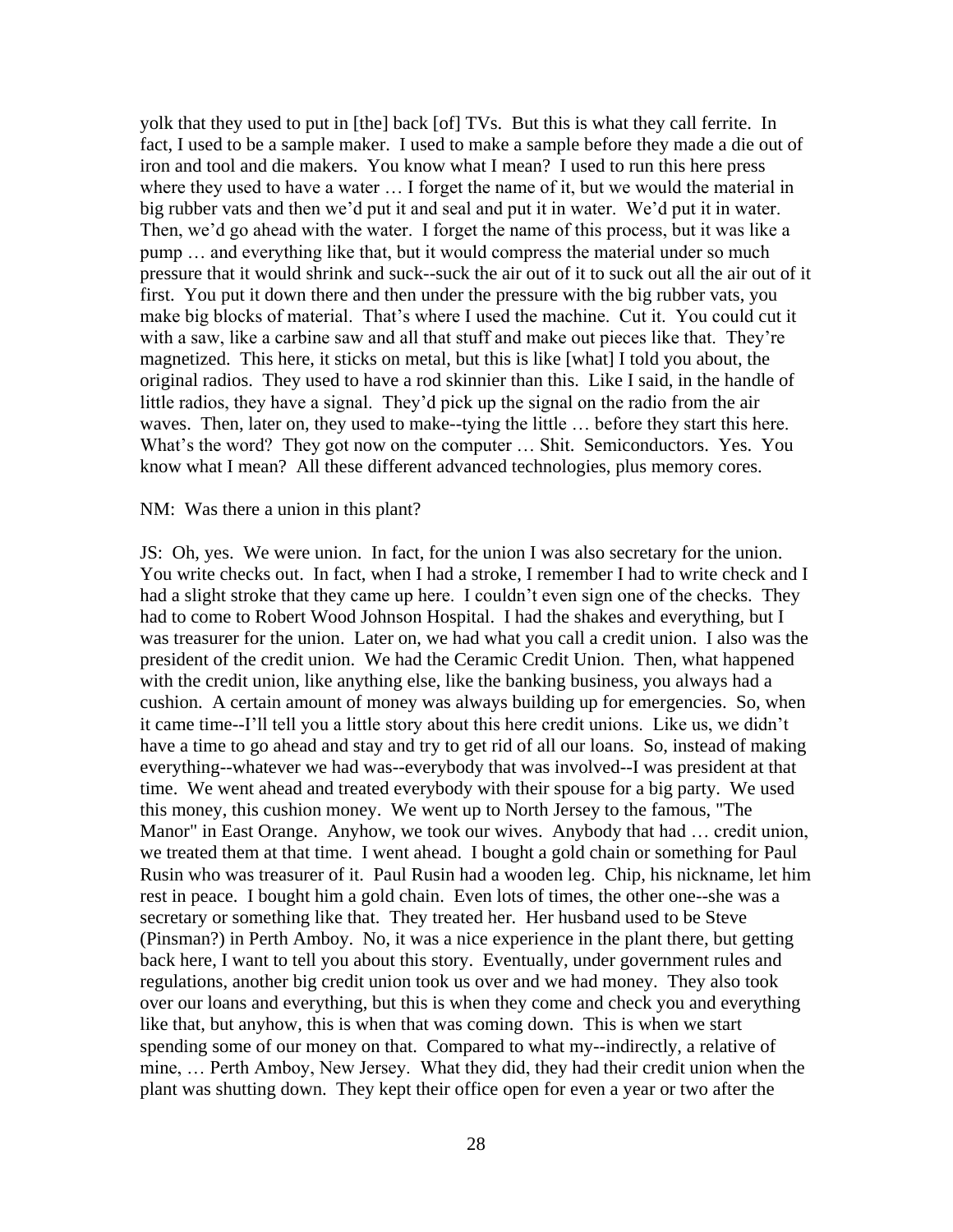plant shut down on a little street office on State Street in Princeton, New Jersey. So, they dissolved all their money and they paid off all their loans or paid off two years time, whatever they had, and they still had money. Then they … the big defendant. Whoever kept with the credit union, they … extra amount of money. They divided the money up like that instead of letting another credit union take over. The one that took us over was located, it's still over here in Raritan Center that took us over there. There's a big credit union that took us over. So, this, I know I little bit about the credit union business. I used to go ahead and get on the telephone and say, all right, we're going to make a jumbo hundred thousand dollar investment with one of the banks in New York, get a higher rate and everything like that. So, I really enjoyed doing that work.

NM: So, this credit union was absorbed into the Federal Credit Union at Raritan Center?

JS: Yes.

NM: When the plant closed?

JS: Yes, when the plant [shut] down, we had to dissolve. You know what I mean? Right, right. So, they took over our books and everything like that. They took care of all the … loans and everything like that.

NM: So, are there any other moments that stand out in your time at General Ceramics that you want to talk about?

JS: I got a watch from them. I still got a watch here. It's a self-winding watch that they give me after twenty-five years. It's one of the--it's not really gold, but it's a nice watch. I never had to buy a battery for it. It's still going. At that time, when they gave it to me, the name of the plant was--when I first got hired, they used to call it the General Ceramic Plant. Then, later on, they called it the Indiana General. That's because something from Indiana merged with us. Then, later on, they called it Electronic Memories when we're a different kind of business that we were into. We were Electronic Memories. Then, later on, the last company that they shafted us was what the called the Titan Corporation. At that time, I did have around a hundred shares of Titan--I mean, of General Ceramics. And like a dumb thing, I got screwed at the very end with it. But it was every year I was getting a dividend just equivalent for whatever it was worth, but towards the end of it, when the Titan corporation took over, I got shafted with that, the way they called it over and dissolved the company. It's no more on the stock exchange no more. No.

NM: When the plant closed, were you immediately seeking work?

JS: Oh, yes. They figured out your age and everything like that. Let me tell you about that now. I think I was only 58 years old when the plant shut down in '85. So, with that, they figured out how much pension I got for all the thirty five years that I was in, my age and everything like that that, they took it back sixty-five. This company was not very good as far as pension. I was getting--until today, I still get--I only get a hundred dollars a month pension right now for after all these years. They turned around and they sold my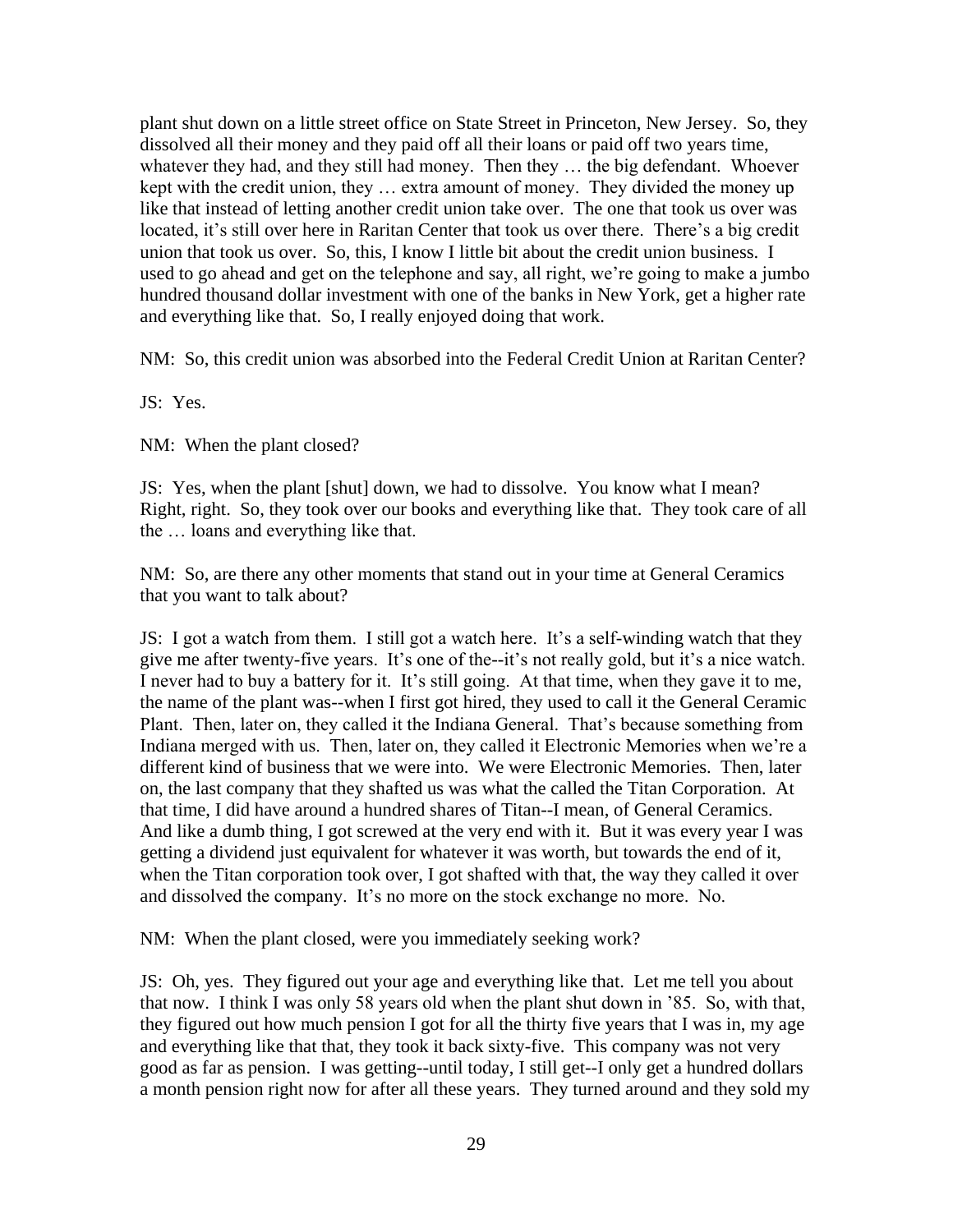pension to an insurance company in Massachusetts. So, once a month, I get a hundred dollar check from them and the way that is set up, there was no increase, which I'll give you an example now. Now, after the plant shut down, I got a job as a janitor in the school system. Now, with the school system, one of the good things that was good about it is that I went to school and doing this janitor work. I went to school to get my Black Seal [Stationary Engineer] License over at East Brunswick over there in vocational school, I got it. At that time, with the band, the drummer, his wife was a secretary to the big shot in Piscataway. Let me tell you now a little story here. At that time, I was only getting not even twelve thousand dollars a year doing the janitor work. This is in 19- what was it? '85, '86. That's all right. After I talked to his wife, that they needed a janitor with a Black Seal license. I talked to my friend and she was a secretary. His name was (Koch?) and he was the principal. Right away, I left for the P.A school and I went to work for Piscataway school system. Being that I had my Black Seal license, I went to school to learn Black Seal license, about the boiler and steam heat. They had janitors over there. They didn't have nothing. The law required [that] they have a least one janitor with a Black Seal license, so you could put in the boiler room. About '85, '86, that's when I got a six thousand dollar raise, from twelve thousand … went over to [Piscataway], got a six thousand dollar raise. I start making eighteen thousand dollars a year, at that time. Yes.

NM: How long did it take you to get the Black Seal license?

JS: It didn't take long. No. I went to school, to the vocational school at nighttime. There was a course there that after maybe three months or four months, going so many nights to school, and you take the test and then they certify you. They give you a Black Seal license. It was good, nice. I enjoyed that, yes.

NM: I guess, you retired from Piscataway High School?

JS: Yes, that's right. What happened to me was while I was in Piscataway there, after five, six, seven years, from '92. I must have been there around seven years. In fact, I got a watch from them. When it came time to retire, the reason why I retired from there--I think I retired there in 1992. Whenever you're a janitor, and teachers that returned, they all got the same gift. So, I got a gift just like what the teachers got. It's a battery operated one. What I want to say to you [is] that I enjoyed that. The reason why I retired, I had my first heart attack. So, I retired when I was sixty-two. The hell with it. Yes, I retired, because it wasn't worthwhile working anymore.

NM: From what you mentioned before, it sounds like you're active in some volunteering activities.

JS: Oh, yes. Like I told you here, I volunteer, play my guitar in the Sayreville Senior Building parties. In this … where I live, they have what they call the senior clubs. Tuesday, Wednesday, Thursday club. They used to have the leisure club. I belonged to what they called the Thursday club. In there, I am active, as far as being a trustee because they check the books on them. I also make coffee once a month for when we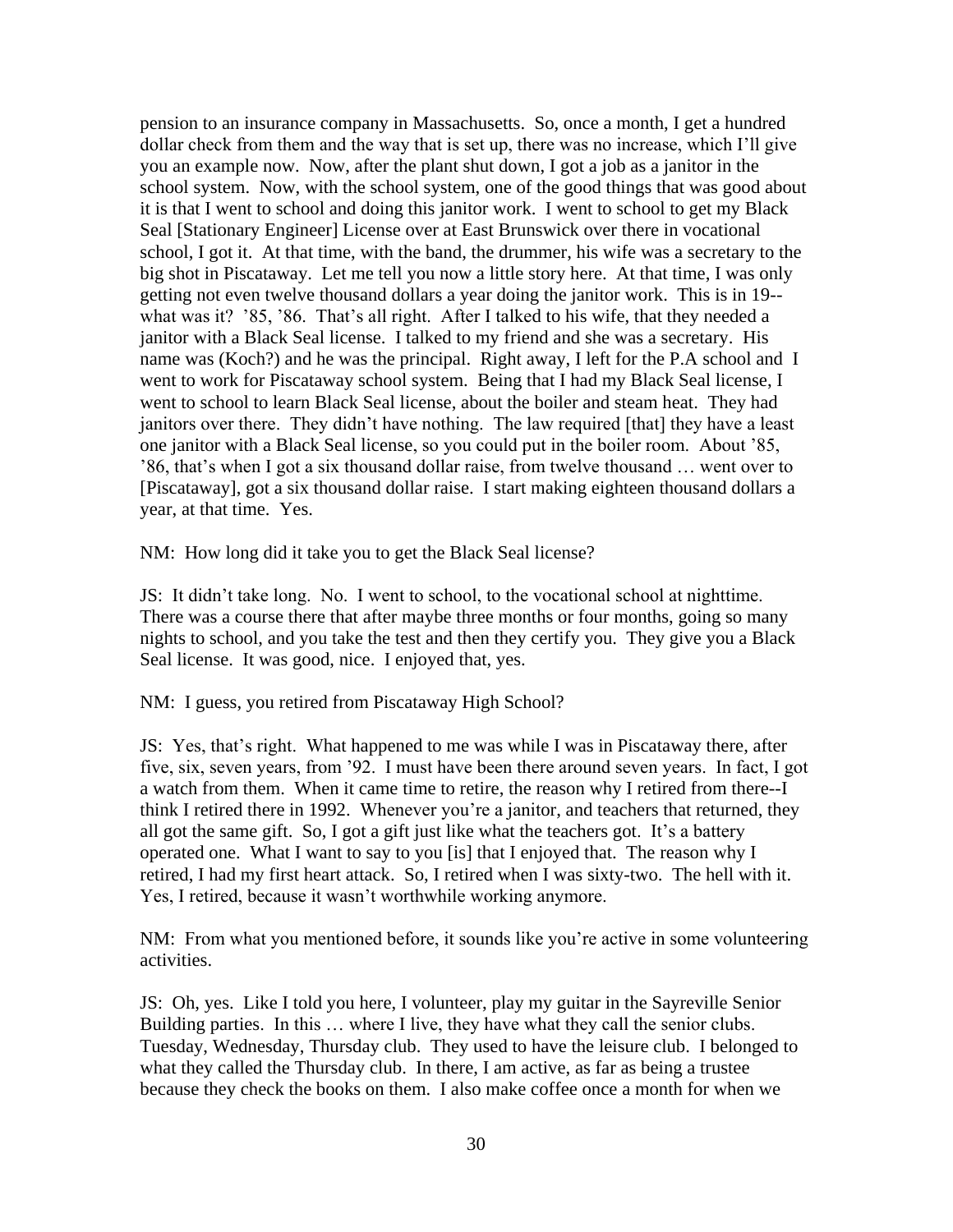will be having our anniversary party next Thursday. The executive board meeting with them--I'm on the executive board there where once a month we meet a week before the regular meeting to go over what we're going to be doing, what kind of food we're going to have or if we're going to have any speakers or something like that. One of the duties is that the volunteer with the Thursday club, we're like any other club there in Sayreville. You have to go ahead and volunteer to have Bingo on a Monday and Friday and it's no big thing. It's just more or less like to keep the older people active. They like to--they only sell cards for a quarter. Some people, if they win Bingo and they only win one dollar. Everybody wins a dollar or something or two dollars or something like that. Now, in the money games, they pay a little bit more money. Maybe that five dollars for a round robin or four card maybe twelve or eight, depending on how many people. Most of the people that we get is around thirty people. It depends on the weather or what time of the year or what … is, but that's on a Monday and a Friday. So, even with that Monday and a Friday, I've volunteered to go ahead and make coffee. What we do as workers there from the club, sometimes out of our own pockets we buy cake or something, marked down cakes or something like that and cookies or these chips or something like that and donate it to those people. They look forward to it. We only charge a quarter for a cup of coffee. You know to supplement the thing, but that's one of the duties over there. Then, with the other volunteer, I'm active with what they call the St. Vincent De Paul Society here in South Amboy, St. Mary's Church. Once a month there, that I--I don't want to repeat myself; I said it before about buying donuts and stuff like that.

NM: I do want to backtrack. We're talking about Keasbey and I was just thinking about how Keasbey changed. You mentioned that the original house that you lived in, the state bought the land?

JS: Yes, the house is all torn down because of the expansion of the Parkway Bridge. Originally, the Parkway Bridge started the year when I was getting married in '53. That was only like a six-lane, but right now, since 1953, the parkway expanded that bridge around three times. Where today, it's now--a good guess around twenty lanes. Twenty lanes going down the shore. At least twenty lanes. What happened was originally from-- I remember how they built--even with the technology about building the first original bridge in 1940, they used wooden frames to make piers. That's how we got a lot of firewood, too. They used wooden pallets or they would make a big frame. Later on, they increased the technology and used steel frames to make concrete piers. Oh, in reference to that, let me mention this here. In the '40s, there used to be a man that my mother let him live in the shed in the backyard, He used to cook coffee for the sandhog[s]. The sandhog guys were the ones that, at that time, when they were building the bridge in the water, they would be going down and decompressing and pressure with water would keep it away. They would have the men go down and dig in that … on land and rocks while he was down there. He used to be the cook for the coffee. So, he put my mother--my mother put him up in the shed in the backyard. I remember changing the water for him or something like that. I was only a kid. He gave me ten cents or fifteen cents when I would change his water so he can wash himself. Sometimes, my mother would treat him for a hot meal in the house, but he was like a loner. He changed his name so many--he used to roam all over the country, wanted to do nothing with his own family. They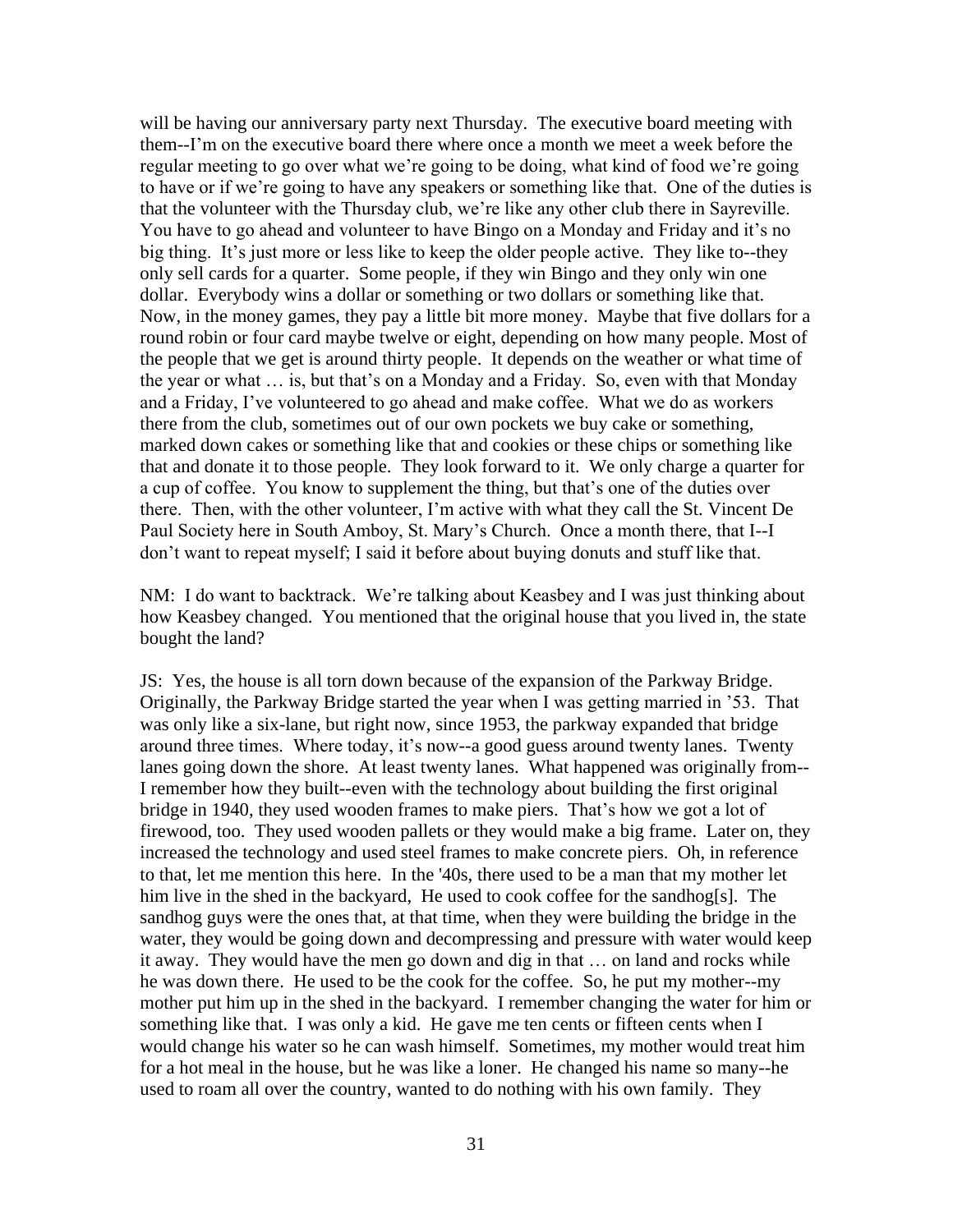finished building the bridge in 1941, the Edison Bridge, that he died and he was in the Bowery [Editor's Note: The Bowery is a neighborhood in the southern part of Manhattan]. He died in the Bowery in New York City. The little money that he had, he had my mother's name as beneficiary on his bankbook. So, the cops called up. At that time, nobody had telephones. The stores had telephones. They called up, police. Used to be on a cop called Charles Matusz and then he notified my mother. So, he come and notified and then my mother had to go identify him in New York. My mother went ahead and bought a plot out in Long Island, Metropolitan Avenue, over there, that big cemetery. We used to go once a year, after that. Even after I was married, we would go--my mother would go to Long Island. Then, my mother would treat us to go to Rockville Centre. Beautiful. Nice ride. We used to ride the old--go from Perth Amboy, they used to have the ferry, go across the ferry to …, and get on the Staten Island, the "rattle trap," and then from "rattle trap," we'd go from St. George Ferry over to lower Manhattan on another ferry over there. Then, we would get on the EL, the elevators or the subways. I would sit at the map and it'd take us way out to Long Island, to Metropolitan Avenue, way out there, where all the cemeteries were.

NM: Back to when the State bought your land, did they compensate the family?

JS: Yes. Well, they tried to compensate the family. You could have even appealed it and by seeing some--I'll give you an example. I think it was only willing to give a hundred and twenty thousand dollars for my mother's house. You know what I mean? My mother put the price on the house. I don't want to go into detail, but anyhow, my sister was the only--she got it after my mother died, but anyhow, I don't even want to talk about that. But anyhow, … when it came time that they're condemning the whole street, it was only a hundred and twenty thousand. So, what they did was my sister talked to one of the politicians. I don't know who were the politicians. They went and talked to the politician. Then the politician, I forget who it was, appealed it, they gave him ten thousand dollars more. So, they got the house that my grandfather helped build in 1920. They got a hundred and thirty thousand for it, instead of a hundred and twenty. At the same token, it still cost my sister for a little house at that time, to go in Fords, it cost her almost around the same amount of money to buy a little wooden house. It's a old house. It's not new ...

NM: When was this? This is in the '80s?

JS: Geez, I kind of--geez, there's got a be a record someplace with this thing. You can get that …

NM: Okay.

JS: All right? Definitely. … Like I told you, the first part of the Parkway, definitely, I remember this. I got married in '53. They were starting with the Parkway. I remember when … some bridge was, they dedicated before Pearl Harbor, in 1940, the Edison Bridge. They expanded that Parkway Bridge three times. The last time when it was getting closer and closer to this part of Keasbey, which I call Keasbey Loop, was wiped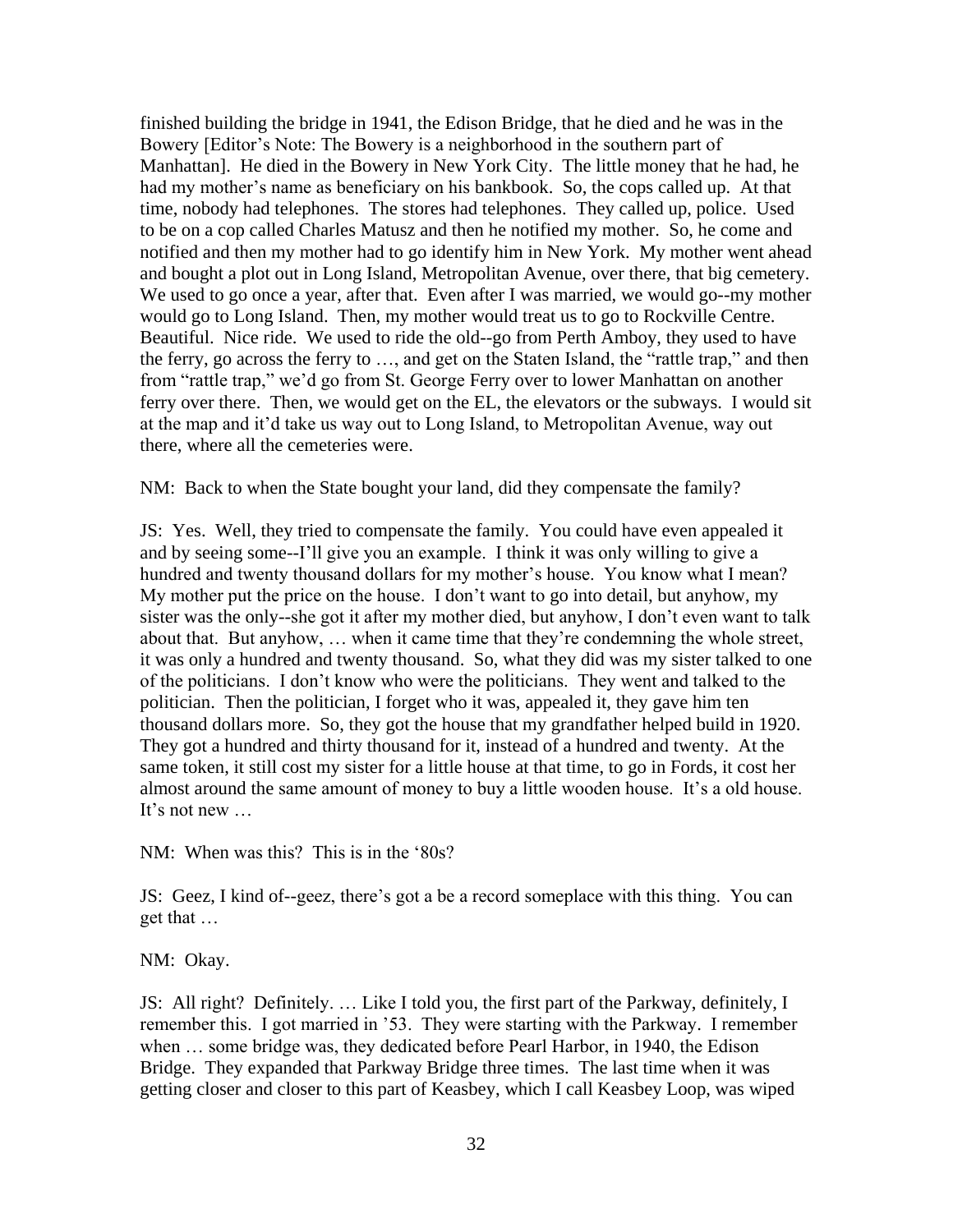out. Wiped out completely because Dahl Avenue was the main drag down there. In fact, Woodbridge Township used to have a water treatment plant there, where they used to have the main sewers going down. Later on, the main sewers from the whole county is going right here to Sayreville. It stinks like a bitch over there, right in the county. Sewage treatment plant.

NM: Since you've lived in Keasbey or the area your entire life and you said that areas have changed because of the Parkway, in your experience, how has Keasbey changed? Has the population grown?

JS: No, the population as far as homes, a lot of the homes, like when I was in the '40s, there used to be company homes that the company built, the Brick Company homes. Even with the carborundum company homes, they all tore them down. There used to be the post office down around that section, even before … down there. Then, eventually, at that time, we used to have nobody delivering mail like they have today. You have to go pick up your mail in a rented little box. I don't know for how much, how much you had to pay for it. But while I was there in Keasbey, to my knowledge, since I'm living, there's been four post offices. Right now, there's still a post office because there's still some industry and stuff in Keasbey that they still have up; they didn't do away [with], but the original one used to be right near the carborundum company. Then, they moved outside of it there. Then, later on, they put the post office up near the school over there, near the firehouse. Then, they chopped that one down. The new one is located right down there, a little bit down from the Parkway Bridge. There's a big post office there.

NM: This is point in the interview where we're going to close it off, but before we do, I want to give you the opportunity. Is there something that you want to add or something that we skipped over that you want to talk about?

JS: Unless you can pick my brains, I think--trying to help you out. I really don't want to say anything no more.

NM: Okay. We'll conclude the interview. Thank you, Mr. Soos for having us today.

JS: All right.

[Tape Paused]

JS: --end of the war.

NM: So, this is an addendum to the interview.

JS: This is in … now. I forgot to mention that in Keasbey, the fire company, besides there used to be two clubs. They used to have the Keasbey Eagles, which was around the Loop area and also the Keasbey Heights, which was up on the thing. The one that was famous about the Keasbey Heights was weightlifting clubs. One of the famous men that come out of Keasbey at that time, right after the war, it's in the records. You could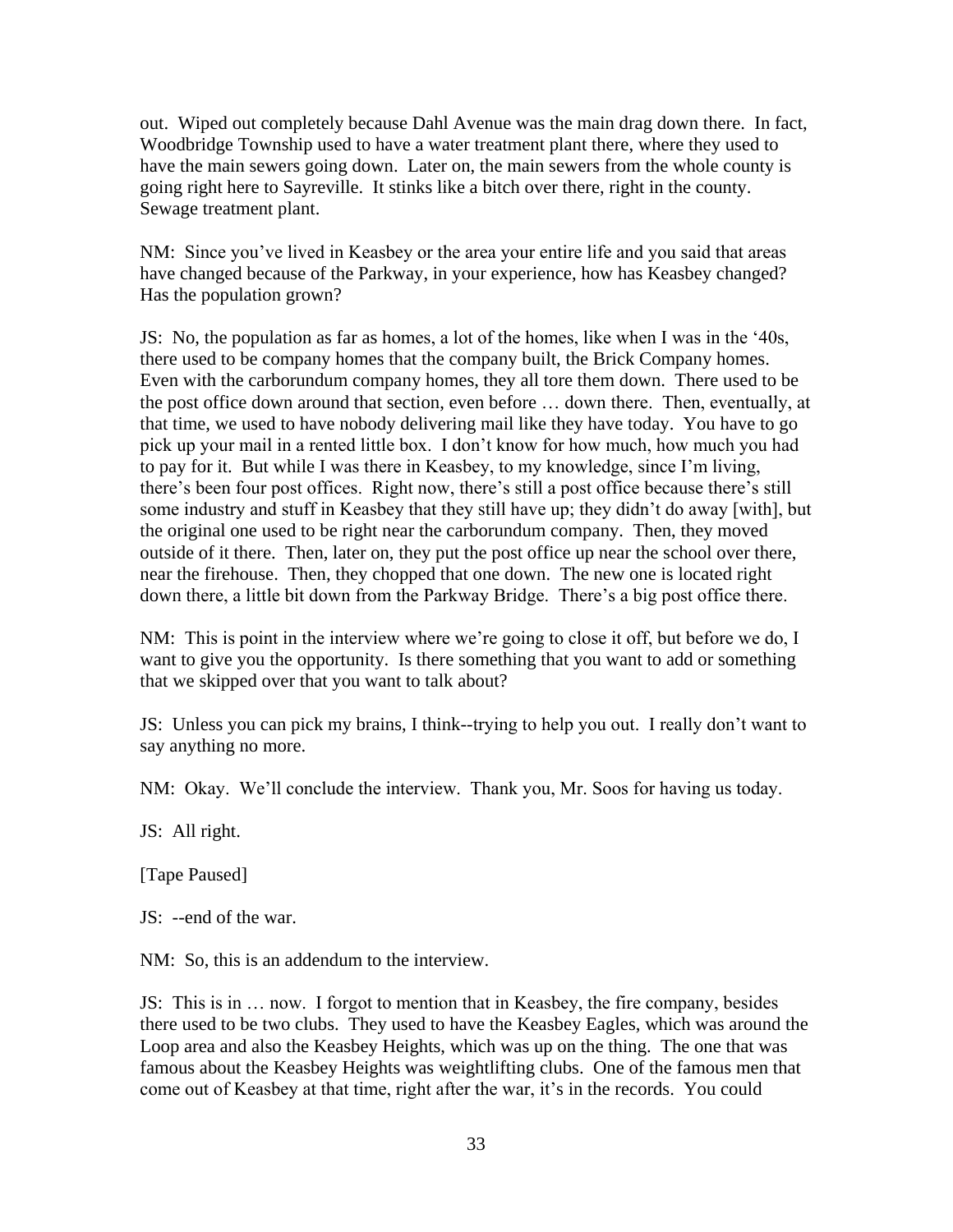probably find out. Used to be in with the fit magazines, Mr. [Steve] Stanko. He used to be called "Mr. America." That's him. But in reference to down here, in Keasbey Loop, we used to have a nice club. We used to have a baseball team. Sometimes we used to go and do little gambling in the club like that. Or sometimes, we used to ride bus rides down to Coney Island or either go down to Atlantic City. Going to Atlantic City was like over three hours, but we'd always stop in the Tom's River area for the first rest to go down to Atlantic City on the old Highway 9. We also used to take a bus ride to Coney Island, which was very nice thing, but let me tell you the best stories in my whole life, in reference to about where my father worked with the hat factory. I don't know how they afforded to do it. This is when I was a kid, anybody that was in the plant over there, where they could take their family for an excursion, right out of Perth Amboy, a nice big boat. I remember going on it like that. We'd go as far as Rockaway Beach out on Long Island on a ferryboat and it used to have entertainment on the boat. They used to have food on the boat. How they could afford that at that time, I really don't know, but that was one of my enjoyable lives, when my father was working in the Holbrook Hat Factory in Perth Amboy on Sheridan [Street].

NM: Great. You're all talked out?

JS: That's it. I think I covered it, right?

NM: Okay. Yes, yes. I think so. Well, you were talking about baseball teams.

JS: Yes, well, they used to have baseball teams. They used to have different leagues, you know what I mean?

NM: The clubs?

JS: Clubs. Then, even with the club, also from other teams, they would travel. Sometimes, we even traveled in winter clubs. We used to play some baseball down at Tom's River with some other club. You know what I mean? I don't know if It was with the Tavern or … or what, but we used to do that. Even with the fire company, used to have a nice big baseball team for activity, there used to be a field right down from the firehouse, a nice field over there. They used to have different leagues. Girls' softball was not too much, but the baseball, they did have baseball playing for a little activity in Keasbey, yes.

NM: Did you play any sports when you went to Woodbridge High School?

JS: I forgot to mention that. Yes, when I was a senior I figured, let me try to go play football. At that time, his name was Coach (Priscoll?). One of the highlights about, before I tell you about Coach (Priscoll?) or whatever happened to me. During the war, I had a part-time job at the Raritan Center, where we used to salvage the copper cylinders that used to come back from the war and we used to work there. During the summertime, Coach Presco was in charge of it, you had a part-time job working up at the Raritan Center. At the same time, at the Raritan Center, they used to have a lot of Italian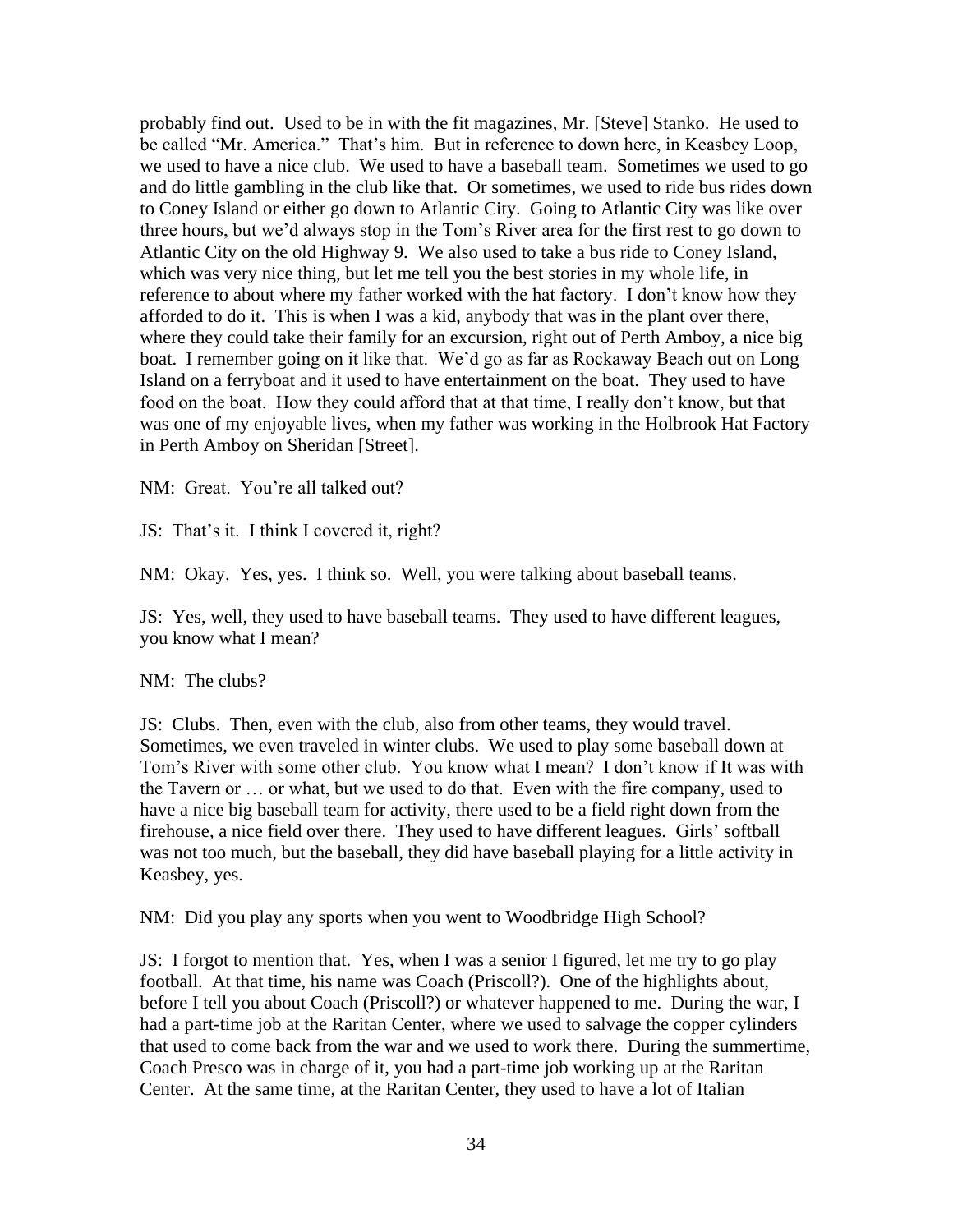prisoners over here in the Raritan Center. A lot of girls used to go in reference to the USO and all that and have dances for them. Different clubs would go and interact with them, but getting back [to] high school, when I was a senior, I did play football for a while. It was only at one of the practice games where I was playing guard. I was a guard and some colored guy threw a block--at a practice game in South Plainfield, a colored kid threw a block at my legs where I didn't break my legs or anything, but what happened with me, I was out of high school for six weeks. At that time, right after, I went to see the doctor. What happened was, all my ligaments in my right leg, especially my right leg--in fact, that's why I got trouble with my right leg right now, too, but … at that time, I had to lay in bed and I was very fortunate that I had a relative that was a physical therapist. His name was Louie Soos that he worked on polio cases during the '40s. He lived in South River. So, being that he was a relative, he used to come and give me special massages on my leg to try to rejuvenate my leg. At that time, like I said, we didn't have no hot water in the house. My mother had to heat the hot water and bring a big tub, a big metal tub, from the hallway into the bedroom over there on the third floor or second floor over there. I would somehow manage to crawl off the bed and soak my foot in Epsom salt hot water, sit down in the tub. After six weeks, it was like learning to walk all over again, but between being he was a physical therapist, Louie Soos, massage my leg. He used to come to my house twice a week and everything like that. My mother, every so often, or maybe once a week, they soaked a leg in the Epsom salt. That's how I regained my health from the football accident.

NM: One more thing I want to ask about. You mentioned that you had a newspaper route. You also worked at a grocery store. I want to ask you to talk about working at Raritan Center during the war.

JS: I just mentioned it now. That was on one of the summers there. Like I told you, what we were working down from the hill down there. At that time, they used to have these--what was the actual work that we used to do there? But one of the things I used to have--these 105 [mm] brass shells. The shells would come back, like anything recycling and that. I remember the Italian prisoners. What we had to do was--I don't know if we had to go ahead. Some of the shells had powder. Powder used to be in without the … shell. A lot of the shells that didn't go off or whatever, but there was still live powder. So, I think our job was we had to go ahead and clean it out to make sure every one of the shells was empty. You follow me?

NM: Yes.

JS: These were without the heads. Most of the heads were gone. You follow me?

NM: Yes.

JS: But I think that was one of the jobs that we did. This was a summer job that I was very fortunate to do for a part-time [job] while I was going to high school.

NM: How big was this facility? Could you describe this facility?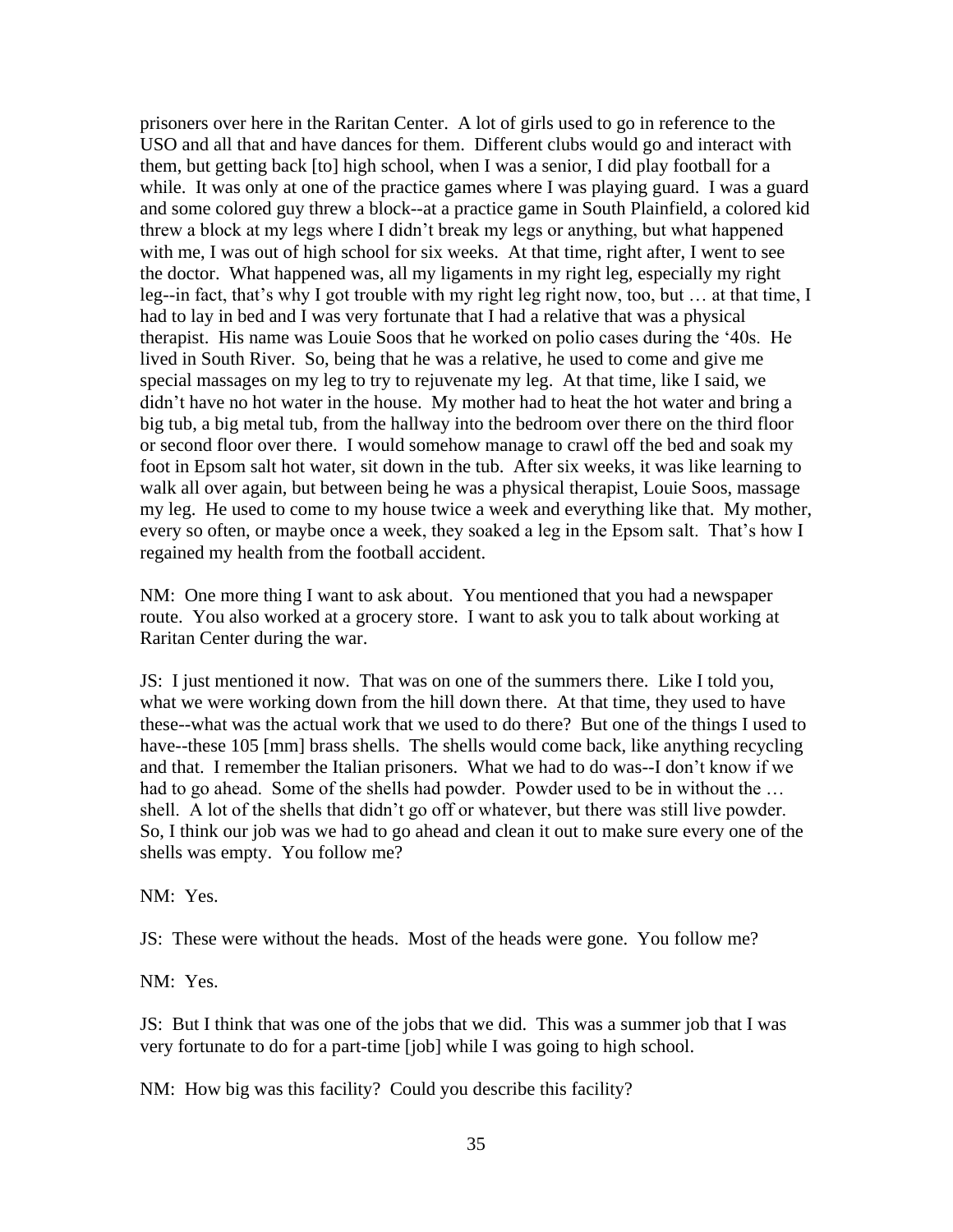JS: Where?

NM: Raritan Arsenal.

JS: The Arsenal. You never heard about that? I'll tell you something.

NM: We know about it, but we've never interviewed someone who worked there.

JS: Well, let me put it this way. Before the war, my brother in law worked up on the hill where he used to be a mechanic. Like I told you, he tore down my car, but before he went to war, he was over there and he went pursuing the … with the government work, up on top of the hill, but this is down below the hill. As far as the operation I had, the little bit that I had, but even my girlfriend worked there doing clerk work there during the war. You know what I mean? But there's different faces over there. One thing, here's what I want to mention right now with the railroad. The railroad going down there, I remember my time now living in Keasbey and the railroad used to go right through Keasbey to go right down to Raritan Center. One time, I don't know what caused it, but the boxcar started to blow up. This is really true. One time, there's big explosions over there. In fact, I want to mention, going back in the '50s, before I got married, I was going with my girlfriend. We had the big explosion here in South Amboy. It was in the paper. Every so often they'd bring it up. I don't know, around 1952, right here, they were shipping some ammunition right here from the coal dock right here on lower part of South Amboy here and it blew it. Because I remember a lot of the homes in South Amboy--I was in Keasbey at that time. The school I went to, I was in a firehouse, all the windows from the concussion, all the windows facing the explosion, all the windows went out at that time. Even there in Perth Amboy, the oldest street was Smith Street. All the glass blew out windows from the stores. This was in '52, I'm pretty sure there was a big explosion. Now, talk about a different explosion, what I didn't mention before. Since my mother was living in Keasbey, there was another big explosion right in the area where we're living at right now. Right here, they used to have what they call the Morgan Arsenal, right in this area. When I built my house here, there was still some buildings visible over here. In fact, lots of times, when they expanded over here, they had to go ahead and they dug up all the mines, a lot of old mines and everything like that. Even at the end of this street there was a partial building, which they filled it up with brick there. But what I want to mention about this, during that, my mother had to take the whole family--I wasn't born yet then. That was before when there was a Morgan explosion, they all went to New York, my mother and my grandmother took the kids and everything like that because of the big explosion that was right on this side of the river. Yes, I didn't mention that before.

NM: You mentioned the trains. Were there a lot of cargo trains coming from … ?

JS: There was a one-way track that used to go right in from Perth Amboy. Used to go right through Keasbey, over to Black Bridge there and bypass, go down the Meadows there. Go the back way into the Raritan Arsenal that way. Probably, there was other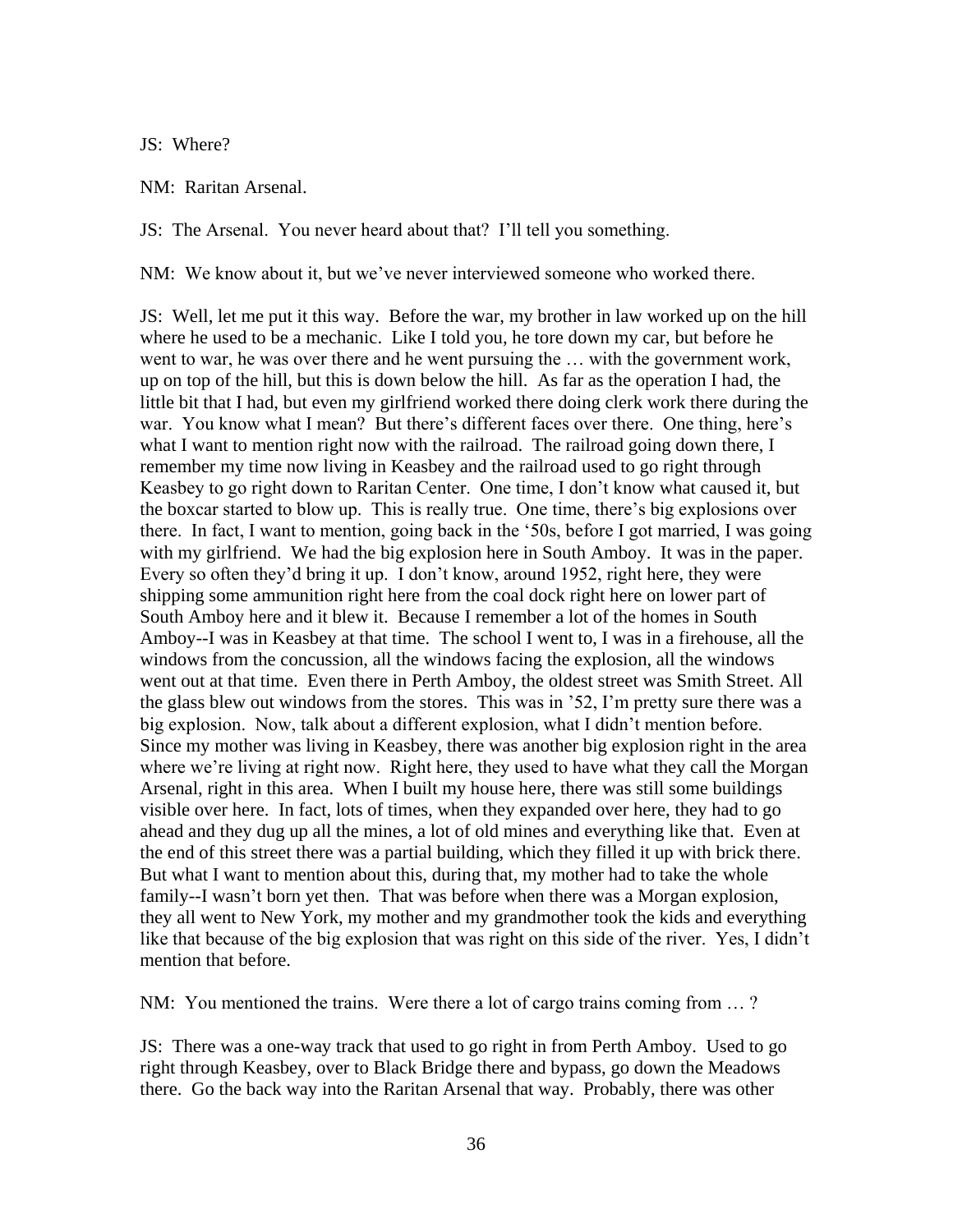railroad tracks some other ways, but this was from this eastern part through Keasbey. Definitely, the railroad went through.

NM: Great. Is there anything else you recall about Raritan Arsenal that you can add?

JS: No, that's it.

NM: I think that's a good addendum and thank you for adding.

JS: Okay.

[Tape Paused]

JS: Listen. Let me tell you. … I got married in 1953. I met my wife in South River over at the Liberty Dance Hall there was famous. One of the things about that, I reminisce like that. I had that '41 Chevy at that time. That was a cold night. For some reason, I don't know what happened, but the car wouldn't start. So, what the hell did I do? There's water in the gas. The gas line was underneath the car. So, I don't even know how I got home that night, but the next day, my brother-in-law Steve--he's still living. He towed my car to Keasbey and fixed it. He's about ninety-two, ninety-three and he's got a stroke now for over ten years. I go over once a month. I cut his hair and cut his nails for him. He's been in a wheelchair. My sister's taking care of him. They live in Fords. But anyhow, I was telling you about this here car. So, we pushed it home on the rubber tire and at home in Keasbey, he had planks in the backyard over there. He had to put hot water on it and I had to defrost the gas line that got froze from where I met my wife. So, we used to go dancing there. I used to go dancing up in the Raritan Ballroom in Highland Park, where Lou Jacobs used to play over here. (Walter Cross?) used to play here in Whitehead Avenue. (Walter Cross?), I forget, he was in some other big bands. Then, we used to dance, go do a dance and then (Pulaski?) Hall in Perth Amboy and the Legion Hall in Perth Amboy and then (Pulaski?) Hall. But (Walter Cross?) used to live on the next block from me. One of the highlights that I experienced, which was very nice, there always used to be one union job. They did away with that stuff. They used to have what they called an Easter parade in Perth Amboy on the waterfront over there. The big band would be around fifteen-piece band. One time, they were short one man; needed to fill it in. He knew I was in the union, so he threw me a bone. I was able to go. That was on an Easter Sunday. They used to have the parade with the people with the bonnets and stuff like that. But I was playing some Easter music there then. Yes.

NM: I think you were going into talking about your family.

JS: Oh, yes, I forgot. I got married in '53. I was blessed with two daughters. I got a daughter (Susie?) and a daughter (Anna Marie?). My daughter (Susie?), got married- let's see. (Susie?) was born around two years--I got married April '53 and (Susie?) was born December the 4th 1954. That's just about the '54--her birthday's December 4th anyhow. A couple months later, that's when my father died. He died in February 1955. … my father died in 1955. In February, he just saw my first daughter's granddaughter